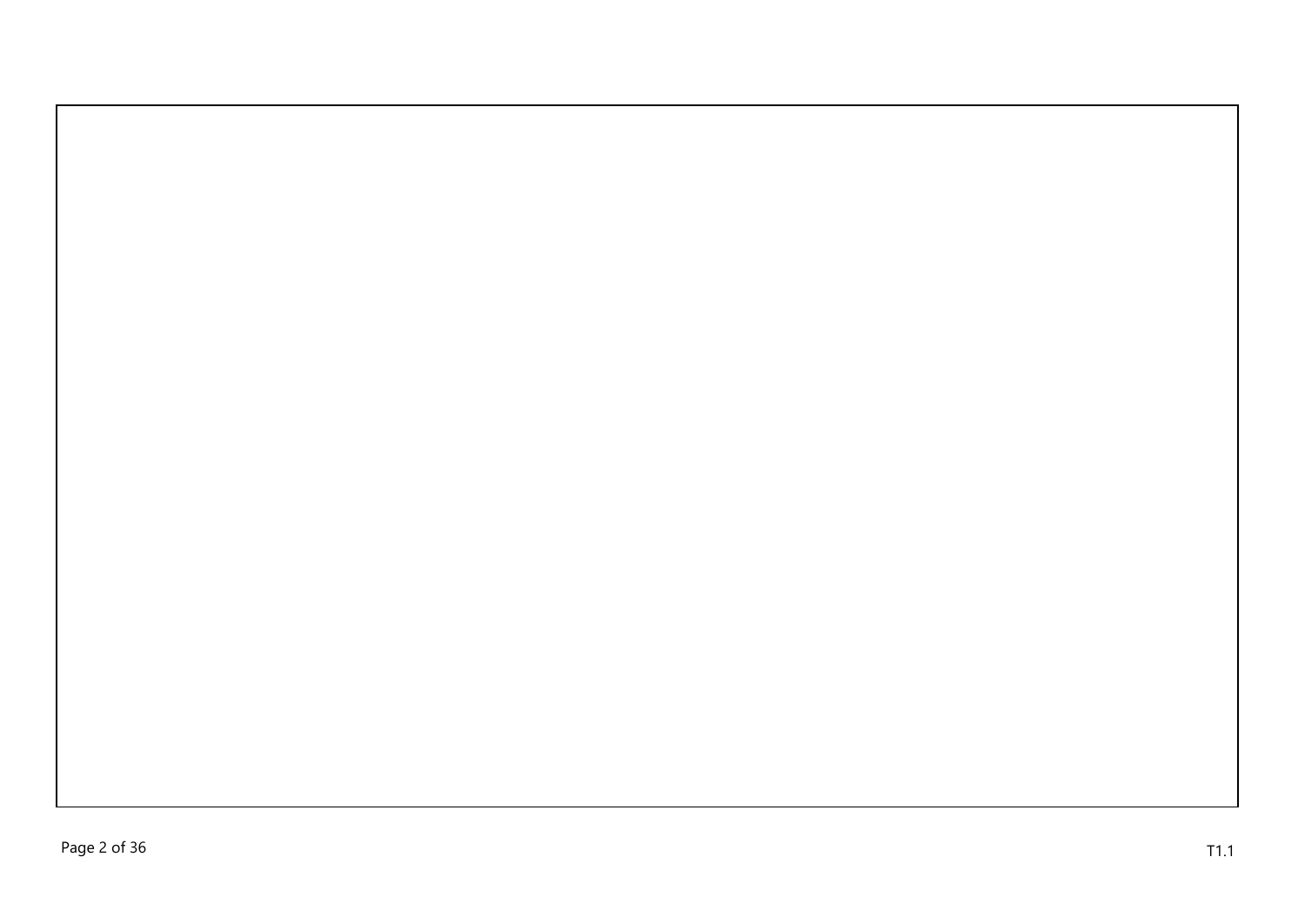| #              | Island | House Name                    | Name                       | Sex       | National ID | ، ه ، بر <u>م</u>            | ىئرىتر                                                                     |
|----------------|--------|-------------------------------|----------------------------|-----------|-------------|------------------------------|----------------------------------------------------------------------------|
| Male'          |        |                               |                            |           |             |                              |                                                                            |
|                | Male'  | Hulhu Male'. 10494            | Mariyam Liusha             | F         | A076140     | $10494.$ \$\$\$\$            | حەرشىگە<br>ويوبره                                                          |
| $ 2\rangle$    | Male'  | Hulhu Male'. 10495 (Seashell) | Mariyam Hassan             | F         | A087668     | رْدْدَّةَ. 10495 (سِيسْدَمْ) | ئەسەتىر<br>ر ه ر ه<br><del>د</del> بربرگ                                   |
| $\vert$ 3      | Male'  | Hulhu Male'. 10512            | Ibrahim Naeem              | M         | A100862     | 10512.533                    | رە ئرىر ئىر                                                                |
| $\overline{4}$ | Male'  | Hulhu Male'. 10523            | Shafia Ahmed               | F         | A084738     | 10523.552                    | شگورگ مربرونر                                                              |
| $\overline{5}$ | Male'  | Hulhu Male'. 10523            | Rahumathunnisha Adam Ahmed | F.        | A111115     | 10523.552                    | ر ور وه<br>بربروج مرس شگر مرفرد مربروفر                                    |
| $\overline{6}$ | Male'  | Hulhu Male'. 10523            | Fathmath Laila             | F         | A157405     | 10523.5522                   | وَجوحَةً تَحْمَدِ تَحْ                                                     |
| 7              | Male'  | Hulhu Male'. 10523            | Mohamed Musthafa           | ${\sf M}$ | A227494     | 10523.5522                   | ورەرو وەرە                                                                 |
| $\overline{8}$ | Male'  | Hulhu Male'. 10523            | Ahmed Mahdhee              | ${\sf M}$ | A227496     | 10523.552                    | برەر ئەرەپر                                                                |
| 9              | Male'  | Hulhu Male'. 10523            | Moomina Ahmed              | F         | A227877     | 10523.522                    | כתכת הפניב                                                                 |
| $ 10\rangle$   | Male'  | Hulhu Male'. 10523            | Razeena Ali                | F         | A234473     | 10523.552                    | برېم تر په کړې                                                             |
| 11             | Male'  | Hulhu Male'. 10537            | Mohamed Abdul Rasheed      | M         | A022937     | 10537.552                    | وره رو ده وه رويد و<br><i>وبرووند م</i> ه <i>تومر بر</i> ش <sub>و</sub> تر |
| 12             | Male'  | Hulhu Male'. 10537            | Shaheen Ali                | F         | A153328     | 10537.552                    | ڪرپر <sub>مک</sub> ر                                                       |
| 13             | Male'  | Hulhu Male'. 10537            | Aishath Shimana            | F         | A263477     | 10537.5522                   |                                                                            |
| 14             | Male'  | Hulhu Male'. 10537            | Ashiyath Shimna            | F         | A408189     | 10537.552                    | و شودگر در شود مگر<br>در شودگر                                             |
| 15             | Male'  | Hulhu Male'. 10539            | Moosa Mohamed              | M         | A025009     | 10539.552                    | ووقع وره د و                                                               |
| 16             | Male'  | Hulhu Male'. 10541            | Hussain Sobah              | M         | A096733     | $10541.$ \$\$32              | بر کرمر شرکت دیده بر                                                       |
| 17             | Male'  | Hulhu Male'. 10541            | Ahmed Sobah                | M         | A138481     | $10541.$ \$\$32              | رەرد بەھ                                                                   |
| 18             | Male'  | Hulhu Male'. 10541            | Maryam Lamha               | F         | A230379     | $10541.$ \$\$32              | ر ه ر ه<br><del>و</del> بربرو<br>ىرە بۇ                                    |
| 19             | Male'  | Hulhu Male'. 10541            | Rameeza Yoosuf             | F         | A234491     | $10541.$ \$\$\$\$            | ىرَدِ پِنْ مَرْرْدْ و                                                      |
| 20             | Male'  | Hulhu Male'. 10541            | Abdulla Niushad            | M         | A234498     | $10541.$ \$\$\$3             | <b>بَرَڪوتر</b> اللّٰه<br>سرچ شو تر                                        |
| 21             | Male'  | Hulhu Male'. 10541            | Hassan Najih               | M         | A234502     | $10541.$ \$\$\$\$            | ىز سەيھى سىھى بىر                                                          |
| 22             | Male'  | Hulhu Male'. 10550            | Mohamed Khalidh            | M         | A027499     | 10550.533                    | ورەر و ور                                                                  |
| 23             | Male'  | Hulhu Male'. 10550            | Ibrahim Hassan             | M         | A069060     | 10550.533                    | رەپرىر بەسىر                                                               |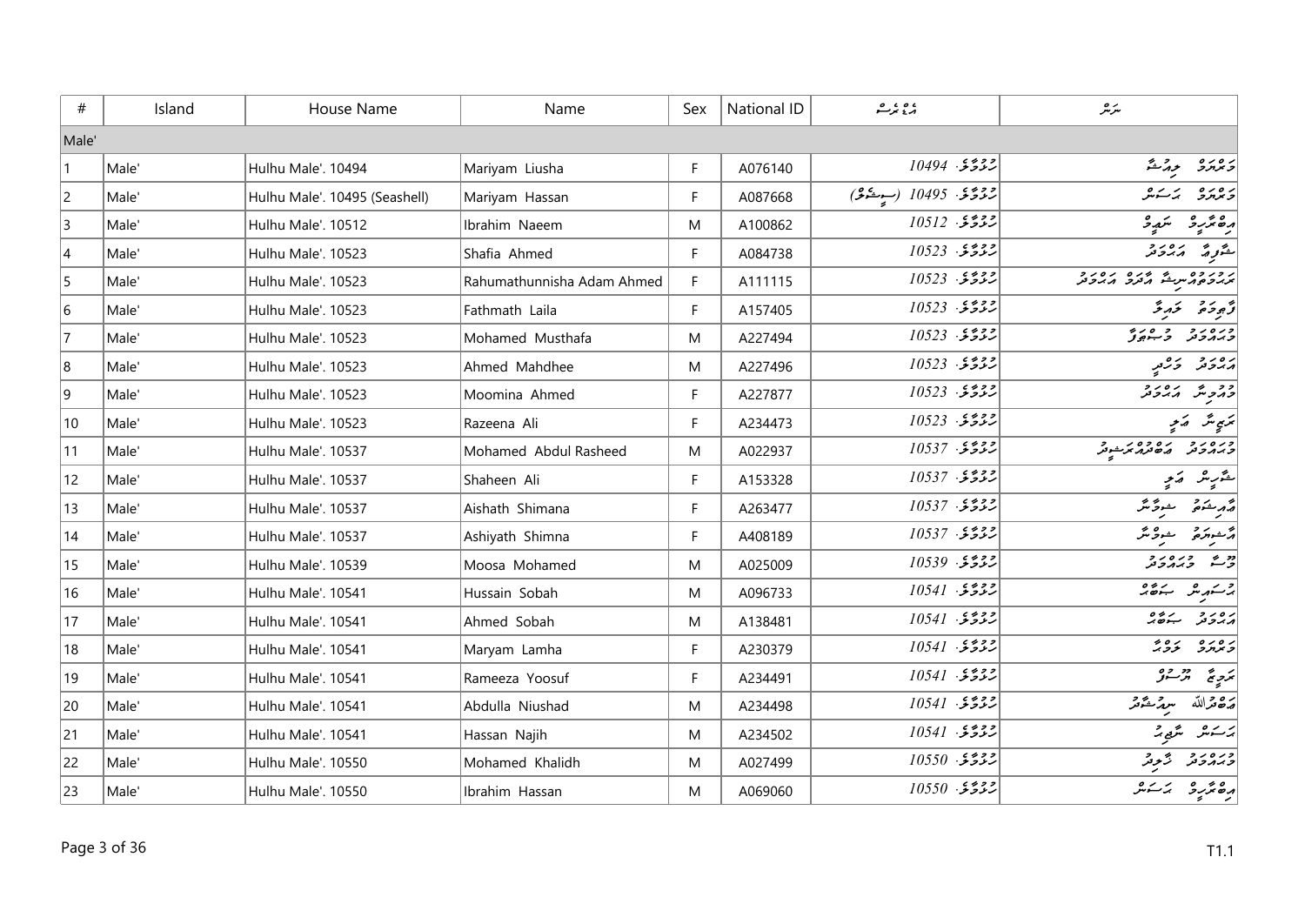| 24 | Male' | Hulhu Male'. 10550     | Hussain Thoha          | M | A158190 | 10550.5522         | جرسكور عمر مجرشر                              |
|----|-------|------------------------|------------------------|---|---------|--------------------|-----------------------------------------------|
| 25 | Male' | Hulhu Male'. 10550     | Mohamed Ghassan        | M | A300937 | 10550.533          | ورەرو بەھ شەر                                 |
| 26 | Male' | Hulhu Male'. 10550     | Aishath Thalhath       | F | A301997 | 10550.533          | أمر مشوم وكالمرد                              |
| 27 | Male' | Hulhu Male'. 10550     | Ahmed Thoalif          | M | A348156 | 10550.5522         | رەرد پەر                                      |
| 28 | Male' | Hulhu Male'. 10552     | Ahmed Shareef Ibrahim  | M | A041521 | 10552.552          | رورد شهرو رەئزرو                              |
| 29 | Male' | Hulhu Male'. 10552     | Gaseema Mohamed        | F | A062734 | 10552.332          | اپر سوځ وره د <del>د</del>                    |
| 30 | Male' | Hulhu Male'. 10552     | Fathimath Farahath     | F | A227574 | 10552.532          | وتجارح وتمردح                                 |
| 31 | Male' | Hulhu Male'. 10552     | Aminath Faiha Shareef  | F | A335358 | 10552.532          | أأترجم وربا خبرو                              |
| 32 | Male' | Hulhu Male'. 10552     | Mohamed Fathih Shareef | M | A350428 | 10552.332          | ورور و ژور ځمړو                               |
| 33 | Male' | Hulhu Male'. 10554     | Ibrahim Shaheem        | M | A026706 | 10554.532          | رە ئەر ئىن ئ                                  |
| 34 | Male' | Hulhu Male'. 10554     | Abdulla Shazeem        | M | A119503 | 10554.5522         | ر دورالله ش <del>ر</del> نورد                 |
| 35 | Male' | Hulhu Male'. 10554     | Ahmed Shageem          | M | A119504 | 10554.533          | دەر دېم سىتى ئىچى                             |
| 36 | Male' | Hulhu Male'. 10554     | Mohamed Shameem        | M | A124204 | 10554.533          | ورەرو شرور                                    |
| 37 | Male' | Hulhu Male'. 10554     | Aminath Shazeema       | F | A296522 | 10554.332          | أأتر سكم فسكفر وكالحم                         |
| 38 | Male' | Hulhu Male'. 10558     | Aishath Sana           | F | A050044 | 10558.522          | قەرشكى سكىگر                                  |
| 39 | Male' | Hulhu Male'. 10558     | MOHAMED ZAIN NAZEEF    | M | A328397 | 10558.532          | ورورو په په شهو                               |
| 40 | Male' | Hulhu Male'. 10571     | Ibrahim Manik          | M | A034807 | $10571.$ \$\$\$\$  | ە ھەمگە جەڭ سرىد                              |
| 41 | Male' | Hulhu Male'. 10571     | Alima Yahya            | F | A062945 | $10571.$ \$\$32    | أرجوخ أورقاه                                  |
| 42 | Male' | Hulhu Male'. 10573     | Shaakira Jaufar        | F | A002178 | 10573.5522         | شەرىر ئەرزىر                                  |
| 43 | Male' | Hulhu Male'. 10573     | Fathimath Warudha      | F | A011033 | 10573.5522         | وحيدة وترقد                                   |
| 44 | Male' | Hulhu Male'. 10576     | Ibrahim Naeem          | M | A027376 | $10576.$ 533       | رەتمەر ئىر                                    |
| 45 | Male' | Hulhu Male'. Endheri 1 | Nafeesa Ali            | F | A066161 | وووی معرض ا        |                                               |
| 46 | Male' | Hulhu Male'. Endheri 2 | Mohamed Ibrahim        | M | A060937 | ر دوي. ما مورس 2   | כנהגב גם ביק                                  |
| 47 | Male' | Hulhu Male'. Endheri 2 | Baseera Abdul Razzag   | F | A112874 | ر دوي. مشرعه 2     | 1010707<br>גיס <i>בנח יב</i> וז ז<br>كأسبوبثر |
| 48 | Male' | Hulhu Male'. Endheri 2 | Hawwa Majda            | F | A214191 | المحدوث المعتقد 2  | رەپ رەپر<br>بەھ جەم                           |
| 49 | Male' | Hulhu Male'. Endheri 2 | Mariyam Joodha         | F | A378056 | ر دوي. م مرمر پر 2 | ر ہ رہ ۔<br>ت <i>ر بر بر</i> تو تر            |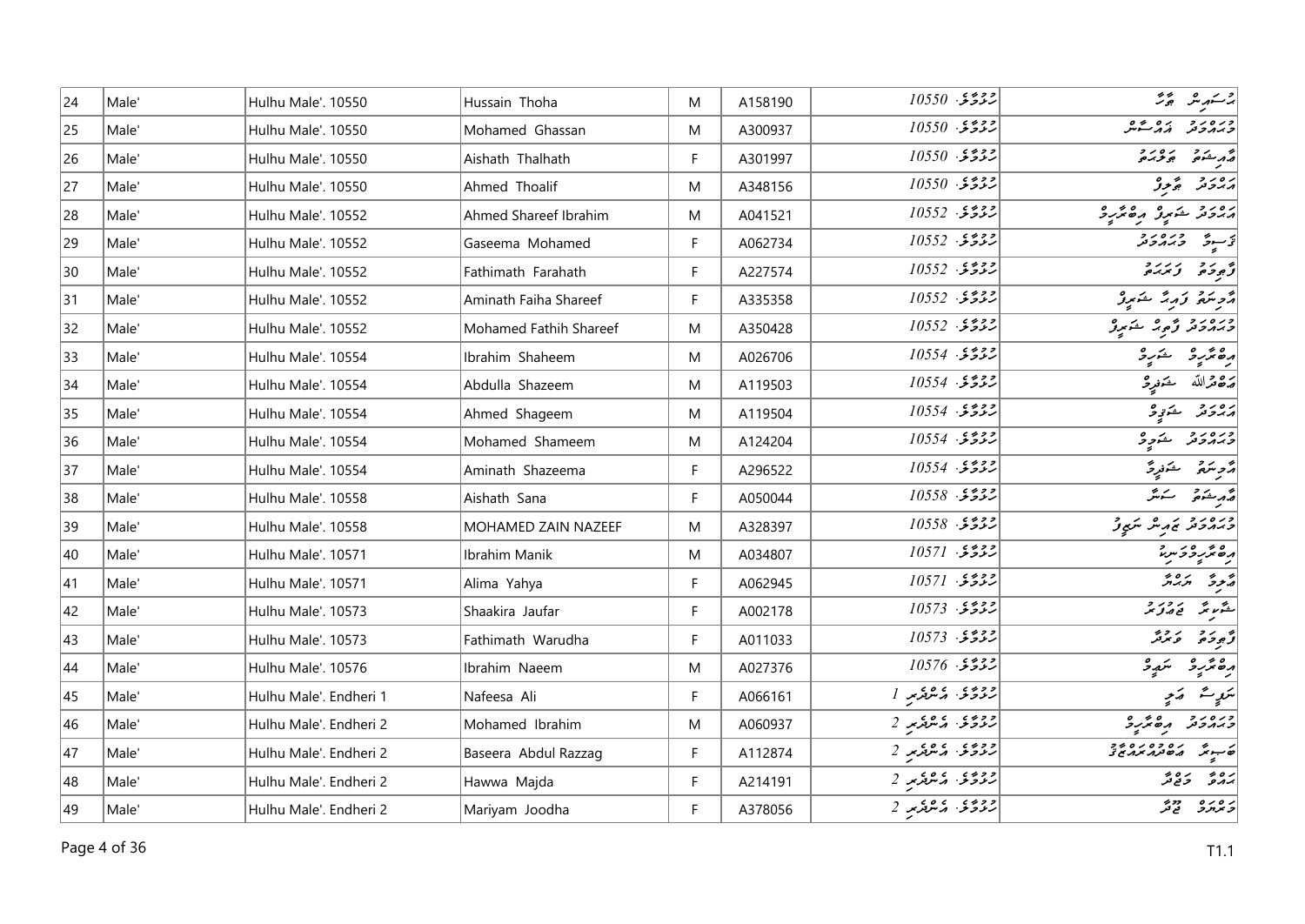| 50 | Male' | Hulhu Male'. Endheri 2    | AZUMATH MOHAMED       | F         | A378057 | رودي پروترمر 2                           | و ره ر و<br>تر <i>پر</i> وتر<br>ر ه ر د<br>ه نح تر م |
|----|-------|---------------------------|-----------------------|-----------|---------|------------------------------------------|------------------------------------------------------|
| 51 | Male' | Hulhu Male'. Endheri 3    | Ahmed Nizam           | M         | A058855 | رووي. <sub>م</sub> وروبر 3               | پر 9 پر 5<br>سرة و                                   |
| 52 | Male' | Hulhu Male'. Endheri 3    | Jazwa Nizam           | F         | A341800 | دووی پروپر د                             | ر و د سره و<br>  د س سره و                           |
| 53 | Male' | Hulhu Male'. Endheri 4    | Mohamed Saeed         | M         | A009789 | وووي وهومر 4                             | ورەرو شەر                                            |
| 54 | Male' | Hulhu Male'. Endheri 4    | Anjam Ara Ibrahim Koi | F         | A083847 | دوۋى مەمەرىر 4                           | ر وره معر مصر و مد                                   |
| 55 | Male' | Hulhu Male'. Endheri 4    | Ahmed Saeed           | M         | A104194 | وووي. <sub>م</sub> ومومبر 4              | أرور والمتمرين                                       |
| 56 | Male' | Hulhu Male'. Endheri 4    | Thooba Saeed          | F         | A122261 | وووي. <sub>م</sub> ومومبر 4              | وده سکه تر                                           |
| 57 | Male' | Hulhu Male'. Endheri 4    | Yaseen Saeed          | ${\sf M}$ | A122262 | ر دوی. میگرمر 4                          | پژسوند سند سند                                       |
| 58 | Male' | Hulhu Male'. Endheri 4    | Dr. Thooha Saeed      | F         | A125596 | رودی می موتر ک                           | پایل افزایش اسکوپاتر                                 |
| 59 | Male' | Hulhu Male'. Endheri 5    | Adil Rasheed          | M         | A053527 | رودۇ ئەھەمبە 5                           | پر تو کو کو کر شونگر                                 |
| 60 | Male' | Hulhu Male'. Endheri 6    | Abdullah Waseem       | M         | A011442 | وووی <sub>م</sub> مبر<br>رنزونی مبرتر بر | أرَة قرالله قرسورٌ                                   |
| 61 | Male' | Hulhu Male'. Endheri 6    | Ahmed Mohamed         | M         | A148925 | $6$ بَرْدَدْ دَ بَرْمَرْمِر $\sim$       | נפנד בנסנד<br>הגבת בגהבת                             |
| 62 | Male' | Hulhu Male'. Endheri 6    | Aminath Waseema       | F         | A152806 | ر دوي. م مرمر بر 6                       | أزويته وأسودته                                       |
| 63 | Male' | Hulhu Male'. Endheri 6    | Rugiyya Dhusooma      | F         | A244632 | ر دوي. م مرمر بر 6                       | أترتو والمراسور                                      |
| 64 | Male' | Hulhu Male'. Endheri 6    | Hawwa Abdullah        | F         | A314055 | وووی. <sub>م</sub> مبر <sub>مبر</sub> 6  | برەء يەھىراللە                                       |
| 65 | Male' | Hulhu Male'. Endheri 7    | Ahmed Sulaiman        | M         | A010770 | رودي. پروپرېد 7                          | رەرد ئەۋرۇش                                          |
| 66 | Male' | Hulhu Male'. Endheri 7    | Safwan Ahmed          | M         | A274822 | رودۇ ئەھمەرىرە 7                         | برە بور برە بەر د                                    |
| 67 | Male' | Hulhu Male'. Endheri 7    | Layaan Ahmed          | F.        | A364980 | رودی یه همدین 7                          | كروه برەر د                                          |
| 68 | Male' | Hulhu Male'. Endheri 8    | Aishath Ali           | F         | A060078 | رودي. پروپرس 8                           | أقهر شنعتى أقدمي                                     |
| 69 | Male' | Hulhu Male'. Endheri 8    | Midhath Aboobakur     | M         | A166171 | ر دوي. د عربر د 8                        | כנה נחניכן                                           |
| 70 | Male' | Hulhu Male'. Endheri 8    | Mauman Aboobakuru     | M         | A330670 | رودي پروپرس 8                            | ג רג המרגר                                           |
| 71 | Male' | Hulhu Male'. Flat 19-2-05 | Ibrahim Waail Mohamed | M         | A158618 | $19 - 2 - 05$ $253 - 552$                | رەپرىدى ئەرى دىرەرد                                  |
| 72 | Male' | Hulhu Male'. Flat 20-3-08 | Habeeba Mohamed       | F         | A060948 | $20 - 3 - 08$ $22 - 3 - 3$               | $5,0,0,5$ $0,7$                                      |
| 73 | Male' | Hulhu Male'. Flat 22-G-01 | Abdul Rasheed Hassan  | M         | A001737 | $22 - 01$ وَوَعْ $01$ -بِي-22            | رە دەپرىشوتر برىكىش                                  |
| 74 | Male' | Hulhu Male'. Flat 28-2-05 | Aishath Rayaheen      | F         | A071963 | $28 - 2 - 05$ وَوَصَعَ 28-2-05           | أقرم شوقو المحتركة للمراجع                           |
| 75 | Male' | Hulhu Male'. Flat 36-G-01 | Abdulla Husnee        | ${\sf M}$ | A036287 | $36 - 91$ حِمْدَةَ حَمْدِيَّةِ $01 - 6$  | مَدْ قَدَاللّه بِرْ سُمْسِرِ                         |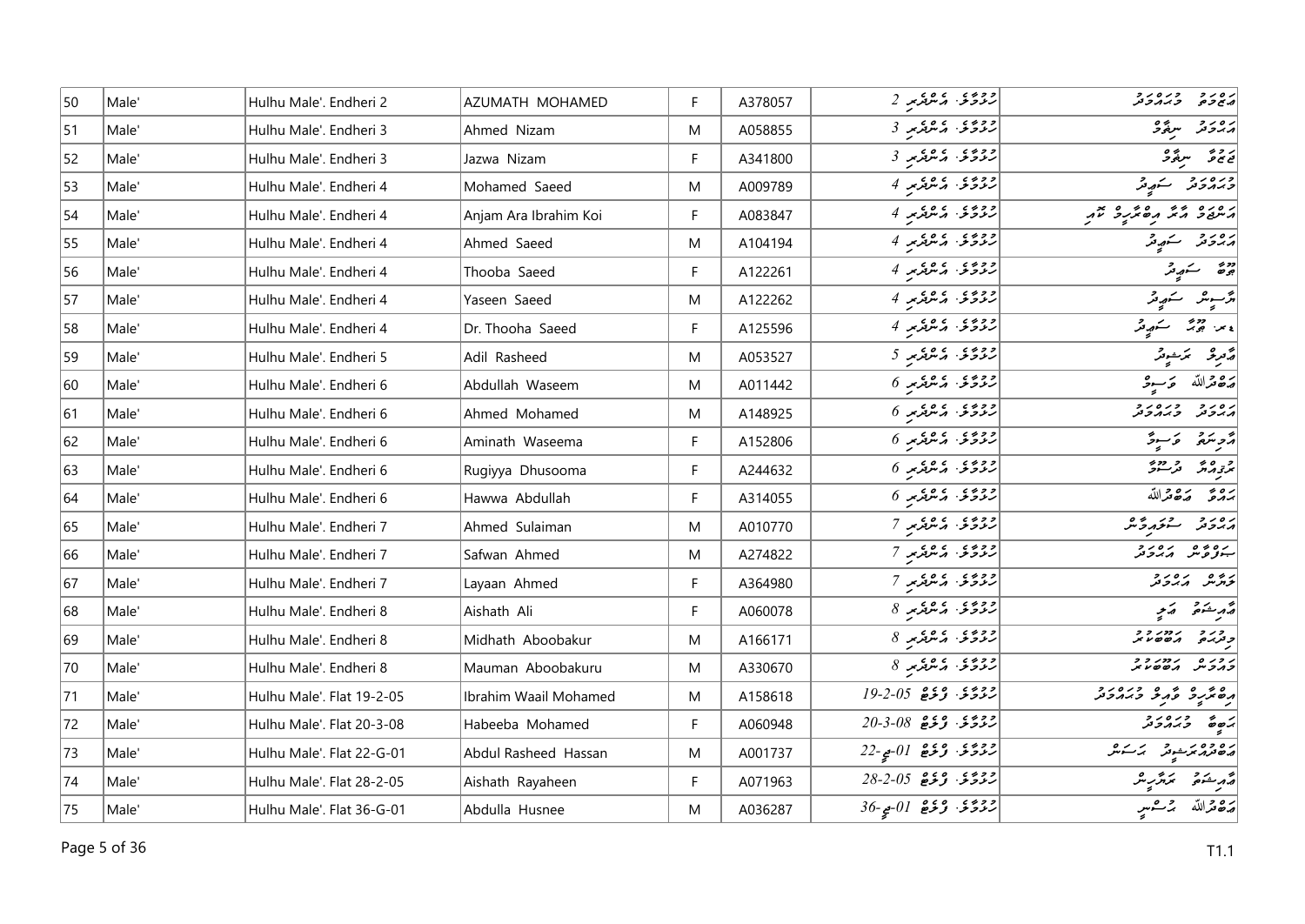| 76 | Male' | Hulhu Male'. Flat 37-1-04    | Ibrahim Ramiz               | M  | A011852 | 37-1-04 $223.2$                                              | رەنزىر ئەرتى                                    |
|----|-------|------------------------------|-----------------------------|----|---------|--------------------------------------------------------------|-------------------------------------------------|
| 77 | Male' | Hulhu Male'. Flat 40-3-08    | Ahmed Anaan Shahid          | M  | A351746 | $40 - 3 - 08$ $22 - 3 - 3$                                   | رەرد رېره شر                                    |
| 78 | Male' | Hulhu Male'. Flat 41-G-02    | Ahmed Nasir                 | M  | A025907 | $41$ - جون وي وي 20- مي $-1$                                 | رەرد شبەر                                       |
| 79 | Male' | Hulhu Male'. Flat 41-G-02    | Mohamed Muizzu              | M  | A058034 | $41$ - دون وي ون $-02$                                       | כנסנב כמה ב                                     |
| 80 | Male' | Hulhu Male'. Flat 51-1-03    | Abdul Hameed Hussain        | M  | A119998 | $51 - 1 - 03$ $22 - 32$                                      | ره وه د د د م کرده                              |
| 81 | Male' | Hulhu Male'. Flat 51-1-03    | Mohamed Riyaz               | M  | A284645 | $51 - 1 - 03$ $22 - 52$                                      | ورەرو بروگ                                      |
| 82 | Male' | Hulhu Male'. Flat 51-1-03    | Fathmath Rauzee             | F  | A316820 | $51 - 1 - 03$ $22 - 32$                                      | قەدىق ترىپى                                     |
| 83 | Male' | Hulhu Male'. Flat 51-1-03    | Aminath Sumana              | F  | A362212 | $51 - 1 - 03$ $22 - 52$                                      | أأرمز المتوشر                                   |
| 84 | Male' | Hulhu Male'. Flat 51-1-03    | Aishath Shuzana             | F  | A362213 | $51 - 1 - 03$ $22 - 32$                                      | ۇرمىسى ئىستى ئىس                                |
| 85 | Male' | Hulhu Male'. Flat 51-G-01    | Fathimath Fareedha          | F  | A039602 | $51 - 01$ $22$ $32$                                          | أوٌجوحَمْ وَمِرِمَّرٌ                           |
| 86 | Male' | Hulhu Male'. Flat 53-G-02    | Soafeenaz Moosa Ali         | F  | A130897 | $53 - 02$ وَقَرَّة $2$                                       | په د په د د په د پر                             |
| 87 | Male' | Hulhu Male'. Flat 53-G-02    | Ismail Shiban               | M  | A363394 | $53 - 02$ وَقَوْمٍ $-02$ مِي                                 | ر عۇر ئوقسى                                     |
| 88 | Male' | Hulhu Male'. Flat 53-G-02    | Abdulla Shihan              | M  | A363396 | $53 - 02$ وَقَرَّة $2$                                       | أرة قرالله خوترمر                               |
| 89 | Male' | Hulhu Male'. Flat 53-G-02    | Ibrahim Shiyan Abdul Ghanee | M  | A363535 | $53 - 02$ وَقَوْعَ $2$ - فِي $-53$                           | رە ئەرە سەئەر رەدەر                             |
| 90 | Male' | Hulhu Male'. Flat 57-1-04    | Fathimath Munawwara         | F. | A111871 | $57 - 1 - 04$ $22 - 32$                                      | أقموح وره دي                                    |
| 91 | Male' | Hulhu Male'. Flat 59-1-03    | Shaheema Abdul Rahman       | F  | A047758 | $59 - 1 - 03$ $22$ $3 - 22$                                  | لەر بەرەرەرە بەر                                |
| 92 | Male' | Hulhu Male'. Flat 59-1-03    | Mohamed Thaufeeq            | M  | A141845 | $59 - 1 - 03$ $22$ $3 - 2$                                   | وره رو دروره<br> وبرمرونر مومرک <sub>و</sub> نژ |
| 93 | Male' | Hulhu Male'. Flat 59-2-06    | Naseem Ismail               | M  | A001387 | $59 - 2 - 06$ $22$ $32$                                      | يرجو به عدة به و                                |
| 94 | Male' | Hulhu Male'. Flat No 14-1-03 | Fazna Abdul Sattar          | F  | A055902 | $14 - 1 - 03$ $222 - 22$<br>و و و ء .<br>رند <del>و</del> نو | ره پر روده ره دو<br>زیر ش                       |
| 95 | Male' | Hulhu Male'. Flat No 14-1-03 | Naafiu Moosa                | M  | A207837 | $14 - 1 - 03$ $222 - 82$<br>و و و ء .<br>رنونوگو             | شروژ ژے                                         |
| 96 | Male' | Hulhu Male'. Flat No 14-1-03 | Aishath Faiha Nafiu         | F  | A370217 | وَوْعِ سَرْسُهُ جَلْ 14-1-14<br>و و و ي.<br>رنونونو .        | ة مشكرة وكربة مترة.<br> -                       |
| 97 | Male' | Hulhu Male'. Flat No 14-1-03 | Moosa Fizal                 | M  | A370218 | <i>14-1-03 مَرْمُعَة 14-1-14</i><br>و و و ء .<br>رندگرمو .   | لرحمش ويجرعه                                    |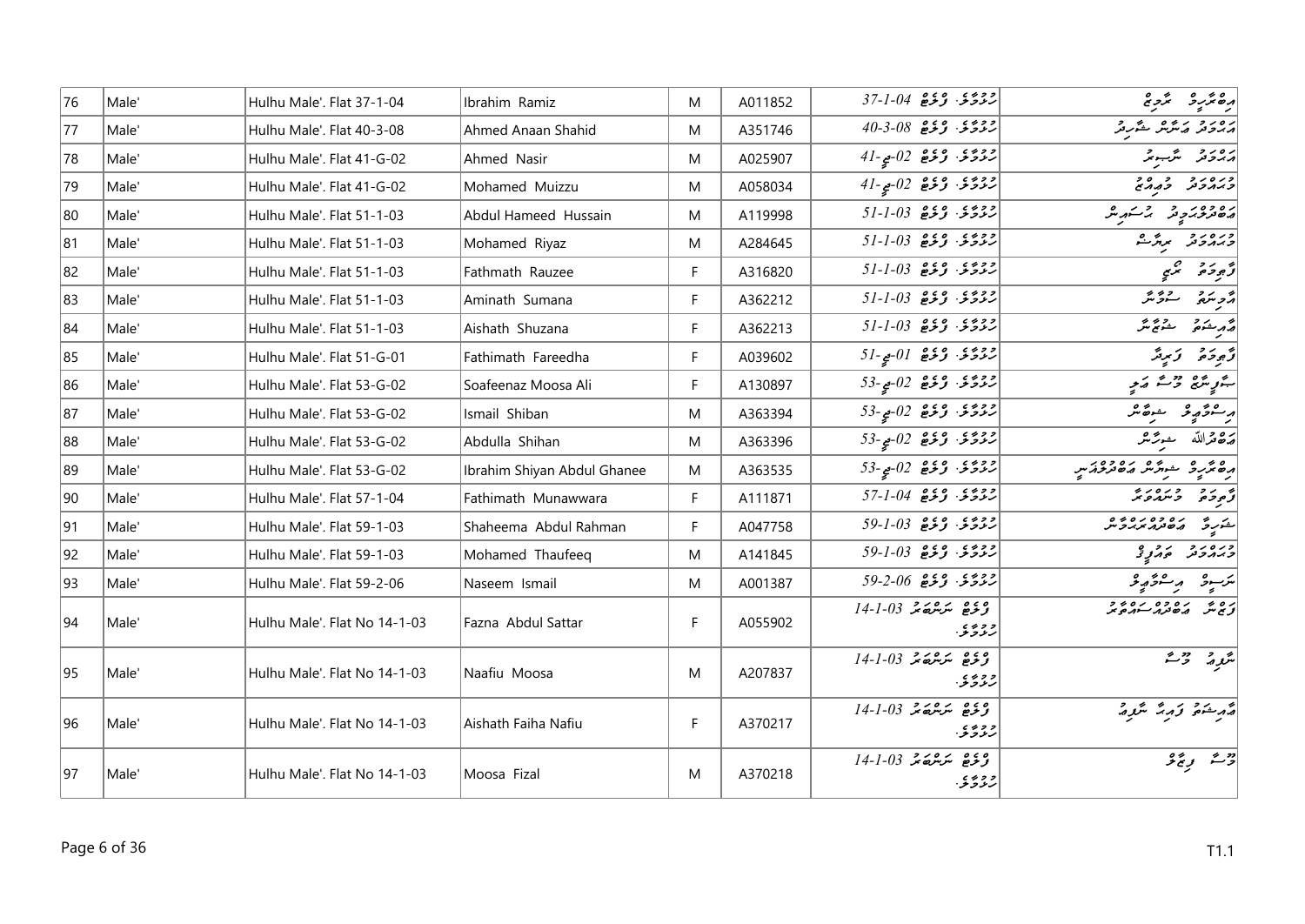| 98            | Male' | Hulhu Male'. Flat No 14-2-05  | Abdulla Ali             | M           | A061960 | $14 - 2 - 05$ $22 - 25$<br>و و و ء .<br>رند <del>و</del> نو     | يرەقراللە كەمچ                                |
|---------------|-------|-------------------------------|-------------------------|-------------|---------|-----------------------------------------------------------------|-----------------------------------------------|
| 99            | Male' | Hulhu Male'. Flat No 14-G-02  | Mohamed Shareef         | M           | A043021 | وءو برم يو 20-ي-14<br>ج و بر ي.<br>رنگوري                       | ورەرو شەرد                                    |
| 100           | Male' | Hulhu Male'. Flat No 14-G-02  | Shamla Shareef          | $\mathsf F$ | A077194 | $14$ و مَرْسَى مَدْسَمَة مِنْ $02 - 2$<br>و و و ي.<br>رنونونو . | شەۋقى شەيرۇ                                   |
| 101           | Male' | Hulhu Male'. Flat No 14-G-02  | Shama Shareef           | F           | A131956 | $14$ - وتوقع مرمرة جر 20- وي<br><u>رووي.</u>                    | شكائح الشكامور                                |
| 102           | Male' | Hulhu Male'. Flat No 15-03-08 | Abdul Razzaq Mohamed    | M           | A024361 | $15 - 03 - 08$ $22$ $32$<br>و و و ء .<br>رند <del>و</del> نو    | נס כס נס שם פנסניב<br>השינו אית איבי ב ג'וריב |
| 103           | Male' | Hulhu Male'. Flat No 15-1-03  | Mohamed Haleem          | M           | A037833 | $15 - 1 - 03$ $222 - 25$<br><u>رووي.</u>                        | ورەرو بەرو                                    |
| 104           | Male' | Hulhu Male'. Flat No 15-1-03  | Ahmed Mibsaam Mohamed   | M           | A165670 | $15 - 1 - 03$ $222 - 25$<br><u>رووي.</u>                        |                                               |
| 105           | Male' | Hulhu Male'. Flat No 15-1-04  | Muaz Adnan              | M           | A083576 | ووق <del>مريده م</del> ر 15-1-15<br><u>رووي.</u>                | د د د د د و د مرکز                            |
| 106           | Male' | Hulhu Male'. Flat No 15-2-06  | Shahid Abdulla          | M           | A052981 | $15 - 2 - 06$ $22$ $32$ $32$ $32$                               | شَمَرِيْر سَ§مِّرالله                         |
| 107           | Male' | Hulhu Male'. Flat No 15-2-06  | Fathimath Anoosa Shahid | F.          | A351745 | $15 - 2 - 06$ $22$ $32$ $32$ $32$                               | توجده مترث شرد                                |
| 108           | Male' | Hulhu Male'. Flat No 15-2-06  | Mohamed Anaam Shahid    | M           | A351747 | $15 - 2 - 06$ $223$ $333$ $333$                                 | ورەر د روە بەر                                |
| 109           | Male' | Hulhu Male'. Flat No 15-G-01  | Ismail Ibrahim          | M           | A103375 | وْ دْ ھُمْ سَرْ مُ ھَمْ 15 - 15<br>و و و ء .<br>رو و و .        | ر عۇرپۇ رەترىرۇ                               |
| $ 110\rangle$ | Male' | Hulhu Male'. Flat No 16-1-03  | Zuhuriyya Ahmed Ali     | F           | A059756 | $16 - 1 - 03$ $222 - 25$<br>و و و ء .<br>رند <del>و</del> نو    | בכ פי גפני הביק                               |
| 111           | Male' | Hulhu Male'. Flat No 16-1-03  | Fathimath Eema Ahmed    | F.          | A329583 | $16 - 1 - 03$ $222 - 22$<br>ج و بر ي.<br>رنگوري                 | توجوجو برق برەر د                             |
| 112           | Male' | Hulhu Male'. Flat No 16-1-03  | Mohamed Iman Ahmed      | M           | A329585 | $16 - 1 - 03$ $222 - 82$<br><u>رووي.</u>                        | כנסגב סשם גסגב                                |
| 113           | Male' | Hulhu Male'. Flat No 16-1-04  | Ismail Shujau           | M           | A011420 | 16-1-04 ر <i>وء ۾ سرمھ پڻ</i> 16-1-16                           | أبر ستروش والمحمد المحمد المحمد المستندم      |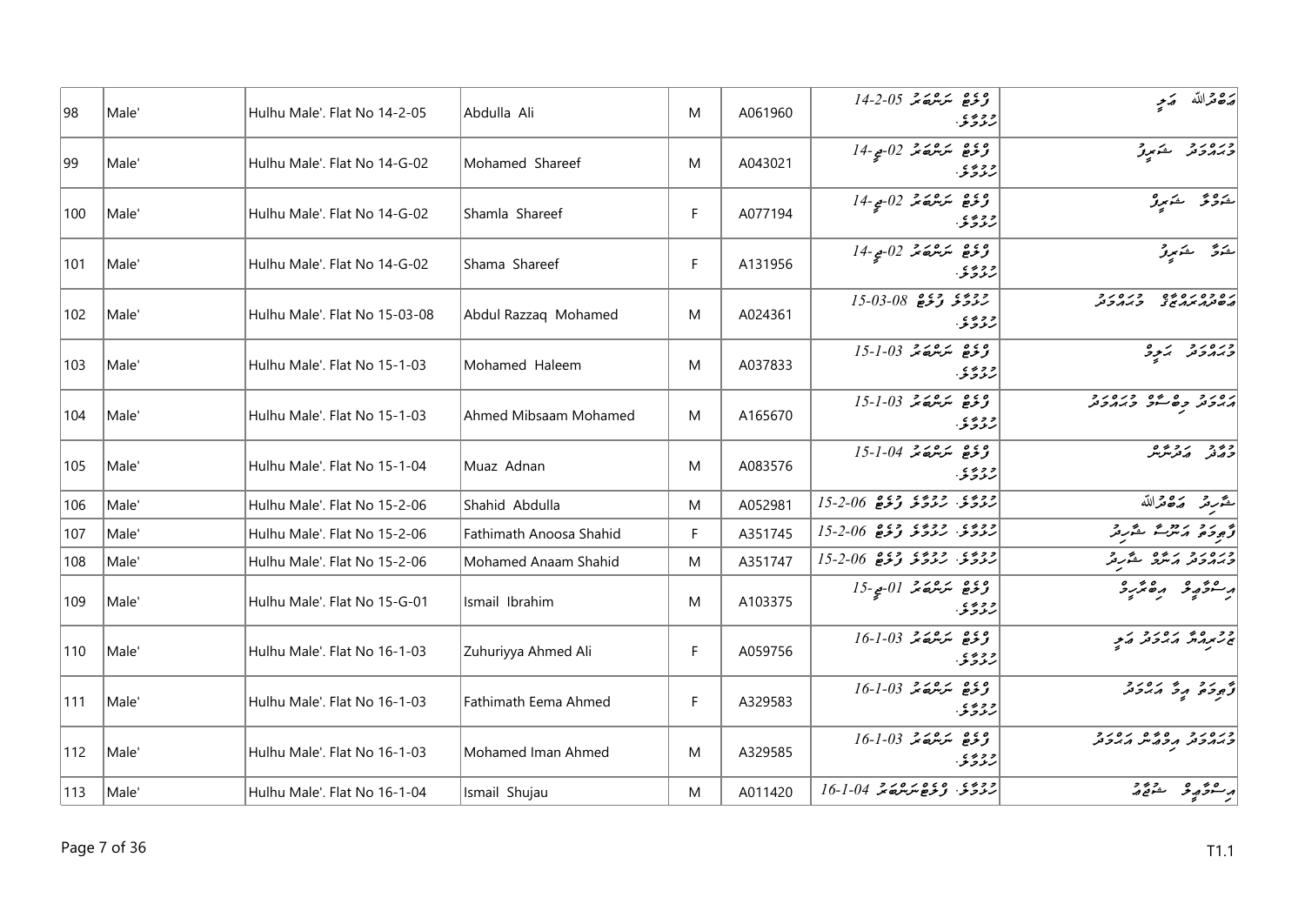| 114 | Male' | Hulhu Male'. Flat No 16-1-04 | Fathimath Sazifa     | F  | A061907 | 16-1-04 ر <i>وۋھ مرمومۇ 1</i> 0-1-16                                                     | قُهْ وَحَقَّ سُمَّعِ وَّ                  |
|-----|-------|------------------------------|----------------------|----|---------|------------------------------------------------------------------------------------------|-------------------------------------------|
| 115 | Male' | Hulhu Male'. Flat No 16-1-04 | Aishath Insha Ismail | F. | A368954 | 16-1-04 كوخر مركز 16-1-04                                                                |                                           |
| 116 | Male' | Hulhu Male'. Flat No 16-3-07 | Rilwan Mohamed       | M  | A329773 | $16 - 3 - 07$ $222 - 82$<br>و و و ي.<br>رند و تو .                                       | برده وره در                               |
| 117 | Male' | Hulhu Male'. Flat No 17-2-05 | Hassan Ibrahim       | M  | A105464 | $17 - 2 - 05$ $222 - 25$<br>و و و ء .<br>رو <del>ؤ</del> تو .                            | برسكش مرەمجرىرى                           |
| 118 | Male' | Hulhu Male'. Flat No 18-1-04 | Mueen Ahmed          | M  | A058446 | <b>18-1-04</b> مَرْمُهُمْ 18-1-81<br>ر و و و .<br>رند <del>و</del> و .                   | 3 مربر مدر در د                           |
| 119 | Male' | Hulhu Male'. Flat No 18-3-08 | Asrar Mohamed        | M  | A067862 | 332 - روم من المستمر 18-3-08                                                             | د عمر دره در                              |
| 120 | Male' | Hulhu Male'. Flat No 18-3-08 | Ahmed Luham Asrar    | M  | A324907 | 332 - روم من مشتركة من 18-3-81                                                           | גם גד כנים גם ניבר.<br>המכת כניב ה-ייניוג |
| 121 | Male' | Hulhu Male'. Flat No 18-G-01 | Ahmed Naeem          | M  | A025643 | $18$ - وَكَرْمِ مَنْ سَرْحَةَ جَدَا $01$<br>و و و ء .<br>رو <del>ؤ</del> تو .            | د د د سمده                                |
| 122 | Male' | Hulhu Male'. Flat No 18-G-01 | Adil Naeem           | M  | A046594 | $18 - 01$ $222 - 01$<br>و و و ي.<br>رنونونو .                                            | أرامر منتصر والمحمد                       |
| 123 | Male' | Hulhu Male'. Flat No 18-G-01 | Fathimath Naeema     | F  | A050755 | $18$ - وَحْرَمِ مَرْسَمَة $01 - 1$ - وِ<br>و و و ي.<br>رنونوگو                           | أزودة شهرة                                |
| 124 | Male' | Hulhu Male'. Flat No 18-G-01 | Jameela Easa         | F  | A055069 | $18 - 01$ $\frac{2}{3}$ $\frac{2}{3}$ $\frac{2}{3}$ $\frac{2}{3}$<br>و و و ي.<br>رنونوگو | يَ جِرْ مَ مِي حَدَّ                      |
| 125 | Male' | Hulhu Male'. Flat No 18-G-01 | Aishath Naeema       | F  | A055070 | $18 - 01$ $\frac{2}{3}$ $\frac{6}{3}$ $\frac{6}{3}$ $\frac{6}{3}$<br>و و و ي.<br>رنونوگو | أقمر شكوته المتمرقة                       |
| 126 | Male' | Hulhu Male'. Flat No 18-G-01 | Mohamed Naeem        | M  | A057517 | $18 - 01$ $22 - 01$ $259$<br>و و و ي.<br>رند و تو .                                      | ورەرو شھرى                                |
| 127 | Male' | Hulhu Male'. Flat No 18-G-01 | Shaan Ahmed          | M  | A067213 | $18$ - وَحْرَمِ مَرْسَمَة $10$ - مِي<br>و و و ء .<br>رند <del>و</del> نو                 | شەھر كەردىر                               |
| 128 | Male' | Hulhu Male'. Flat No 18-G-01 | Shaheen Ahmed        | M  | A067263 | $18$ - وَحْرَمِ سَرَسْهَ مَنْ $01$ - مِي<br>و و و ء .<br>رو <del>و</del> تو .            | شَرِيس 1975 م                             |
| 129 | Male' | Hulhu Male'. Flat No 18-G-01 | Aminath Sheema       | F. | A132392 | $18$ - وَحْرَمِ مَرْسَمَةٌ $01$ - مِي<br>و و و ء .<br>رند و تو .                         | أأترجع شوقر                               |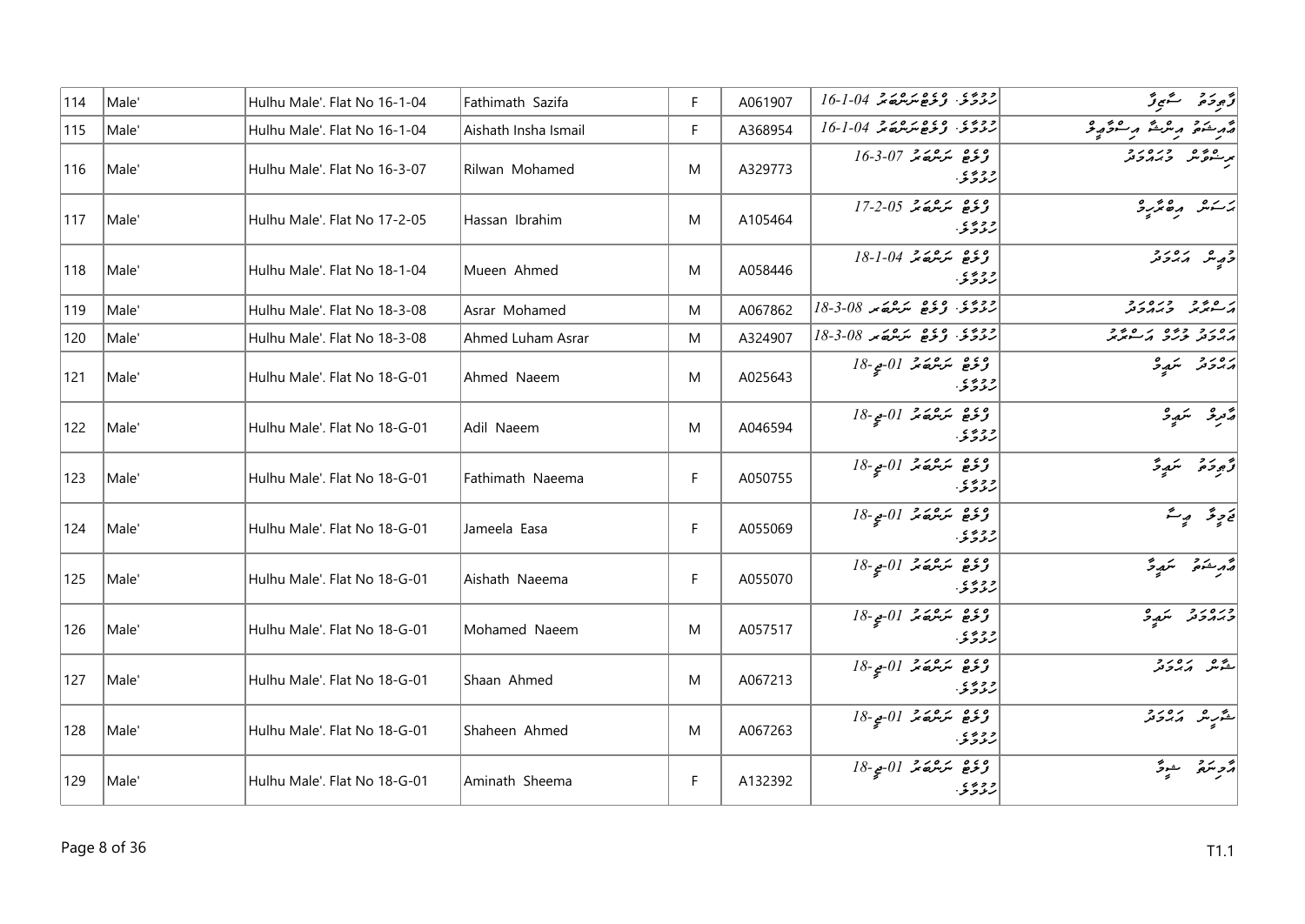| 130 | Male' | Hulhu Male'. Flat No 18-G-01 | Sofwan Ahmed                       | M           | A149629 | $18$ وَوْعِ سَرْسُوَةَ جَلْ<br>و و و ء .<br>رند <del>و</del> نو                                        | رەپ رەرد<br>جۇۋىر مەردىر              |
|-----|-------|------------------------------|------------------------------------|-------------|---------|--------------------------------------------------------------------------------------------------------|---------------------------------------|
| 131 | Male' | Hulhu Male'. Flat No 18-G-01 | Mariyam Mayyala                    | F.          | A336233 | $18 - 01$ $\frac{2}{3}$ $\frac{6}{3}$ $\frac{6}{3}$ $\frac{6}{3}$ $\frac{6}{3}$<br>ج و بر ي.<br>رنگوري | נסנס נסממ<br>כמתכ בגתב                |
| 132 | Male' | Hulhu Male'. Flat No 18-G-02 | Abdulla Rameez                     | M           | A050668 | $18 - 02$ $22 - 02$<br><u>رووي.</u>                                                                    | أرجع فكرالله تمرجي مح                 |
| 133 | Male' | Hulhu Male'. Flat No 18-G-02 | FATHIMATH ZAHEERA                  | F           | A050790 | $18 - 02$ $-22$ $-22$<br><u>رووي.</u>                                                                  | و محمد المحمد المحمد المحمد           |
| 134 | Male' | Hulhu Male'. Flat No 18-G-02 | Aishath Shaayaan Abdulla<br>Rameez | F.          | A080386 | $18 - 02$ $22 - 02$ $32 - 02$<br>و و و ء .<br>رو <del>ؤ</del> تو .                                     | مەر ئەم ئۇرگىرى مەھمەللە مەج          |
| 135 | Male' | Hulhu Male'. Flat No 18-G-02 | Aishath Shaahidha                  | F.          | A259254 | $18 - 02$ $-22$ $-22$<br>ج و بر ي.<br>رنگوري                                                           | ە ئەرىشكە ھەرىگە                      |
| 136 | Male' | Hulhu Male'. Flat No 18-G-02 | Maryam Shahdhan Abdulla<br>Rameez  | $\mathsf F$ | A337173 | $18$ - وَكَرْمِ مَرْسُرْهَ بَرْ $02$ - مِ<br>و و و ء .<br>رند <del>و</del> نو                          | ره ره بره ده ره دان تروم              |
| 137 | Male' | Hulhu Male'. Flat No 19-1-04 | Hassan Manik                       | M           | A068371 | <b>19-1-04</b> مَرْمُهُمْ 19-1-19<br>3 د بري.<br>رنو تر تو .                                           | ئەسەھەمەرىر                           |
| 138 | Male' | Hulhu Male'. Flat No 19-1-04 | Mohamed Azhan                      | M           | A156952 | ووق سَرْسْهُ سَنَ 19-1-94<br>و و و ء .<br>رند <del>و</del> و .                                         | ورەرو رەپەر                           |
| 139 | Male' | Hulhu Male'. Flat No 19-1-04 | Abdulla Rayyan Hassan Manik        | M           | A161162 | ووق سَرْسَهَ 19-1-04<br><u>رووي.</u>                                                                   | رە داللە ئەرەر ئەسەردىر               |
| 140 | Male' | Hulhu Male'. Flat No 19-1-04 | Ibrahim Ameen Hassan Manik         | M           | A355452 | ووم <i>مربره بر 19-1-04</i><br><u>رووي.</u>                                                            | معتر و موسى سوروسر                    |
| 141 | Male' | Hulhu Male'. Flat No 19-G-02 | Abdulla Mohamed Fulhu              | M           | A033638 | $19 - 02$ مَرْسَمَة مَرْ $19 - 02$<br>و و و ء .<br>رند <del>و</del> و .                                | ره والله وره رووو                     |
| 142 | Male' | Hulhu Male'. Flat No 19-G-02 | Aminath Iba Abdulla                | F           | A355573 | ووق سَرْسَهُ جَلْ -20 - مِي-19<br>ج و بر ي.<br>رنگوري                                                  | أترج تترة أركاه وكالحدالله            |
| 143 | Male' | Hulhu Male'. Flat No 19-G-02 | Aishath Eesha Abdulla              | F           | A355574 | ووق سَرْسَهُ جَلْ -20 - مِي-19<br>و و و ء .<br>رند <del>و</del> نو                                     | صَّمَرِ شَمَعَ صَهْدِ صَفَّرَ اللَّهُ |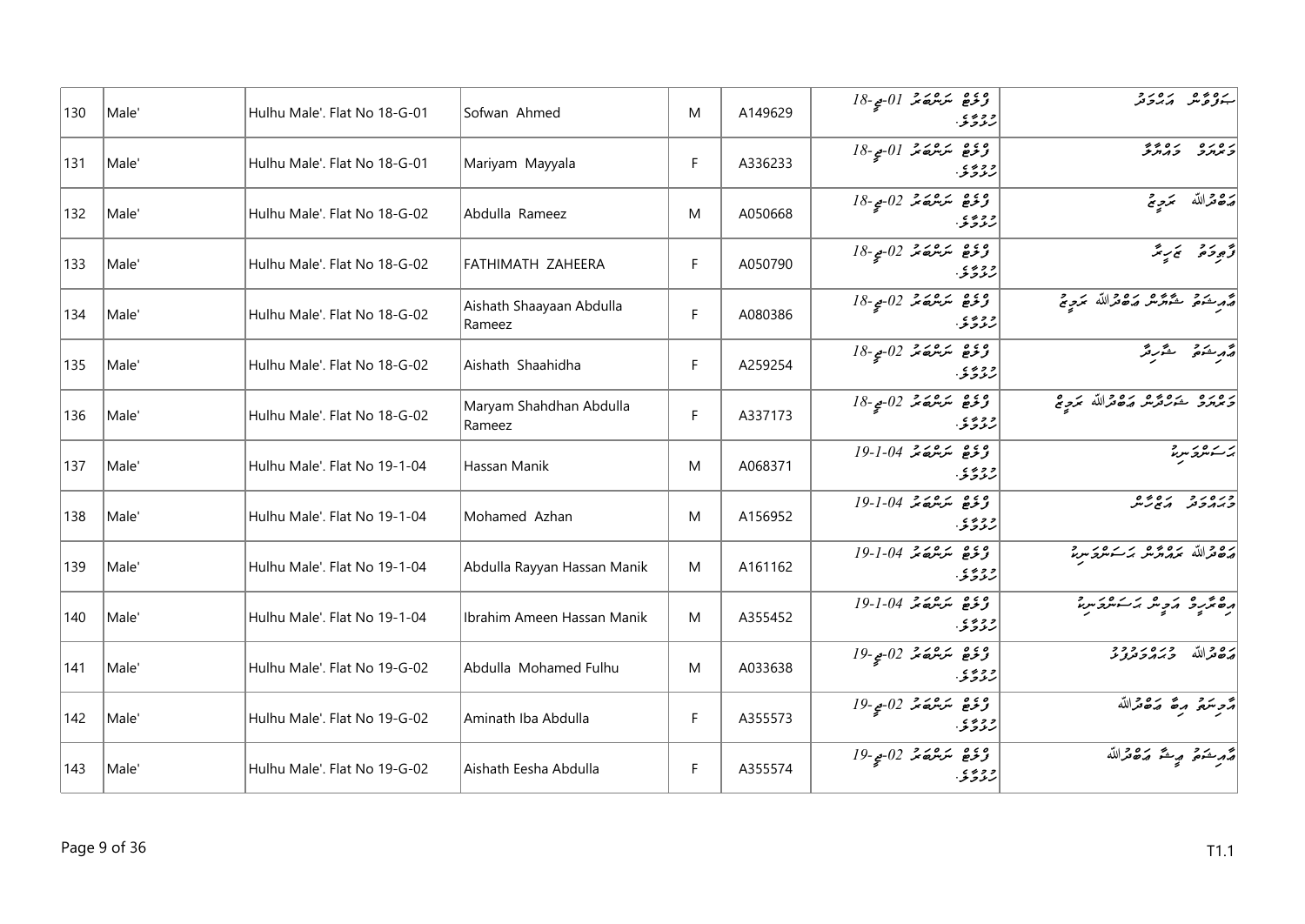| 144 | Male' | Hulhu Male'. Flat No 20-3-07 | Soniya Kalhu Huththu  | F           | A072729 | $20 - 3 - 07$ $222 - 82$<br>ر و و ء .<br>رند <del>و</del> و .    | مسرد المتحدد و               |
|-----|-------|------------------------------|-----------------------|-------------|---------|------------------------------------------------------------------|------------------------------|
| 145 | Male' | Hulhu Male'. Flat No 21-2-05 | Sulaiman Adam         | M           | A049996 | $21 - 2 - 05$ $222 - 25$<br>و و و ء .<br>رند <del>و</del> نو     | ستؤرثر أوره                  |
| 146 | Male' | Hulhu Male'. Flat No 21-2-05 | Fathimath Shareefa    | F.          | A128610 | $21 - 2 - 05$ $222 - 205$<br>ر و و ء .<br>رندگرمو                | ژودۇ شېرژ                    |
| 147 | Male' | Hulhu Male'. Flat No 21-2-05 | Malsa Hussain         | $\mathsf F$ | A229658 | $21 - 2 - 05$ $22 - 2 - 15$<br>و و و ي.<br>رنونوگو               | دوع برحده                    |
| 148 | Male' | Hulhu Male'. Flat No 21-2-06 | Aminath Anoosha       | $\mathsf F$ | A034688 | 21-2-06 كوم محمد 21-2-12                                         |                              |
| 149 | Male' | Hulhu Male'. Flat No 21-3-08 | Ahmed Shareef         | M           | A048727 | <i>21-3-08</i> مَرْسُرَة حَدَّ 21-3-08<br>ج و بر ي.<br>رنگوري    | برەر دىكىمبۇ                 |
| 150 | Male' | Hulhu Male'. Flat No 21-3-08 | Hassan Ageel          | M           | A053566 | <b>21-3-08</b> مَرْسَ 21-3-08<br>ج و بر ي.<br>رنگوري             | پرستمبر    چې تو             |
| 151 | Male' | Hulhu Male'. Flat No 21-3-08 | Hassan Sameer         | M           | A093545 | 21-3-08 <b>كرش 21-3-08</b><br>و و و ء .<br>رندگرنگ               | ىرىكىش سكولتى                |
| 152 | Male' | Hulhu Male'. Flat No 21-3-08 | Abdul Gadir Ali       | M           | A097550 | ووم <i>مربوم كى 1</i> 9-3-21<br>و و و ء .<br>رند <del>و</del> نو | ره وه ورځ د کام              |
| 153 | Male' | Hulhu Male'. Flat No 21-3-08 | Rasheeda Ibrahim Didi | $\mathsf F$ | A149240 | ووه شهد 08-3-21<br>و و و ي.<br>رند <del>و</del> نو               | ىرَىشوند رەھرىر دەرىر        |
| 154 | Male' | Hulhu Male'. Flat No 21-3-08 | Hussain Sobah         | M           | A155336 | ووق <i>مربوه پر 18-3-21</i><br>و و و ء .<br>رند <del>و</del> نو  | بر شهر شهر به محمد           |
| 155 | Male' | Hulhu Male'. Flat No 21-3-08 | Aminath Didi          | F           | A279669 | ووم <i>مربوم كى 1</i> 9-3-21<br>و و و ء .<br>رندگرنگ             | پژو سرچ <sub>و تور تور</sub> |
| 156 | Male' | Hulhu Male'. Flat No 21-3-08 | Shazra Shareef        | $\mathsf F$ | A297717 | ووم <i>مربوم كى 1</i> 9-3-21<br><u>رووي.</u>                     | شەرق شەرق                    |
| 157 | Male' | Hulhu Male'. Flat No 21-3-08 | Mohamed Nafiz         | M           | A318239 | ووم <i>مربوم كى 1</i> 9-3-21<br>و و و ء .<br>رندگرنگ             | ورەر د شرح                   |
| 158 | Male' | Hulhu Male'. Flat No 21-3-08 | Aishath Saba          | F           | A318242 | ووق <del>مركزة كم 21</del> -3-08<br>و و و ء .<br>رند و تو .      | وأرشك بكائه                  |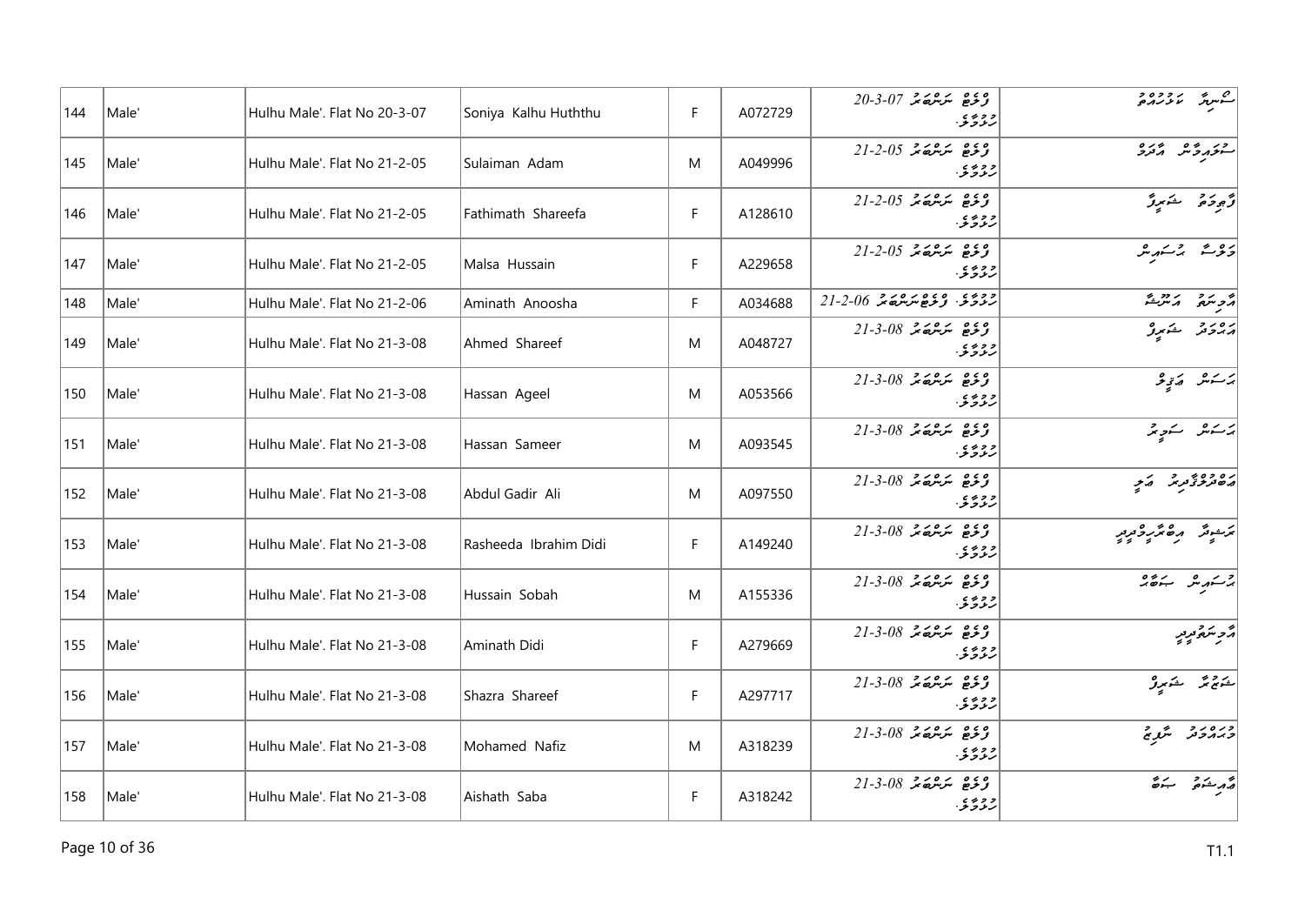| 159 | Male' | Hulhu Male'. Flat No 21-3-08 | Ibrahim Shibaau            | M           | A321482 | $21 - 3 - 08$ $22 - 3 - 8$<br>و و و ي.<br>رند <del>و</del> گو                                       | $\frac{22}{10}$                                                                                                                        |
|-----|-------|------------------------------|----------------------------|-------------|---------|-----------------------------------------------------------------------------------------------------|----------------------------------------------------------------------------------------------------------------------------------------|
| 160 | Male' | Hulhu Male'. Flat No 21-3-08 | Shafnaz Shareef            | M           | A370556 | ووم <i>مربوم كى 1-3-21</i><br>و و و ء .<br>رند <del>و</del> نو                                      | شۇر ئىگى شۇيرۇ                                                                                                                         |
| 161 | Male' | Hulhu Male'. Flat No 21-3-08 | Ahmed Shafhaan Shareef     | M           | A370557 | ووم <i>مربوم كى 1</i> 9-3-21<br>و و و ي.<br>رنونوگو                                                 | رەر دېرو دەر خىرو                                                                                                                      |
| 162 | Male' | Hulhu Male'. Flat No 21-G-01 | Fathimath Ibrahim          | F.          | A042931 | وءه برقيعة من ال-مي-21<br>ر و و د ي.<br>رنگوري                                                      | ژوده مقترد                                                                                                                             |
| 163 | Male' | Hulhu Male'. Flat No 22-G-02 | Mariyam Faanu              | $\mathsf F$ | A076725 | وووي وووم مره عز 02-يې-22                                                                           | ر ه ر ه و و<br><del>د</del> بر بر و ک                                                                                                  |
| 164 | Male' | Hulhu Male'. Flat No 23-1-03 | Abdhulla Shakeel           | M           | A066157 | $23 - 1 - 03$ $222 - 22$<br>ر و و د ي.<br>رنگوري                                                    | رەقراللە خىرىمى                                                                                                                        |
| 165 | Male' | Hulhu Male'. Flat No 23-1-03 | Jazeela Jamal              | $\mathsf F$ | A119094 | ووه شهده 1-03-23<br>ر و و و .<br>رند <del>و</del> ک                                                 | لَّے <sub>ک</sub> م کا کا کا کا کا کا کا کا ک                                                                                          |
| 166 | Male' | Hulhu Male'. Flat No 23-1-03 | Ahmed Ahil Abdulla Shakeel | M           | A164676 | $\overline{23}$ -1-03 $\overline{\phantom{a}25}$ $\overline{\phantom{a}25}$<br>ر و و د ي.<br>رنگوري | رەرد بەر مەھەراللە خىرىد                                                                                                               |
| 167 | Male' | Hulhu Male'. Flat No 23-1-03 | Fathimath Leena            | F           | A369640 | $23 - 1 - 03$ $222 - 22$<br>ر و و د ي.<br>رنگوري                                                    | توجوخوا مجينر                                                                                                                          |
| 168 | Male' | Hulhu Male'. Flat No 23-1-03 | Aminath Mazoona            | $\mathsf F$ | A369653 | $23 - 1 - 03$ $222 - 22$<br>و و د ي.<br>رنوتونو .                                                   | أأدوسكم وأحيض                                                                                                                          |
| 169 | Male' | Hulhu Male'. Flat No 23-3-07 | Ahmed Abdul Kareem         | M           | A063763 | 23-3-07 و <i>23 مربرھ پر 23-3-07</i>                                                                | נפני נפיניקים ביריקים ביריקים ביריקים ביריקים ביריקים ביריקים ביריקים ביריקים ביריקים ביריקים ביריקים ביריקים<br>ממכנת מסינקים ביריקים |
| 170 | Male' | Hulhu Male'. Flat No 23-3-07 | Aneega Usman               | F.          | A070033 | 33-3-07 روم مري <i>م ھاج</i> 23-3-42                                                                | ر <sub>َ سر</sub> ِیَّ مِیْ وَقَامِر                                                                                                   |
| 171 | Male' | Hulhu Male'. Flat No 23-3-08 | Ibrahim Ahmed              | M           | A068170 | <i>23-3-08</i> سَرْسَهُ سَرِ 23-3-42<br>333ع.<br>رنم <b>و</b> څو                                    | ת היי היי בי                                                                                                                           |
| 172 | Male' | Hulhu Male'. Flat No 23-3-08 | Aminath Afa Ibrahim        | F           | A231624 | 23-3-08 <b>مرش 23-3-82</b><br>و و د ي.<br>رنوتونو .                                                 | הכית ג'ל תסתיב                                                                                                                         |
| 173 | Male' | Hulhu Male'. Flat No 23-3-08 | Mohamed Ibban              | M           | A365538 | <i>23-3-08</i> سَرْسَهُ سَرِ 23-3-42<br>ر و و و .<br>رنگوری                                         | כנסנכ פשם                                                                                                                              |
| 174 | Male' | Hulhu Male'. Flat No 24-1-03 | Mohamed Didi               | M           | A026302 | $24 - 1 - 03$ $24 - 2$<br>333ع.<br>رنم <b>و</b> څو                                                  | و ر ه ر و<br>د پر پر و ترتوپو                                                                                                          |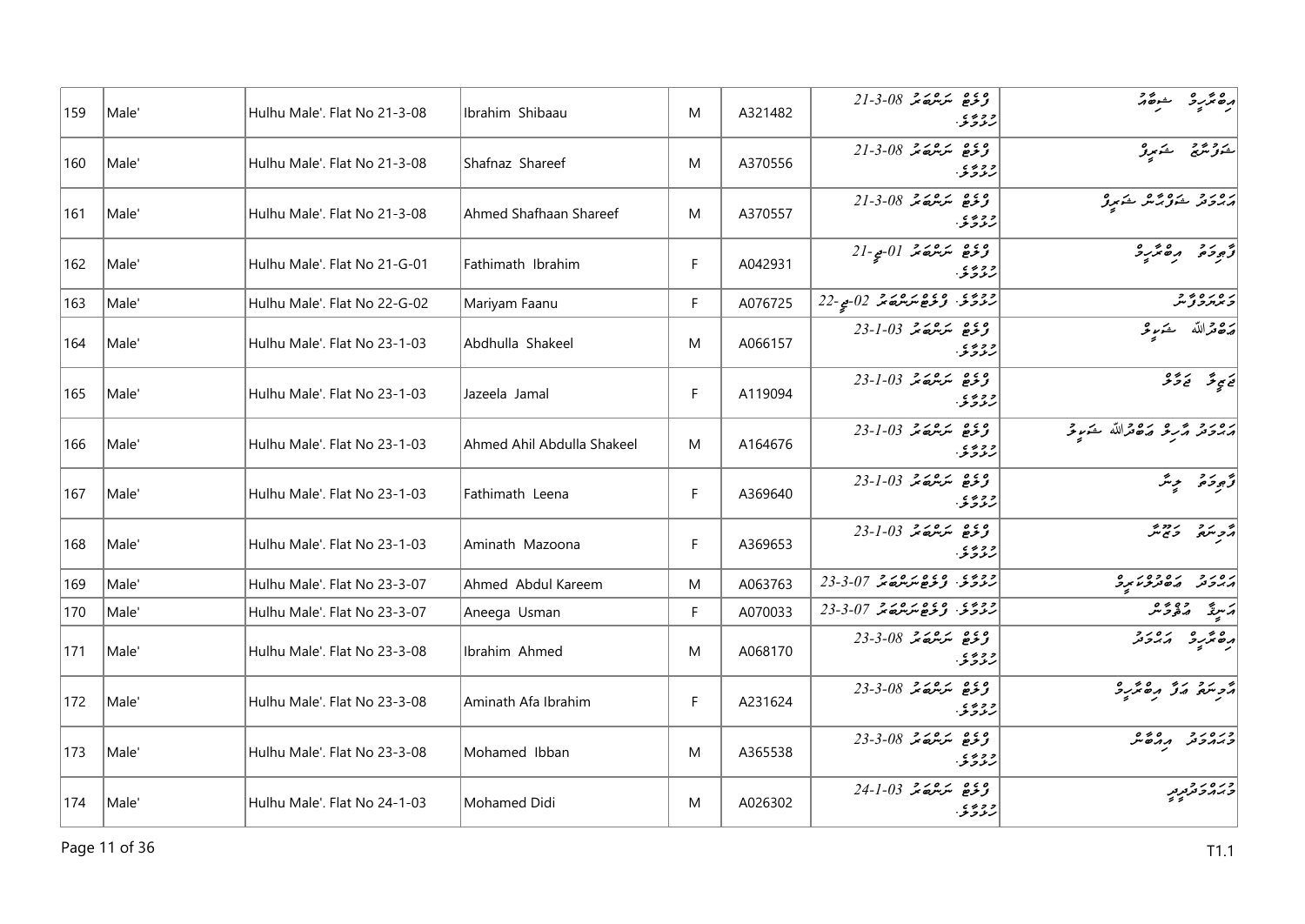| 175 | Male' | Hulhu Male'. Flat No 24-1-03  | Fathimath Shamsath | F           | A143896 | <i>24-1-03 مَرْمُعَة حَدَّ</i><br>و و و ء .<br>رنو بو تو .            | تۇم جەم سىكەن يەم               |
|-----|-------|-------------------------------|--------------------|-------------|---------|-----------------------------------------------------------------------|---------------------------------|
| 176 | Male' | Hulhu Male'. Flat No 24-1-03  | Shurufa Mohamed    | F.          | A364911 | ووم <i>مربوم د</i> 1-03-24<br>و و و ء .<br>رنونونو .                  | و وه د وره رو<br>شهرق وبرابرونو |
| 177 | Male' | Hulhu Male'. Flat No 24-1-03  | Visaam Mohamed     | M           | A364912 | ووه شهده 1-03-24<br>و و و ء .<br>رنونونو .                            | ه دره دره د                     |
| 178 | Male' | Hulhu Male'. Flat No 24-1-04  | Nadha Ali Shafeeq  | $\mathsf F$ | A160397 | ووق سَرْسَهَ 1-04-24<br>ر و و د ي.<br>رند <del>و</del> نو             | لترتكز أيكمح والمكوري           |
| 179 | Male' | Hulhu Male'. Flat No 25-1-04  | Sameeha Ismail     | F           | A058996 | ووق سَ <i>مِسْهَ حَدَ</i> 1-04-25<br>و و و ء .<br>رنونونو .           | سكوبة المستوكلوفر               |
| 180 | Male' | Hulhu Male'. Flat No 25-1-04  | Mohamed Mazin Faiz | M           | A363323 | ووق س <i>تر شهر 1-04-25</i><br>333ع.<br>رنم <b>و</b> څو               | ورورو ومحير ومرج                |
| 181 | Male' | Hulhu Male'. Flat No 26-1-04  | Bishara Ahmed      | F.          | A115583 | $26 - 1 - 04$ $222 - 22$<br>ر و و ء .<br>رند <del>و</del> تو .        | ەش <sup>ەپ</sup> بەردە          |
| 182 | Male' | Hulhu Male'. Flat No 26-3-07  | Fathimath Mohamed  | F.          | A063783 | 26-3-07 مركزة سكر 26-3-07                                             | و دو دره دره                    |
| 183 | Male' | Hulhu Male'. Flat No 26-G-01  | Sharif Ahmed Ali   | M           | A147377 | $26$ ونوفي مكر السي -26 وي<br>ر و و د ي.<br>رند <del>و</del> نو       | كشمرو برورد كمي                 |
| 184 | Male' | Hulhu Male'. Flat No 26-G-02  | Abdulla Hameed     | M           | A007296 | $26$ - وَوْهِ سَرْسُهُ بَرْ $-02$ - وِ $-2$<br>و و و ي.<br>رندگرنگ    | رە داللە بەيەتر                 |
| 185 | Male' | Hulhu Male'. Flat No 26-G-02  | Shahud Hameed      | M           | A356122 | و ۽ مس <i>تحديد 12-ي</i> -26<br>ر و و د ي.<br>رند <del>و</del> نو     | شەرقە كەچەر                     |
| 186 | Male' | Hulhu Male'. Flat No 26-G-02  | Shahuna Hameed     | F.          | A356221 | $26$ - وَوْعِ سَرَسْهَ مَرْ $-02$ - وِ $-2$<br>و و و ء .<br>رنونونو . | شرورش بركوم                     |
| 187 | Male' | Hulhu Male'. Flat No 27-01-03 | Aishath Adam       | $\mathsf F$ | A053355 | $27 - 01 - 03$ $22 - 0$<br>و و و ي.<br>رنونوگو                        | وكرم شكوم وكروح                 |
| 188 | Male' | Hulhu Male'. Flat No 27-01-03 | Najeebulla         | M           | A120421 | $27 - 01 - 03$ $22 - 03$<br>و و و ي.<br>رنونوگو                       | ىترىپ <sub>و</sub> قى الله      |
| 189 | Male' | Hulhu Male'. Flat No 27-2-05  | Ali Mahir          | M           | A031975 | $27 - 2 - 05$ $22 - 2 - 05$<br>و و و ء .<br>رند <del>و</del> نو       | أەيي ۋرىز                       |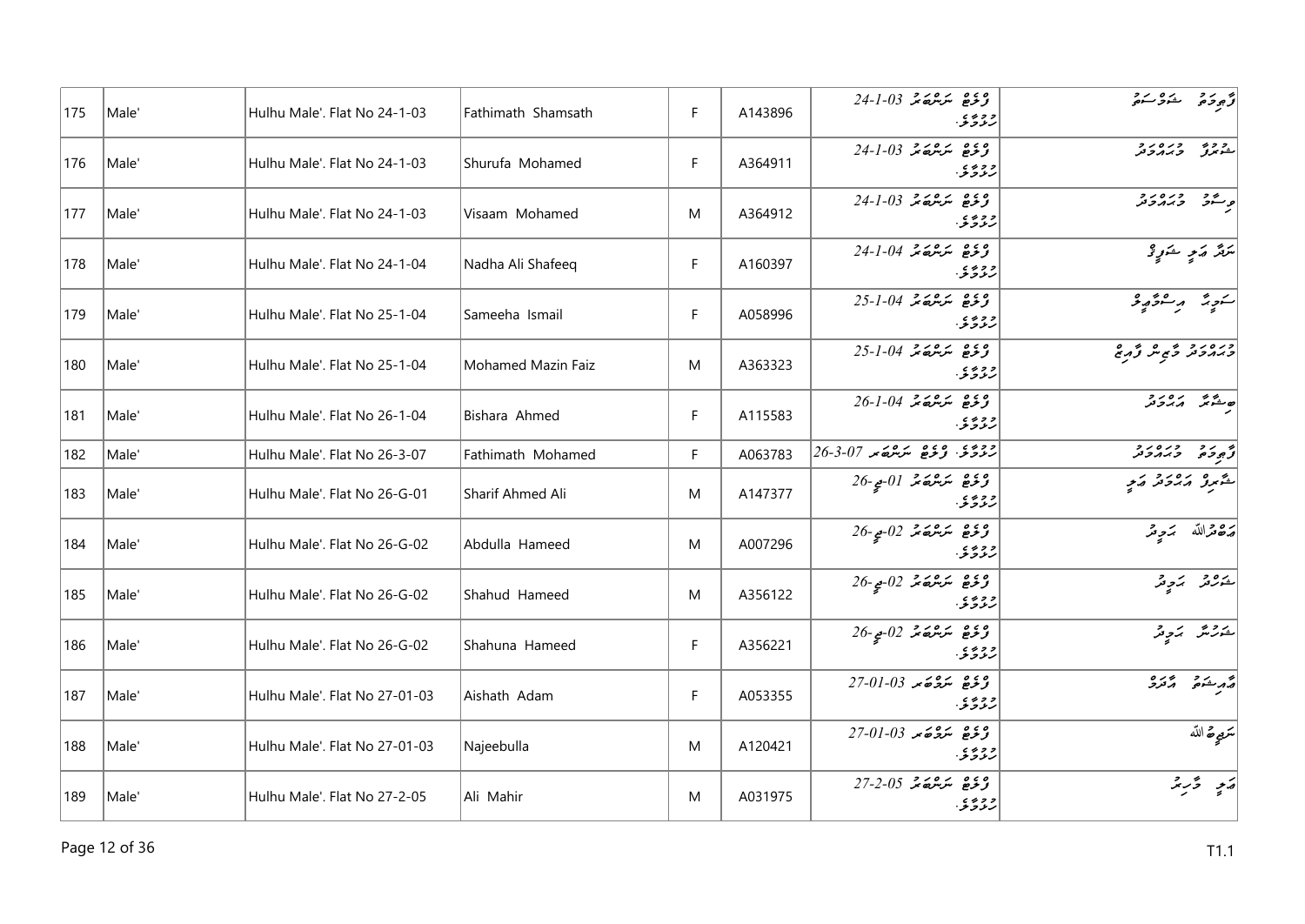| 190 | Male'     | Hulhu Male'. Flat No 27-2-05 | Mohamed Rayyan Mahir   | ${\sf M}$ | A403152 | $27 - 2 - 05$ $22 - 2 - 15$<br>و و و ي.<br>رنونوگو                  | כנסגב גם כב כ"ב<br>בגמבת הממית כנה             |
|-----|-----------|------------------------------|------------------------|-----------|---------|---------------------------------------------------------------------|------------------------------------------------|
| 191 | Male'     | Hulhu Male'. Flat No 27-2-06 | Mohamed Ziyad          | M         | A074470 | $27 - 2 - 06$ $22 - 2$<br><u>رووي.</u>                              | כנסנכ<br>כממכת ה <sub>מ</sub> מת               |
| 192 | Male'     | Hulhu Male'. Flat No 28-G-02 | Hawwa Hassan           | F.        | A011009 | $28 - 02$ مَرْسَعَة مَدْ $02 - 02$<br>و و د ي.<br>رنونونو .         | رەپە بەسەر                                     |
| 193 | Male'     | Hulhu Male'. Flat No 30-2-06 | Ageeda Nasir           | F         | A153330 | $30 - 2 - 06$ $322 - 26$<br>و و و ي.<br>رنونوگو                     | أرة توقد التذكيب وحمر                          |
| 194 | Male'     | Hulhu Male'. Flat No 30-3-07 | Raziyya Gasim          | F         | A114225 | $30 - 3 - 07$ $222 - 32$<br>333ع.<br>رنم <b>و</b> څو                | ىرىنومەگە ئۇسوم                                |
| 195 | Male'     | Hulhu Male'. Flat No 30-3-07 | Ahmed Nasih            | M         | A114298 | <i>30-3-07</i> مري <i>زه تر</i> 30-3-07<br>333ع.<br>رنم <b>و</b> څو | رەرد شەر                                       |
| 196 | $ $ Male' | Hulhu Male'. Flat No 30-3-07 | Ismail Abdul Sattar    | M         | A150440 | $30 - 3 - 07$ $222 - 82$<br>و و و ء .<br>رند <del>و</del> نو        |                                                |
| 197 | Male'     | Hulhu Male'. Flat No 30-3-07 | Imran Abdul Sattar Ali | M         | A252097 | $30 - 3 - 07$ $222 - 82$<br>ر و و ء .<br>رند <del>و</del> نو        | ם גם גם כם גם גם גב<br>הביניית השינה ייחוד ביק |
| 198 | Male'     | Hulhu Male'. Flat No 30-3-07 | Ali Abdul Sattar       | M         | A252098 | $30 - 3 - 07$ $222 - 82$<br>333ع.<br>رنم <b>و</b> څو                | - 1010707 7                                    |
| 199 | $ $ Male' | Hulhu Male'. Flat No 31-1-03 | Shaistha Zubair        | F         | A380766 | ووم شراكة 31-1-13<br>و و و ي.<br>رندگرنو .                          | أشور مقتصر وتحاويته                            |
| 200 | Male'     | Hulhu Male'. Flat No 31-1-03 | Shadab Zubair          | M         | A380767 | ووق <del>م</del> رمود 31-1-13<br>333ع.<br>رنم <b>و</b> څو           | شۇرە جەمجە                                     |
| 201 | Male'     | Hulhu Male'. Flat No 31-2-05 | Mariyam Saeedha        | F.        | A039599 | $31 - 2 - 05$ $222 - 25$<br>ر و و و .<br>رنگوری                     | رەرە سەرتە                                     |
| 202 | $ $ Male' | Hulhu Male'. Flat No 31-3-08 | Mohamed Ali            | M         | A041491 | <i>31-3-08</i> مَرْسُ 16-3-31<br>ر و و و .<br>رنگوری                | ورەرو كەير                                     |
| 203 | $ $ Male' | Hulhu Male'. Flat No 31-3-08 | Ahmed Ali              | M         | A052591 | ووق <del>مركزة كا</del> 8-31-3<br>و و و ء .<br>رند <del>و</del> نو  | پروژو کړې                                      |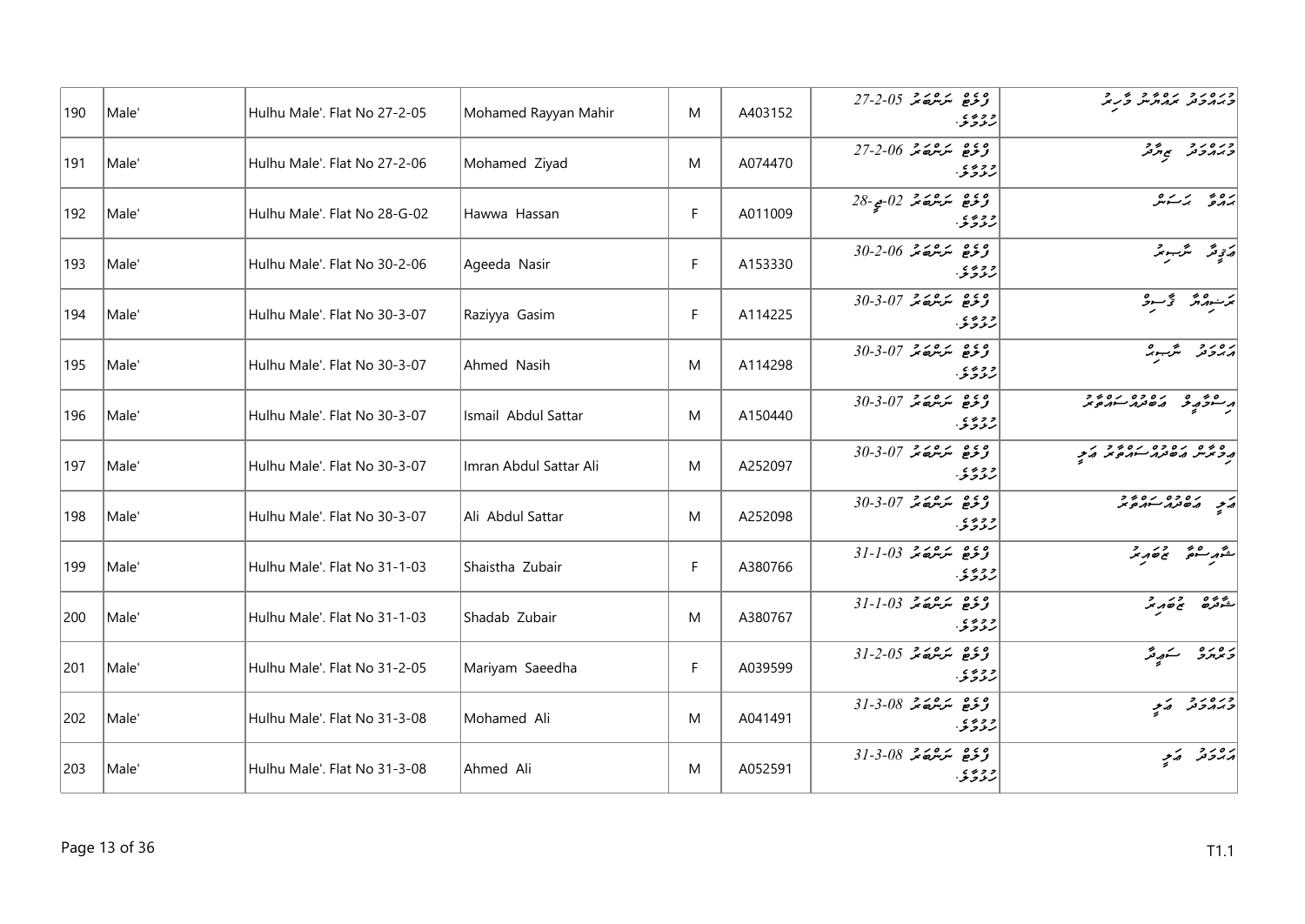| 204 | Male' | Hulhu Male'. Flat No 31-3-08 | Abdulla Jameel         | M           | A113710 | <i>31-3-08 كېچىنى</i> 31-3-18<br>و و و ي.<br>رند <del>و</del> گو                           | 25مرالله ق حي      |
|-----|-------|------------------------------|------------------------|-------------|---------|--------------------------------------------------------------------------------------------|--------------------|
| 205 | Male' | Hulhu Male'. Flat No 31-3-08 | Fathimath Zilaa Ahmed  | F           | A132295 | ووم <i>مربوم كى 31-3-18</i><br>ر و و و .<br>رنگوری                                         | ژُودَهُ بِی دُرُدد |
| 206 | Male' | Hulhu Male'. Flat No 31-3-08 | Aminath Shifaza        | $\mathsf F$ | A157326 | ووم شهد 31-3-08<br>و و و ء .<br>رند <del>و</del> نو                                        | أزويتهم سوزنج      |
| 207 | Male' | Hulhu Male'. Flat No 31-3-08 | Ali Nahil Ahmed        | M           | A220825 | ووق <del>مركزة كا</del> 8-31-3<br>و و و ء .<br>رنو <del>و</del> و                          | ړې شریرو ډه ده.    |
| 208 | Male' | Hulhu Male'. Flat No 31-G-01 | <b>IBRAHIM RIFFATH</b> | M           | A153776 | وووي وءومرمرمز 10-ي-31                                                                     |                    |
| 209 | Male' | Hulhu Male'. Flat No 32-2-05 | Ahmed Shafeeg          | M           | A055403 | $32 - 2 - 05$ $22 - 2 - 05$<br>و و د ي.<br>رنوتونو .                                       |                    |
| 210 | Male' | Hulhu Male'. Flat No 32-G-01 | Hassan Saeed           | M           | A009507 | ووق سَرْسَهُ جَ 10-مِ-32<br>و و و ي.<br>رنونونو .                                          | يزكتان التنهيض     |
| 211 | Male' | Hulhu Male'. Flat No 32-G-01 | Ziyaan Saeed           | M           | A254250 | $32 - 01$ $\frac{2}{3}$ $\frac{2}{3}$ $\frac{2}{3}$ $\frac{2}{3}$<br>و و و ي.<br>رندگرنو . | ىرەگە سەربەر       |
| 212 | Male' | Hulhu Male'. Flat No 32-G-01 | Zain Saeed             | M           | A306102 | $32 - 01$ مَرْسَمَة مَنْ $10 - 4$<br>ر و و د ي.<br>رنگوري                                  | ىم بىر ئىر ئىر     |
| 213 | Male' | Hulhu Male'. Flat No 33-1-04 | Fathimath Nasiha       | $\mathsf F$ | A001806 | <i>33-1-04 مرشحة 1-1-33</i><br>و و و ي.<br>رندگرنو .                                       | ۇۋۇۋە ئىر          |
| 214 | Male' | Hulhu Male'. Flat No 33-1-04 | Ibrahim Haleem         | M           | A023402 | <i>33-1-04 مرشحة 1-1-33</i><br>و و و ي.<br>رنونونو .                                       | رەپرىر بەرە        |
| 215 | Male' | Hulhu Male'. Flat No 33-1-04 | Aminath Nahida         | F           | A122530 | ووق س <i>تر شهر 1-04-33</i><br>ر و و و .<br>رند <del>و</del> ک                             | أأتر سكرة التقرير  |
| 216 | Male' | Hulhu Male'. Flat No 33-1-04 | Fathimath Rishtha      | F.          | A123041 | <i>33-1-04 كرموه شرك 1-1-33</i><br>و و و ء .<br>روونو .                                    | توجدة برشق         |
| 217 | Male' | Hulhu Male'. Flat No 33-1-04 | Mariyam Niyasa         | $\mathsf F$ | A155794 | <i>33-1-04 كرم 1-1-33</i><br>ر و و د .<br>رندگرنگ                                          | دەرە سۆگ           |
| 218 | Male' | Hulhu Male'. Flat No 33-1-04 | Aminath Mahira         | F.          | A240032 | <i>33-1-04 كرموه ش 1-1-33</i><br>و و و ي.<br>رندگرنگ                                       | أأروبتهم وتحريثه   |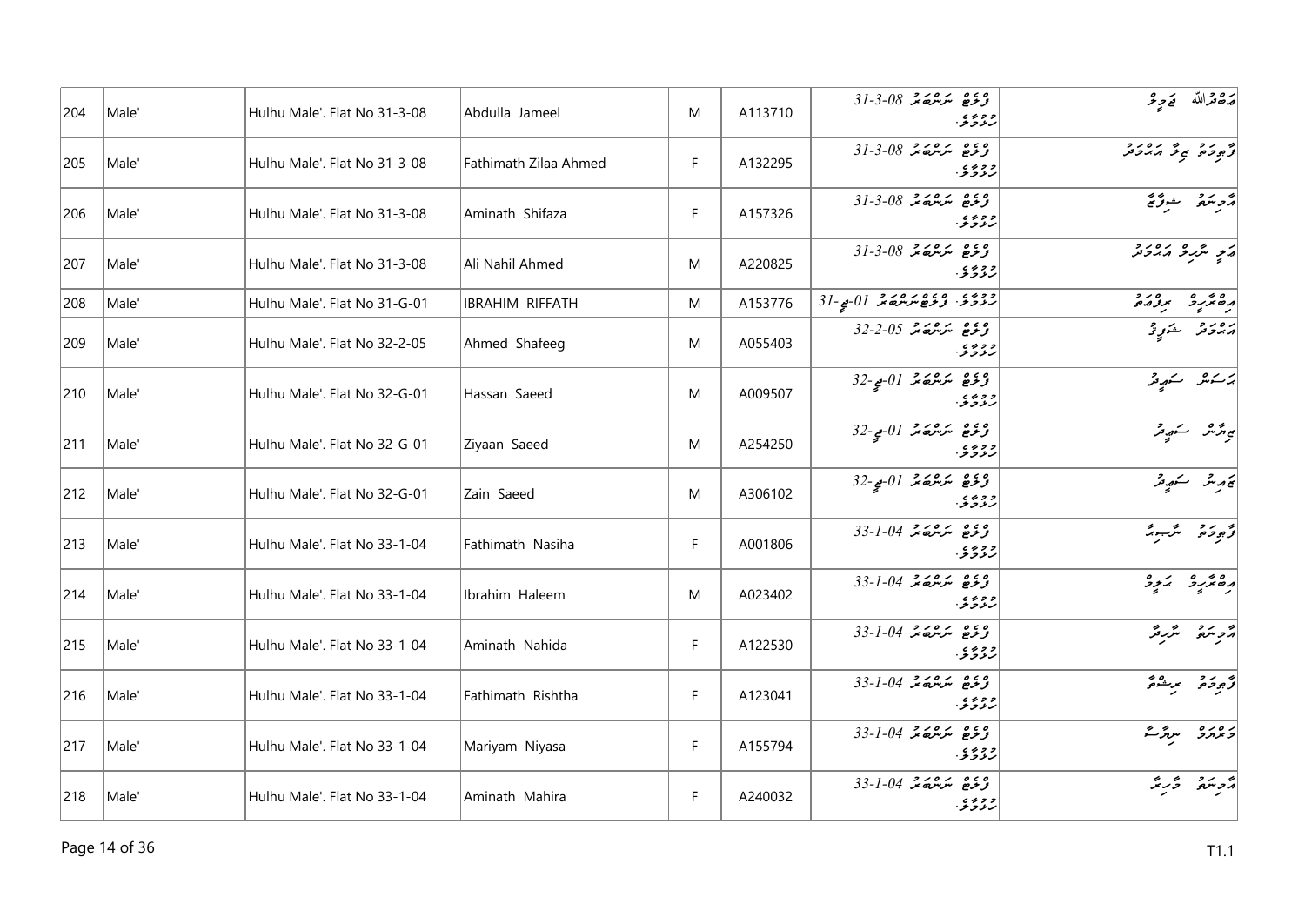| 219 | Male' | Hulhu Male'. Flat No 33-1-04 | Fathimath Sauza       | F  | A241707 | وء ۾ س <i>رموم</i> 1-04-33<br>و و و ء .<br>رند <del>و</del> نو                                                 | و ده سرده                                                     |
|-----|-------|------------------------------|-----------------------|----|---------|----------------------------------------------------------------------------------------------------------------|---------------------------------------------------------------|
| 220 | Male' | Hulhu Male'. Flat No 33-3-08 | Zuhura Moosa          | F. | A026662 | وْ دْ ھِ سَرْسْھَ سْ 33-3-08<br>ج و بر ي.<br>رنگوري                                                            | ج حريج متحر شر                                                |
| 221 | Male' | Hulhu Male'. Flat No 33-3-08 | Fathimath Saeedha     | F. | A051400 | <b>33-3-08</b> مَرْسْهَة حَمْل 33-3-48<br><u>رووي.</u>                                                         | تؤجر فرقم الشمرين                                             |
| 222 | Male' | Hulhu Male'. Flat No 34-1-04 | Fathimath Moosa       | F. | A098278 | 34-1-04 توقيع مرسمة كى 1-1-34                                                                                  | توجوحو ومشم                                                   |
| 223 | Male' | Hulhu Male'. Flat No 34-1-04 | Ahmed Shareef         | M  | A112227 | 34-1-04 تركم مرتفقة 1-04-34                                                                                    | رەر ئىسىمبى<br>مەركىر ئىسىمبىر                                |
| 224 | Male' | Hulhu Male'. Flat No 34-1-04 | Aminath Thuqa Shareef | F. | A341833 | 34-1-04 توقيع مرتبر 1-04-34                                                                                    | ة<br>أمر سمي وفق كمبرو<br>ورور و مستميرو<br>ورور و مستميرو    |
| 225 | Male' | Hulhu Male'. Flat No 34-3-07 | Mohamed Shareef       | M  | A077736 | $34 - 3 - 07$ $222 - 82$<br>و و و ء .<br>رند <del>و</del> نو                                                   |                                                               |
| 226 | Male' | Hulhu Male'. Flat No 34-3-07 | Shafua Shareef        | F. | A144721 | <i>34-3-07 كرمۇمۇ</i> 34-3-47<br>و و و ي.<br>رنونوگو                                                           | شووړ شمېرو                                                    |
| 227 | Male' | Hulhu Male'. Flat No 34-G-02 | Jumasha Mahamood      | F  | A102816 | 34 - د محمد المحمد المع المحمد المحمد المحمد المحمد المحمد المحمد المحمد المحمد المحمد المحمد المحمد المحمد ال | و گرندگا<br>ر ه دو و<br>تر بر تر تر                           |
| 228 | Male' | Hulhu Male'. Flat No 35-1-04 | Zubaida Mohamed       | F. | A085354 | ووق <del>م</del> رم من 1-04-35<br><u>رووي.</u>                                                                 | כל כל פיסי כ                                                  |
| 229 | Male' | Hulhu Male'. Flat No 35-2-06 | Fathmath Niuma        | F. | A054041 | 35-2-06 كوفى مەسىم كى 2-06-35                                                                                  | ۇ بوخ <sup>ى</sup><br>سرچ پی                                  |
| 230 | Male' | Hulhu Male'. Flat No 35-3-07 | Mohamed Zuhuree       | M  | A023802 | 35-3-07 روم مرمود 35-3-35                                                                                      |                                                               |
| 231 | Male' | Hulhu Male'. Flat No 35-3-07 | Mariyam Shimla        | F. | A061631 | 35-3-07 وقوع مرتبوعة ح.7-3-35                                                                                  | شود څخه<br>ر ه بر ه<br>تر <del>ب</del> ر بر ژ                 |
| 232 | Male' | Hulhu Male'. Flat No 36-1-04 | Aminath Shehenaz      | F. | A027187 | <i>36-1-04 كرومة 1-1-36</i><br>و و و ء .<br>رو و و .                                                           | ے <sup>2</sup> پڑھ<br>ړ د سره                                 |
| 233 | Male' | Hulhu Male'. Flat No 36-3-07 | Ahmed Shaheem         | M  | A038584 | <i>36-3-07 كروهة 36-3-67</i><br>و و و ء .<br>رند <del>و</del> نو                                               | برەر دىمرو                                                    |
| 234 | Male' | Hulhu Male'. Flat No 36-3-07 | Mohamed Shaihan Ahmed | M  | A338593 | $36 - 3 - 07$ $222 - 82$<br>و و و ء .<br>رند <del>و</del> و .                                                  | ورەرو بەر بەھ رەرو<br><i>دىد</i> ەردىر شەرىگىر <i>م</i> ەردىر |
| 235 | Male' | Hulhu Male'. Flat No 37-G-01 | Usman Ibrahim         | M  | A009536 | وووي وءومرومري 10-ي <sub>و-3</sub> 7                                                                           | وووه مقرره                                                    |
| 236 | Male' | Hulhu Male'. Flat No 38-1-03 | Aishath Ibrahim       | F. | A034327 | 38-1-03 ر <i>وفي مرمومة ح.</i> 1-03-38                                                                         | مەيدىق مەمگرى                                                 |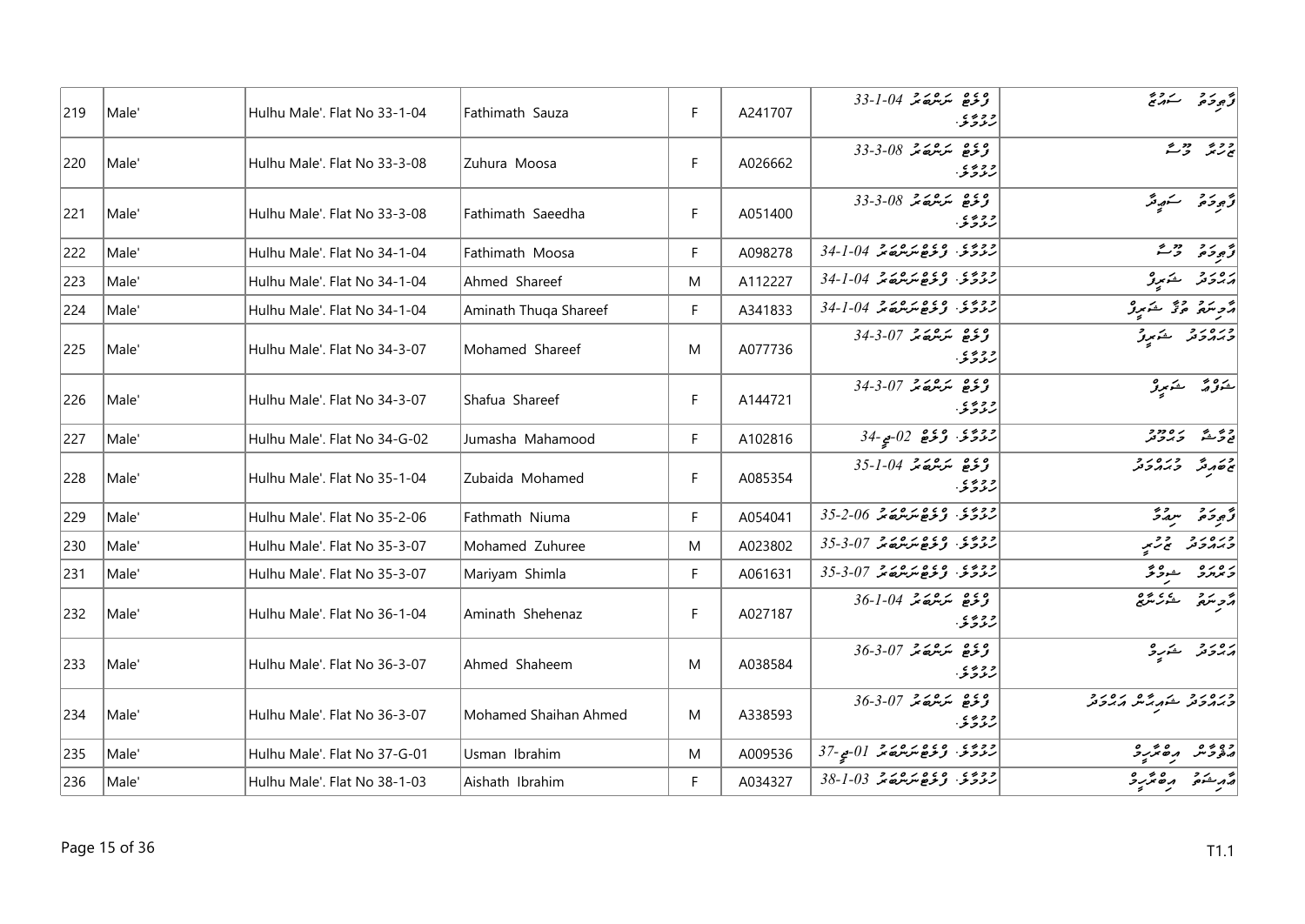| 237           | Male' | Hulhu Male'. Flat No 38-1-04 | Abdulla Shareef         | M  | A053795 | ووه شرق 1-04-38<br>و و و ء .<br>رنو د تو .                                    | أرة محمدالله متومير                             |
|---------------|-------|------------------------------|-------------------------|----|---------|-------------------------------------------------------------------------------|-------------------------------------------------|
| 238           | Male' | Hulhu Male'. Flat No 38-1-04 | Aminath Nasheeda        | F  | A053947 | <i>38-1-04 كروه تر 1-04-38</i><br>و و و ي.<br>رنگوري                          | أأرض المتحفظ                                    |
| 239           | Male' | Hulhu Male'. Flat No 38-1-04 | Mariyam Aman Shareef    | F  | A161517 | <i>38-1-04 كرم 1-04-38</i><br>و و و ي.<br>رنونوگو                             | و دره در در شهرو                                |
| $ 240\rangle$ | Male' | Hulhu Male'. Flat No 38-1-04 | Aishath Amnu Shareef    | F  | A165280 | <i>38-1-04 كَيْمُوَهُ حَمْدٍ</i> 1-04-38<br>ر و و ء .<br>رند <del>و</del> و . | أقهر خوم أما وها متوافق المستوفر                |
| 241           | Male' | Hulhu Male'. Flat No 38-2-06 | Mohamed Shareef         | M  | A149127 | 38-2-06 ر <i>وۋھ مرموم كى 2-06-38</i>                                         | ورەرو خىرۇ                                      |
| 242           | Male' | Hulhu Male'. Flat No 38-G-01 | Ameena Mohamed Ali      | F  | A035874 | وْ دْ هُ سَرْ سْمَة " 10-ي -38<br>و و و ء .<br>رند <del>و</del> نو            | أرَّجٍ سَ وَبَرَ مَرَ حَرَ فِي الْمَسْتَرَبِّيْ |
| 243           | Male' | Hulhu Male'. Flat No 38-G-01 | AESHA NUHA AHMED ISMAIL | F. | A344444 | وي مركز حديث 10-ي -38<br>و و و ي.<br>رنگوري                                   | و ديگر سربر در در در مور ديگر                   |
| 244           | Male' | Hulhu Male'. Flat No 38-G-02 | Haseena Idrees          | F  | A052997 | وْ وْ هُ سَرْسْهَ بْرْ -02-ي -38<br>و و و ي.<br>رنگوري                        | پرَ۔۔ میٹر پر مرتبہ ہے                          |
| 245           | Male' | Hulhu Male'. Flat No 38-G-02 | Mariyam Shaufa Shameem  | F  | A151612 | وءو سَرْمُهَ بَرْ -02-مِ-38<br>و و و ء .<br>رند <del>و</del> و .              | أو مرة الشروع الشروع                            |
| 246           | Male' | Hulhu Male'. Flat No 38-G-02 | Ali Hamdhan Shameem     | M  | A339350 | و ۽ وسر <i>وي جي 20-ي</i> -38<br>و و و ي.<br>رنگوري                           | أراد بالملتقا والملتج والملتقا والمحمد          |
| 247           | Male' | Hulhu Male'. Flat No 38-G-02 | Abdulla Hassaan Shameem | M  | A339351 | وْ وْ هُ سَرْسْهَ بْرْ -02-ي -38<br>و و و ي.<br>رنگوري                        | رە داللە بەر ئەر خوچ                            |
| 248           | Male' | Hulhu Male'. Flat No 39-1-03 | Mohamed Hassan          | M  | A052014 | <b>39-1-03</b> مَرْسَمَة حَدَّ 1-03-39<br>و و و ء .<br>رند <del>و</del> و .   | ورەرو پرىش                                      |
| 249           | Male' | Hulhu Male'. Flat No 39-1-04 | Mariyam Manike          | F  | A051912 | <b>39-1-04</b> مَرْمُهُمْ 1-04-39<br>333ع.<br>رنم <b>ر</b> ئر                 | ر ەر ەر يې                                      |
| 250           | Male' | Hulhu Male'. Flat No 39-2-06 | Hussain Ashrah          | M  | A022577 | 39-2-06 مر <i>وغ مروحة ك</i>                                                  | برسكر مركب مركب والمحربر                        |
| 251           | Male' | Hulhu Male'. Flat No 39-2-06 | Mariyath Ibrahim        | F. | A022748 | 2 <i>222. وقي</i> مكر <i>ومة</i> 206-2-39                                     | برە ئۆر ۋ<br>ۇ <sub>مرى</sub> ر ۋ               |
| 252           | Male' | Hulhu Male'. Flat No 39-2-06 | Abdulla Mohamed         | M  | A052953 | 39-2-06 مَرْدَعَة مِنْ 2-06 -39-2                                             | و رە ر د<br>تر پروتر<br>برە تراللە              |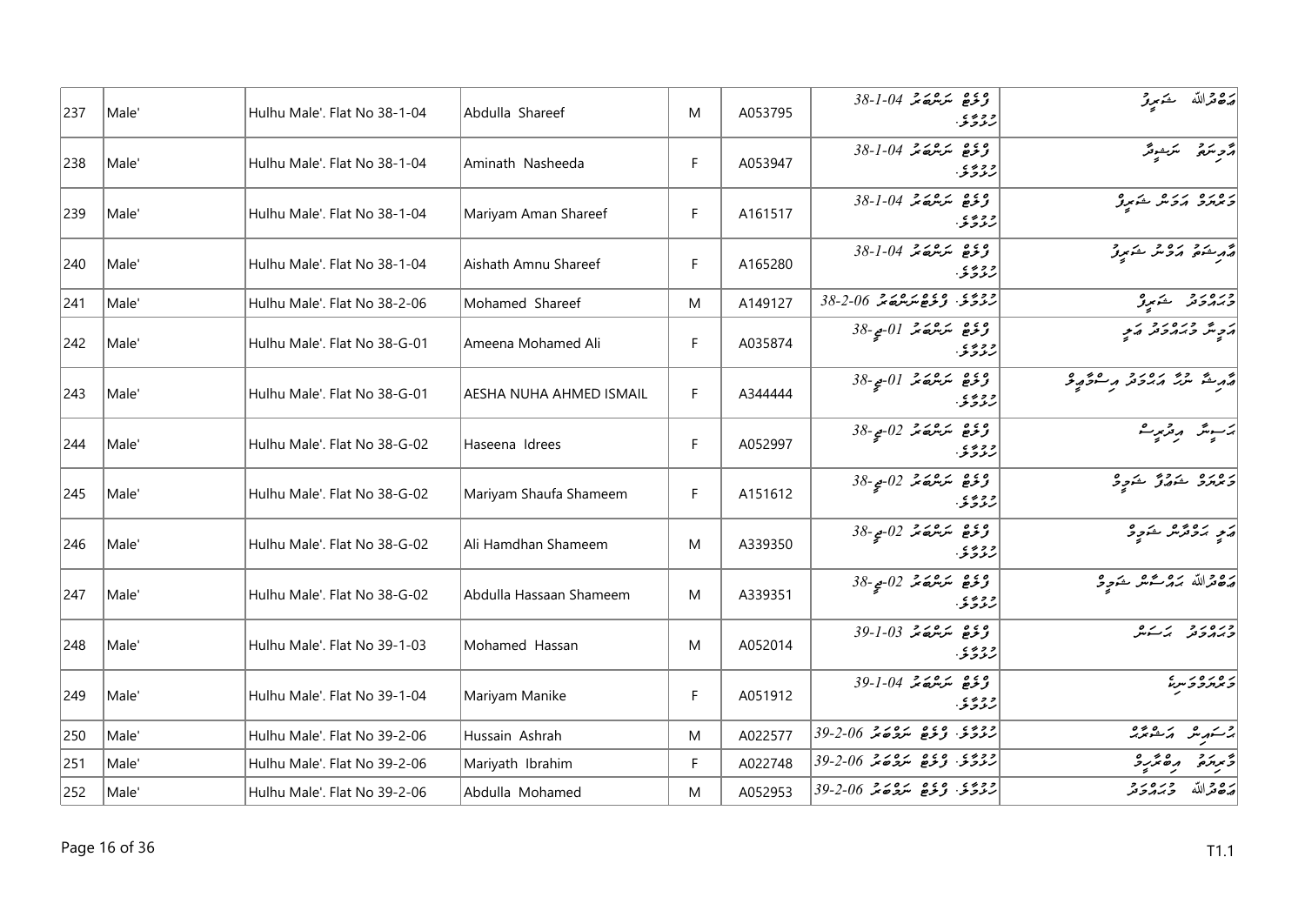| 253 | Male' | Hulhu Male'. Flat No 39-2-06 | Aminath Afradha      | F. | A065694 | 39-2-06 مركزة عدد 206-2-39                                            | أأترضم أأترمهم                             |
|-----|-------|------------------------------|----------------------|----|---------|-----------------------------------------------------------------------|--------------------------------------------|
| 254 | Male' | Hulhu Male'. Flat No 40-1-04 | Fathimath Reena      | F  | A120917 | 222 - ووقع <i>مرمومة كى 1-04-40</i>                                   | ۇۋۇۋە بېرىگە                               |
| 255 | Male' | Hulhu Male'. Flat No 40-1-04 | Aishath Shaaifa Imad | F  | A255140 | 22 <i>32. وفي مربوعة 1-04-40-1</i>                                    | مەرشىمى شەرق مەقىر                         |
| 256 | Male' | Hulhu Male'. Flat No 40-2-06 | Yoosuf Riyaz Moosa   | M  | A023570 | 22 <i>32. وقي مرتبط مركة 2-06-40</i>                                  | ور ده په ده ورځ                            |
| 257 | Male' | Hulhu Male'. Flat No 40-2-06 | Waheeda Hassan       | F  | A059574 | 22 <i>32. وقوع مرمومة بن</i> 2-06-40                                  | قديدًا كاسكانتر                            |
| 258 | Male' | Hulhu Male'. Flat No 40-2-06 | Dhiruath Yoosuf      | F  | A126710 | $40 - 2 - 06$ كَرْدَدْ وَتَوْهِ مَرْسُمَة مْرْ                        | <i>כן כך מרכ</i> ם<br>נקי <i>דו</i> מים וק |
| 259 | Male' | Hulhu Male'. Flat No 40-2-06 | Saif Yoosuf Riyaz    | M  | A128402 | 22 <i>32. وقي مرتبط مركة 2-06-40</i>                                  | أسكور والمراسور المرورث                    |
| 260 | Male' | Hulhu Male'. Flat No 40-2-06 | Khauzath Yoosuf      | F  | A340749 | 22 <i>32. وقي</i> عرش 10-2-40                                         | ر در در در ده<br>زمانورم امر               |
| 261 | Male' | Hulhu Male'. Flat No 41-1-03 | Mohamed Solah        | M  | A025406 | - دوم، ووه مرمود 1-1-03                                               | ورەر دىرە                                  |
| 262 | Male' | Hulhu Male'. Flat No 41-2-05 | Ali Rasheed          | M  | A025092 | $41 - 2 - 05$ $222 - 25$<br>ج و بر ي.<br>رنگوري                       | أركمني المركب وتر                          |
| 263 | Male' | Hulhu Male'. Flat No 41-2-05 | MARIYAM SHABANA      | F  | A046502 | $41 - 2 - 05$ $222 - 25$<br>و و و ء .<br>رندگرنگ                      | شەھ ئىر<br>ر ه ر ه<br><del>د</del> بربرگ   |
| 264 | Male' | Hulhu Male'. Flat No 41-2-05 | Ibrahim Rasheed      | M  | A049354 | $41 - 2 - 05$ $22 - 205$<br>و و و ء .<br>رندگرنگ                      | ەرھەترىر <i>ۋ</i>                          |
| 265 | Male' | Hulhu Male'. Flat No 41-2-05 | Aishath Shifana      | F  | A128004 | $41 - 2 - 05$ $222 - 25$<br>و و و ء .<br>رند <del>و</del> نو          | مەر شەھ ھوق س                              |
| 266 | Male' | Hulhu Male'. Flat No 41-3-07 | Mohamad Siyam        | M  | A035361 | 322 و 20 مركز 11-3-07                                                 | سىدۇ<br>و ر ه ر د<br>تر پر تر تر           |
| 267 | Male' | Hulhu Male'. Flat No 41-3-07 | Imaad Ali            | M  | A148401 | 322 و 23 سرچ من 10-3-41                                               | ە ئەقرىمىسى ئە                             |
| 268 | Male' | Hulhu Male'. Flat No 42-2-05 | Maujood Riyaz        | M  | A112777 | - دوم، ووه شهر 2-05-42-42                                             | ر دود د پرگ                                |
| 269 | Male' | Hulhu Male'. Flat No 42-2-05 | Azra Abdul Hadi      | F  | A158158 | 42-2-05 ر <i>وۋھ برىرى چى 20-2-12</i>                                 | ره پر مدوروپر<br>دی پر مدورتر              |
| 270 | Male' | Hulhu Male'. Flat No 43-1-03 | Nizar Umar           | M  | A157350 | $43 - 1 - 03$ $222 - 22$<br>و و و ي.<br>رندگر                         | سرچ پر در د                                |
| 271 | Male' | Hulhu Male'. Flat No 44-2-06 | Ragiba Aboobakur     | F  | A125325 | ووق <del>مركز 206</del> -44<br>و و و ي.<br>رندگرنو                    | 77777<br>پۇتى تە<br><i>پى</i> رى ت         |
| 272 | Male' | Hulhu Male'. Flat No 44-2-06 | Nazeera Aboobakur    | F  | A286334 | $44 - 2 - 06$ $22 - 26$ $22 - 26$<br>و و و ء .<br>رند <del>و</del> نو | תות המיני ב                                |
|     |       |                              |                      |    |         |                                                                       |                                            |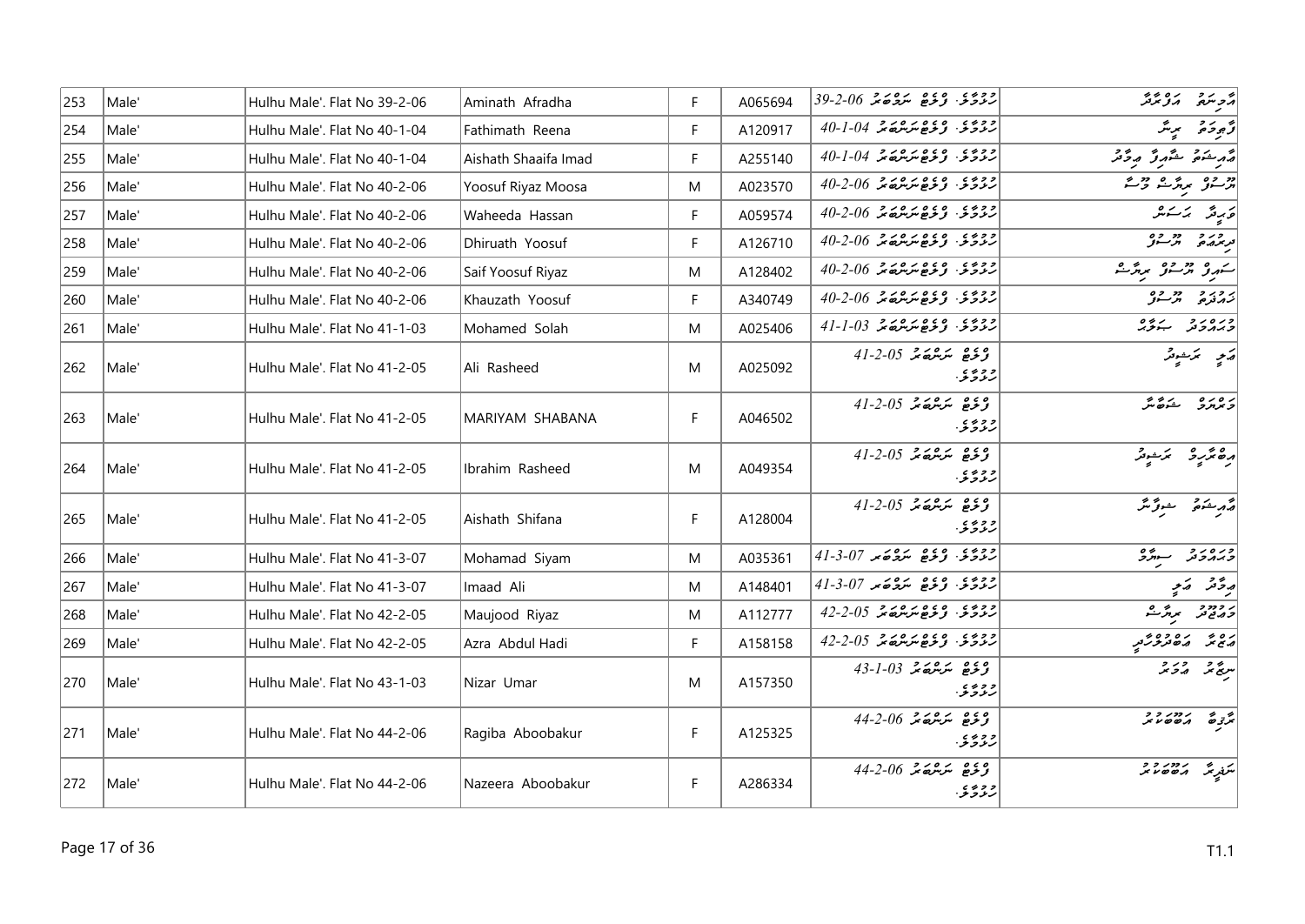| 273 | Male' | Hulhu Male'. Flat No 44-2-06 | NAFIA ABOOBAKUR        | F  | A286336 | ووق سَرْسَهَ سَ 14-2-06<br>ر و و ء .<br>رند <del>و</del> و .            | شرق مقصوم                                    |
|-----|-------|------------------------------|------------------------|----|---------|-------------------------------------------------------------------------|----------------------------------------------|
| 274 | Male' | Hulhu Male'. Flat No 44-G-01 | Aminath Ramziyya       | F. | A064926 | وءو بروم بالمالي-44<br>و و و ء .<br>رنونونو .                           | הכתב תפיפה                                   |
| 275 | Male' | Hulhu Male'. Flat No 44-G-02 | Hassan Nizar           | M  | A055418 | ووق مركزة كا-في-44<br>و و و ء .<br>رنونونو .                            | ىر كەش سونج تىر                              |
| 276 | Male' | Hulhu Male'. Flat No 44-G-02 | Ahmed Niyaman Nizar    | M  | A061686 | وءو س <i>رمغة ج</i> 20-ي-44<br>333ع.<br>رنم <b>و</b> څو                 | גפגב תוצבית תוצית                            |
| 277 | Male' | Hulhu Male'. Flat No 44-G-02 | Ali Nishaman Nizar     | M  | A078828 | و و محمد سر سمان و 14- محمد الله عليه الله<br>و و و ء .<br>رنونونو .    | أرو الرائد و الرائع من                       |
| 278 | Male' | Hulhu Male'. Flat No 44-G-02 | Mariyam Afraza Nizar   | F  | A142991 | وءه مركزة 2 -44<br>333ع.<br>رنم <b>و</b> څو                             | ג בינוע בי הפילי ביו בי                      |
| 279 | Male' | Hulhu Male'. Flat No 45-1-03 | Mohamed Anees          | M  | A051020 | 15-1-03 كوم من المستعدة 15-1-45                                         | ورەر ئەرب                                    |
| 280 | Male' | Hulhu Male'. Flat No 45-3-07 | Mohamed Nashid         | M  | A009528 | ووق <i>سَرْسْهَ بَنْ 10-3-45</i><br>ر و و و .<br>رنگوری                 | ورەرو شىدور                                  |
| 281 | Male' | Hulhu Male'. Flat No 45-3-07 | Aishath Naishan Nashid | F. | A160148 | <i>ووق سرسھنر 07-3-45</i><br>وووي.<br>رنو <del>و</del> نو.              | أَمَّارِ حُوَّةٍ الْمَرْ حُدُّمْ الرَّحْوَةِ |
| 282 | Male' | Hulhu Male'. Flat No 45-G-01 | Aishath Shaneeza       | F  | A049129 | وْوْعْ سَرْسْهَةْ 10-ي-45<br>و و و ي.<br>رندگرنگ                        | وكرمشكم الشكريج                              |
| 283 | Male' | Hulhu Male'. Flat No 45-G-01 | Ali Waheed             | M  | A051953 | وْ وْ عَامِيْتِهْ عَالَى -45<br>ر و و د ي.<br>رند <del>و</del> نو       | أرزمي أوردته                                 |
| 284 | Male' | Hulhu Male'. Flat No 45-G-01 | Anoosa Hassan          | F  | A276469 | ووه مركز قال-مي-45<br>و و و ء .<br>رنونونو .                            | پرچرنے پر سے مر                              |
| 285 | Male' | Hulhu Male'. Flat No 45-G-01 | Aminath Azmee          | F  | A340190 | وْ وْ عَامِيْتِهْ عَالَى -45<br>و و و ي.<br>رنونوگو                     | أأترسكم أأأتأهم                              |
| 286 | Male' | Hulhu Male'. Flat No 45-G-01 | Hassan Rasheed         | M  | A346428 | $45 - 01$ مُرْسَعَة مَدَّ $10 - 4$<br>ر و و د ي.<br>رند <del>و</del> نو | ىز سەنتىكى ئىزىش <sub>و</sub> تىر            |
| 287 | Male' | Hulhu Male'. Flat No 45-G-01 | Hawwa Shiuna           | F. | A353984 | ووق سَرْسَهُ جَلْ 10-ي-45<br>و و و ء .<br>رند <del>و</del> نو           | برە ئەرقىر                                   |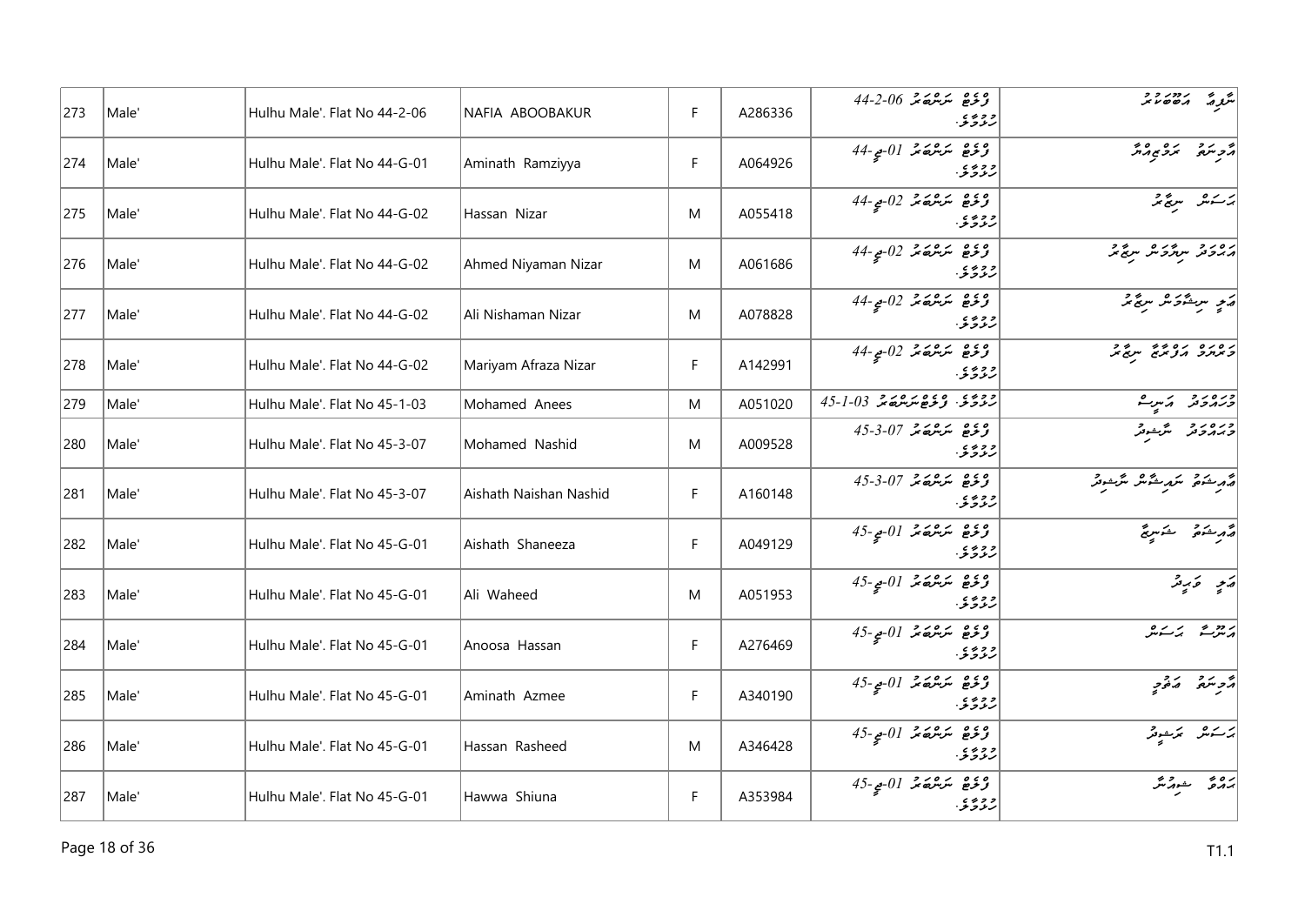| 288 | Male'     | Hulhu Male'. Flat No 45-G-01  | Fathimath Shimla      | F  | A353987 | وءه مكرهة جمال المحافي<br>و و و ء .<br>رند <del>و</del> نو                       | ژوده جرد ژ                              |
|-----|-----------|-------------------------------|-----------------------|----|---------|----------------------------------------------------------------------------------|-----------------------------------------|
| 289 | Male'     | Hulhu Male'. Flat No 46-03-08 | Shardha Abdul Gafoor  | F. | A056884 | $46 - 03 - 08$ $\frac{2}{3}$ $\frac{2}{3}$ $\frac{2}{3}$<br><u>رووي.</u>         | پروژ ده ده در در د<br>شرکتر ماه ترونړنو |
| 290 | Male'     | Hulhu Male'. Flat No 46-G-01  | Azuma Ali             | F. | A038652 | وْوْمْ سَرْسْهَةْ 10-ي-46<br>و و و ي.<br>رنونونو .                               | ړ دی په په                              |
| 291 | Male'     | Hulhu Male'. Flat No 46-G-01  | Ali Naseem            | M  | A046302 | و ۽ وير مري <i>ز جي 10-ي</i> -46<br><u>رووي.</u>                                 | أريموا الترسوق                          |
| 292 | $ $ Male' | Hulhu Male'. Flat No 46-G-01  | Akif Ali              | M  | A367466 | $46 - 01$ وَوَصْحَ سَرَسْهُ جَلَ<br>ر و و و .<br>رنگوری                          | ړننو په په                              |
| 293 | Male'     | Hulhu Male'. Flat No 46-G-02  | Zulaikha Mohamed      | F. | A039380 | ووق سَرْسَهُ جَرْ -46 وَحَ<br>و و و ي.<br>رنونونو .                              | يحورث وبره دو                           |
| 294 | Male'     | Hulhu Male'. Flat No 46-G-02  | Ahmed Sinan           | M  | A046497 | $46 - 02$ وَمَحْرَمٍ سَرَسْهَمْ $20 - 2$<br>ج و بر ي.<br>رنگوري                  | رەرد سەئىر                              |
| 295 | $ $ Male' | Hulhu Male'. Flat No 46-G-02  | Fathimath Adam        | F  | A074056 | $46 - 02$ مَرْسَعَة مَسْتَدَامِيِّ<br>ر و و و .<br>رند <del>و</del> ک            | و د د دره                               |
| 296 | Male'     | Hulhu Male'. Flat No 46-G-02  | Ali Adam              | M  | A074057 | $46 - 02$ وَمَعْ سَرْسَمَة مَدْ $02 - 02$<br>و و و ي.<br>رندگرنو .               | أرشمت أرترو                             |
| 297 | Male'     | Hulhu Male'. Flat No 46-G-02  | Mohamed Adam          | M  | A074061 | $46 - 02$ مَرْسَمَة حَمْد $-02$<br>333ع.<br>رنم <b>و</b> څو                      | ورەر د درە<br><i>دى</i> رمەنر مەنزۈ     |
| 298 | $ $ Male' | Hulhu Male'. Flat No 46-G-02  | Aishath Muneeza Adam  | F. | A201577 | $46 - 02$ وَمَحْظَ سَرَسْهَ حَمْدَ $02 - 02$<br>و و و ء .<br>رند <del>و</del> نو | أمار شام و المرامج المالدو              |
| 299 | $ $ Male' | Hulhu Male'. Flat No 48-03-08 | Waheedha Mohamed      | F. | A068215 | ووم شر <i>م 18-03-08</i><br>و و و ء .<br>رند <del>و</del> نو                     | ورقر ورەرو                              |
| 300 | Male'     | Hulhu Male'. Flat No 48-03-08 | Mariyam Shamha Ismail | F. | A093991 | $48 - 03 - 08$ $\frac{2}{3}$ $\frac{6}{3}$ $\frac{6}{3}$<br><u>رووي.</u>         |                                         |
| 301 | Male'     | Hulhu Male'. Flat No 48-2-05  | Abdulla Ali           | M  | A052294 | 48-2-05 روم مري <i>م هند 2-05-48</i>                                             | يرھ قرالله    يرجي                      |
| 302 | Male'     | Hulhu Male'. Flat No 48-G-02  | Ahmed Nizam           | M  | A041799 | د د د و و و و و مره م د 20-يې -48                                                | رەرو سۆۋ                                |
| 303 | Male'     | Hulhu Male'. Flat No 48-G-02  | Aishath Waheeda       | F  | A106876 | 335 - وي وي عرب من سنة 20- م -48                                                 | أقهر شكوته وكميافر                      |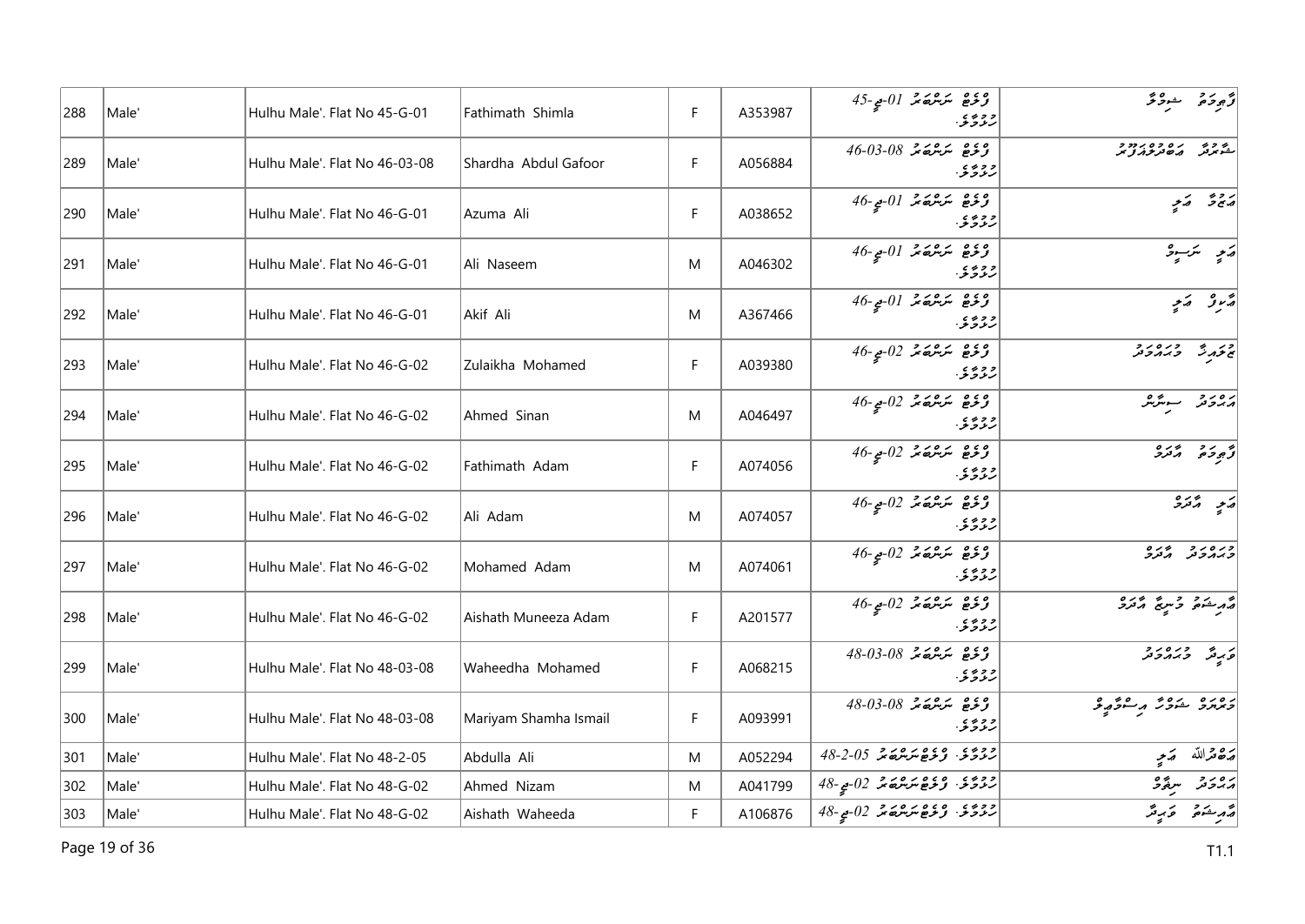| 304   | Male' | Hulhu Male'. Flat No 48-G-02 | Ibrahim Ishfaau            | M | A290458 | دووي: وووم مرموه مراك-ي -48                                        | دەنزرو مشۇد                                                       |
|-------|-------|------------------------------|----------------------------|---|---------|--------------------------------------------------------------------|-------------------------------------------------------------------|
| 305   | Male' | Hulhu Male'. Flat No 48-G-02 | Afnan Nizam                | F | A290459 | دوم، ووء مره مركز 02-م -48                                         | رە دە. سۆۋ                                                        |
| 306   | Male' | Hulhu Male'. Flat No 48-G-02 | Afaf Nizam                 | F | A350965 | دووي. ووقع مرمضة 20-ي-48                                           | سرچو<br>  پر ژو                                                   |
| 307   | Male' | Hulhu Male'. Flat No 49-2-05 | Rifasa Faiz                | F | A115598 | ووق <del>مركز 205</del> -49<br>333ع.<br>مرکو <del>گر</del>         | ىرۇشە<br>ترمرج                                                    |
| 308   | Male' | Hulhu Male'. Flat No 49-2-05 | Khadeeja Faiz              | F | A115599 | ووق <del>مركز 205</del> -49<br>ر و و د .<br>ر ر <del>و</del> څو .  | زَمِيعٌ تَرْمِعُ                                                  |
| 309   | Male' | Hulhu Male'. Flat No 49-G-02 | Ibrahim Shiyam             | M | A032996 | ووم سَرْسَ حَدَّ 12- فِي-49<br>و و و ي.<br>رنونوگو                 | شووگر ژ<br>ەر ھەترىر <i>2</i>                                     |
| 310   | Male' | Hulhu Male'. Flat No 50-1-03 | Mohamed Nazim              | M | A039170 | $50 - 1 - 03$ $222 - 22$<br>و و و ء .<br>رند <del>و</del> نو       | ورەرو شەر                                                         |
| 311   | Male' | Hulhu Male'. Flat No 50-1-03 | Umair Ahmed Ranesh         | M | A160155 | $50 - 1 - 03$ $222 - 22$<br>و و و ي.<br>رند و تو .                 | כן כ ןכן כן גם כ                                                  |
| 312   | Male' | Hulhu Male'. Flat No 50-2-05 | Mohamed Amdhan             | M | A143033 | $50 - 2 - 05$ $259$<br>و و و ء .<br>رند <del>و</del> نو            | ورەرو رەپرە<br><i>جەم</i> ەدىر مەۋىگە                             |
| 313   | Male' | Hulhu Male'. Flat No 50-3-07 | Abdul Shakoor Abdul Gafoor | M | A007398 | 30-3-07 روم شرق من 10-3-50                                         | ر ם כם יירכב ייכול ביירוב ביירוב<br>גם בקה הביטייה והם בקיבה בייר |
| $314$ | Male' | Hulhu Male'. Flat No 50-3-08 | Ahmed Zaki                 | M | A041463 | 32 <i>3 - 33 مارچين تي 18-3-50</i>                                 | برور و برَ با                                                     |
| 315   | Male' | Hulhu Male'. Flat No 50-3-08 | Ibrahim Amir               | M | A304388 | 32 <i>3 - 33 مارچيم كى 3-3-50</i>                                  | مەھەردە مەدىر                                                     |
| 316   | Male' | Hulhu Male'. Flat No 50-G-01 | Saudiyya Ibrahim           | F | A052781 |                                                                    | המנגית תפתיק                                                      |
| 317   | Male' | Hulhu Male'. Flat No 50-G-02 | Faroog Ibrahim             | M | A061102 | $50$ -وِدْعْ سَرْسْهَ بَرْ $02$ -بِي<br>و و و ي.<br>رنونوگو        | و دوه ده تر په و                                                  |
| 318   | Male' | Hulhu Male'. Flat No 51-1-04 | Abdul Kareem Adam          | M | A025091 | 31-1-04 ر <i>وۋھ برمھ پر 1</i> -04-51                              | גם כסג כ"גם "<br>השיניביו יקב" היניב                              |
| 319   | Male' | Hulhu Male'. Flat No 51-2-05 | Thahumeena Ahmed           | F | A023151 | $51 - 2 - 05$ $222 - 205$<br>و و و ي.<br>رنونوگو                   | ەر ئەستىر ئەر ئەر                                                 |
| 320   | Male' | Hulhu Male'. Flat No 51-3-08 | Abdulla Azeez              | M | A080035 | ووق <del>مركز 1</del> 3-08-51<br>و و و ء .<br>رو <del>ؤ</del> تو . | برة قرالله برسي                                                   |
| 321   | Male' | Hulhu Male'. Flat No 51-G-02 | Sheereena Mohamed          | F | A067007 | 32 - وقوع مرش قار - 12 - و - 51                                    | شوبرسر وره رو<br>  شوبرسر وبرارونر                                |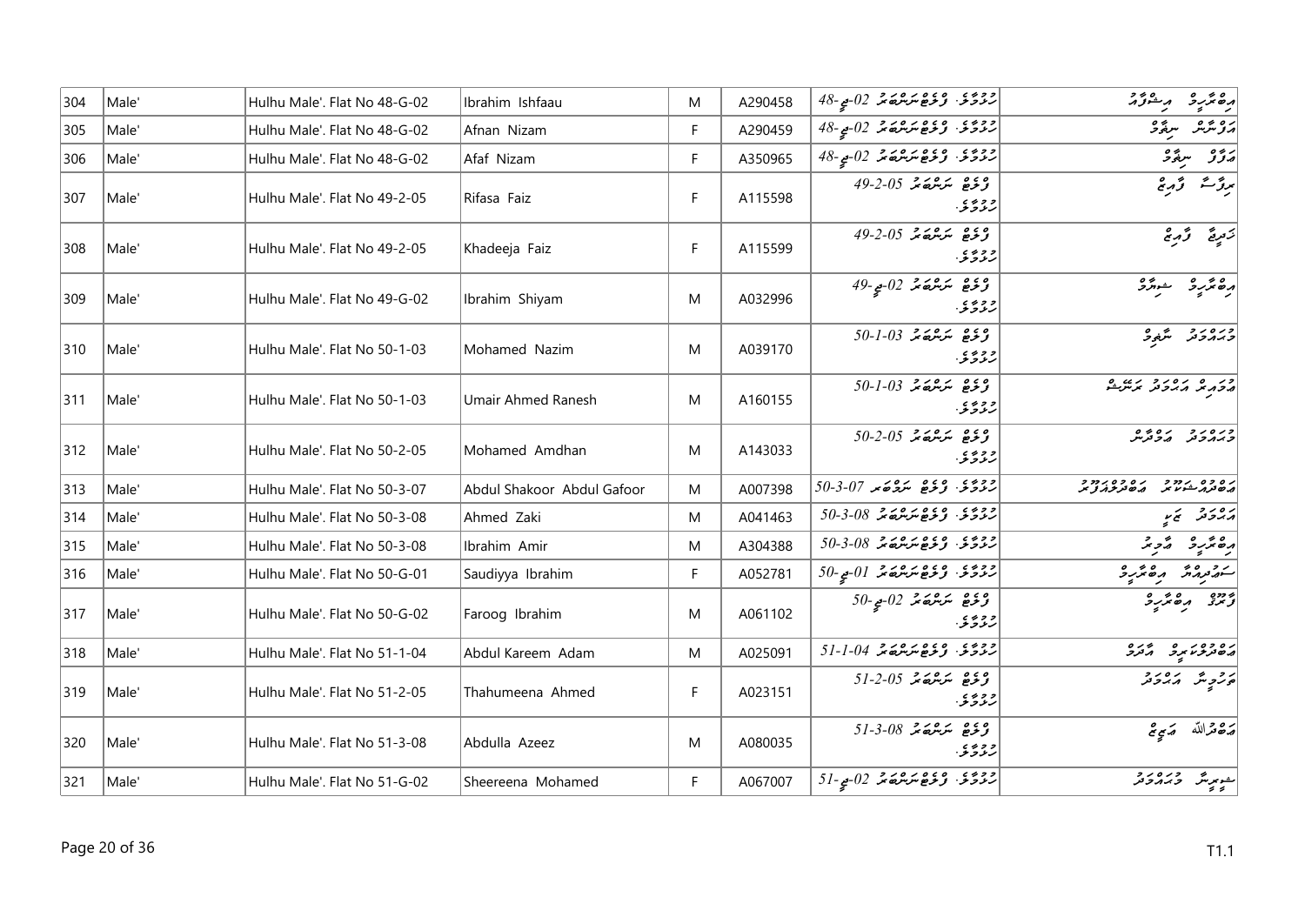| 322 | Male' | Hulhu Male'. Flat No 52-1-03 | Ibrahim Thawfeeg                 | Μ  | A039263 | ووه شر <i>مه خدا</i> -1-52<br>و و و ي.<br>رند و تو .                  | קפי <i>קיקיב פ</i> רקיב                                                                                        |
|-----|-------|------------------------------|----------------------------------|----|---------|-----------------------------------------------------------------------|----------------------------------------------------------------------------------------------------------------|
| 323 | Male' | Hulhu Male'. Flat No 52-1-03 | Mohamed Juman Ibrahim            | M  | A350011 | ووه شر <i>مه خدا</i> -1-52<br>و و و ي.<br>رندگرنگ                     | כנהגב בבת הסתנב                                                                                                |
| 324 | Male' | Hulhu Male'. Flat No 52-3-07 | HAWWA HASSAN                     | F. | A059455 | $52 - 3 - 07$ $22 - 20$<br>و و و ي.<br>رندگرنگ                        | برە ئەسكىر                                                                                                     |
| 325 | Male' | Hulhu Male'. Flat No 52-3-07 | Mohamed Rafeeu                   | M  | A060557 | ووم شرش 07-3-52<br>و و و ي.<br>رند و گر                               | ورەرو بردە                                                                                                     |
| 326 | Male' | Hulhu Male'. Flat No 52-3-07 | Ahmed Shaafy                     | M  | A158100 | ووم <i>مربوم بر 07-3-52</i><br>333ع.<br>مرکو <del>گر</del>            | رەر ئەر                                                                                                        |
| 327 | Male' | Hulhu Male'. Flat No 52-G-01 | Thuththu                         | M  | A052523 | وووي ووومرموري 10-يې-52                                               | و ه د<br>حم                                                                                                    |
| 328 | Male' | Hulhu Male'. Flat No 52-G-02 | Mohamed Shaulan Abdulla          | M  | A272611 | ووقع شركت حدث 02-ي -52<br>ر و و د ي.<br>رنگوري                        | ورەرو برودە برە دالله                                                                                          |
| 329 | Male' | Hulhu Male'. Flat No 52-G-02 | Ahmed Shammah Abdulla<br>Rasheed | M  | A337840 | و و مستقد 20-ي -52<br>وووي.<br>رنو <del>و</del> نو.                   | رەرد شەرەبود رەمزاللە مەشور                                                                                    |
| 330 | Male' | Hulhu Male'. Flat No 53-1-03 | Ahmed Fazeen                     | M  | A066967 | ووم <i>مرشھين</i> 1-03-1-53<br>333 كى.<br>مركون كى.                   | أرور و وَي ش                                                                                                   |
| 331 | Male' | Hulhu Male'. Flat No 53-1-04 | Haleemath Agleema                | F. | A079703 | وووي وي عروض براس 1-04-53                                             |                                                                                                                |
| 332 | Male' | Hulhu Male'. Flat No 53-1-04 | Fathmath Guraisha                | F. | A319617 | 53-1-04 مردة عدد 104-1-53                                             | 7479                                                                                                           |
| 333 | Male' | Hulhu Male'. Flat No 53-3-07 | Vasyma Abdul Karym               | F. | A059534 | <i>53-3-07 كوفران من 33-3-53</i><br>ر و و د ي.<br>رند <del>و</del> نو | وسوش ماه وه در ه                                                                                               |
| 334 | Male' | Hulhu Male'. Flat No 53-3-07 | Ibrahim Nishath                  | M  | A062570 | ووه شهد 07-3-53<br>و و و ي.<br>رندگرنگ                                | أرەنزىر ئىستىم                                                                                                 |
| 335 | Male' | Hulhu Male'. Flat No 53-3-07 | Yoon Nishath Zadhy               | F. | A157517 | ووق <i>سَرْسَه بَرْ</i> 10-3-53<br>ر و و د ي.<br>رند <del>و</del> نو  | أثر مشتر المستمر المحمد المحمد المحمد المحمد المحمد المحمد المحمد المحمد المحمد المحمد المحمد المحمد المحمد ال |
| 336 | Male' | Hulhu Male'. Flat No 54-1-04 | Aishath Arifa                    | F. | A036277 | ووق س <i>تر شهر 1-04-54</i><br>و و و ي.<br>رنونوگو                    | أقهر شكافه الأمراقي                                                                                            |
| 337 | Male' | Hulhu Male'. Flat No 54-1-04 | Fathimath Hishma Ahmed           | F  | A121417 | ووق <del>م</del> رم 1-04-54<br>و و و ي.<br>رند و تو .                 | و د د مشرد و د د د د                                                                                           |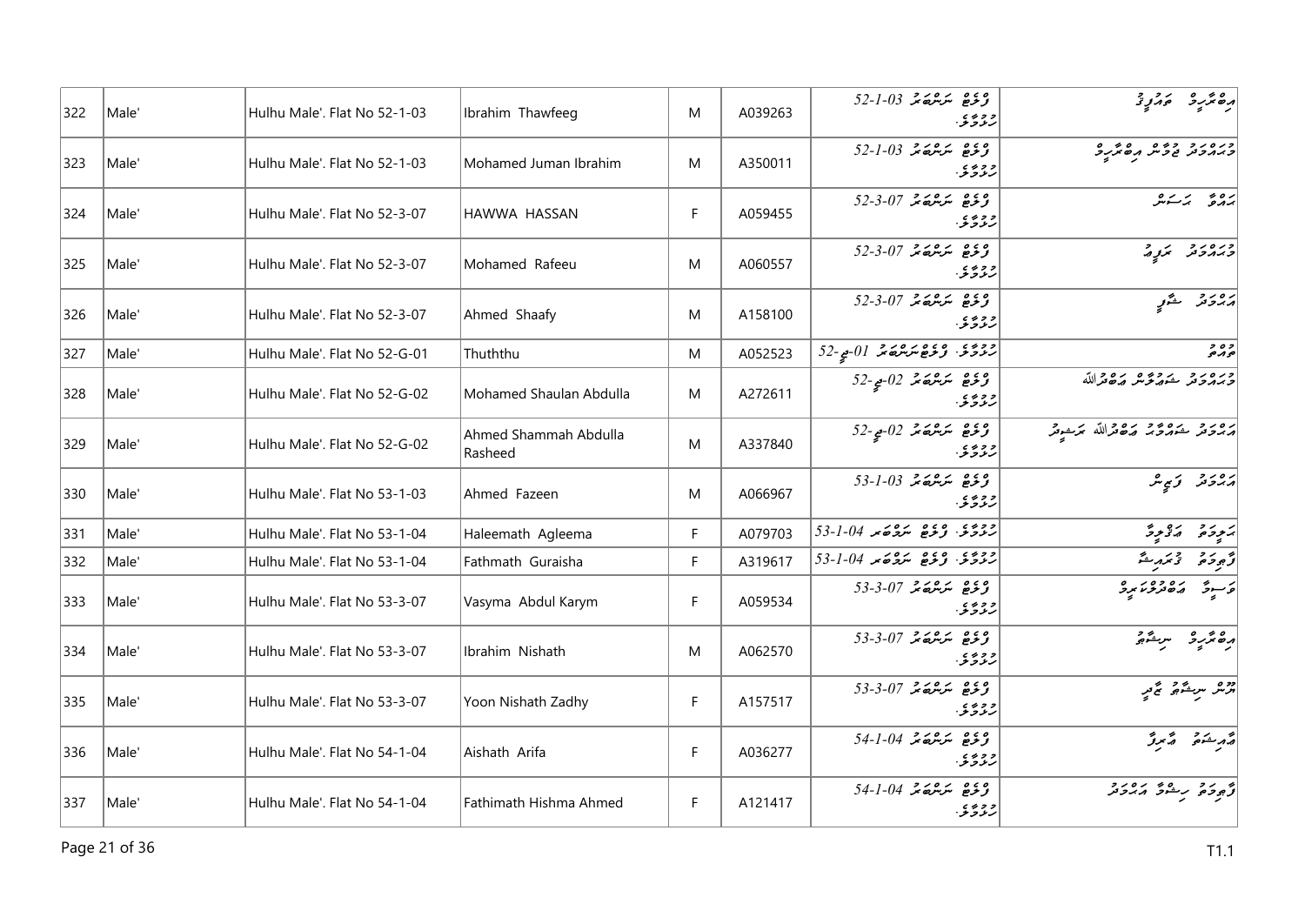| 338 | Male' | Hulhu Male'. Flat No 54-1-04 | Shafrah Ahmed          | M           | A123771 | ووق سَ <i>مِسْهَ حَ</i> 1-04<br>ر و و ء .<br>رند <del>و</del> و . | شو و د بره د و د<br>شوکر پور بر بر بر کار                                     |
|-----|-------|------------------------------|------------------------|-------------|---------|-------------------------------------------------------------------|-------------------------------------------------------------------------------|
| 339 | Male' | Hulhu Male'. Flat No 54-1-04 | Aminath Rashma Ahmed   | F           | A299151 | ووم <i>مرمضغ 1-04-1</i><br>و و و ء .<br>رند <del>و</del> نو       | م و سر و در در در در در د                                                     |
| 340 | Male' | Hulhu Male'. Flat No 54-1-04 | Rushdan Ahmed          | M           | A329806 | وو <sup>ء</sup> مرمض 1-04-54<br>و و و ء .<br>رندگرنگ              | و ه په مره د و.<br>برڅونرس مربرونر                                            |
| 341 | Male' | Hulhu Male'. Flat No 54-2-05 | Zahida Usman           | F           | A056463 | ووم <i>مرشھىر 54-2-54</i><br>ر و و و .<br>رنگوری                  | تج بەنگەر ھەقەتلەر                                                            |
| 342 | Male' | Hulhu Male'. Flat No 54-2-05 | Aishath Sujoon         | F           | A121100 | ووم <i>مربره پر 54-2-05</i><br>ج و بر ي.<br>رنگوري                | مجمه شوخ در حادو ه<br>درگه در شوخ سر                                          |
| 343 | Male' | Hulhu Male'. Flat No 54-2-06 | Zulaikha Ali           | F.          | A013035 | ووم شرش 16-2-54<br>ر و و د ي.<br>رنگوري                           | يخبر يمنح                                                                     |
| 344 | Male' | Hulhu Male'. Flat No 54-2-06 | Rifga Naseer           | $\mathsf F$ | A273965 | ووم <i>مرشھ پر 2-06-54</i><br>ر و و د ي.<br>رنگوري                | ىرۇق سەيدىر                                                                   |
| 345 | Male' | Hulhu Male'. Flat No 54-2-06 | Raushaan Naseer        | M           | A328388 | ووق س <i>تر شهر 16-2-54</i><br><u>رووي.</u>                       | ىرويىقى ئىربىدىگە                                                             |
| 346 | Male' | Hulhu Male'. Flat No 54-3-07 | Mariyam Rasheedha      | $\mathsf F$ | A128091 | 34-3-07 روم مريد 34-3-54                                          | و وره پر دیگر                                                                 |
| 347 | Male' | Hulhu Male'. Flat No 55-3-07 | Yoosuf Adam            | M           | A007185 | <i>55-3-07 كوفران 10-3-55</i><br>ر و و د ي.<br>رنگوري             | دد وه په محمده<br>پرسسونې په کندن                                             |
| 348 | Male' | Hulhu Male'. Flat No 55-3-07 | Mohamed Shabeen        | M           | A119588 | وءِ ۽ شهد 07-3-55<br><u>رووي.</u>                                 | ورەرو شەھىر                                                                   |
| 349 | Male' | Hulhu Male'. Flat No 55-3-07 | Aishath Nuha           | $\mathsf F$ | A393089 | ووم ش <i>هده 10-3-55</i><br>ر و و و .<br>رند <del>و</del> ک       | وأمرشتم ترجم                                                                  |
| 350 | Male' | Hulhu Male'. Flat No 55-G-02 | Aishath Shaima Ibrahim | F           | A334342 | $55 - 02$ وَوَصَحْ $3 - 02$ مِي -55                               |                                                                               |
| 351 | Male' | Hulhu Male'. Flat No 56-1-03 | Hassan Saleem          | M           | A057588 | 36-1-03 كون مر من 1-03-56                                         | <i>مگر مشکور دیگر در مگردی</i><br>م <i>گر مشکور در مگردی</i><br>برگرمن مگروری |
| 352 | Male' | Hulhu Male'. Flat No 56-1-04 | Mohamed Zaki           | M           | A033860 | $56 - 1 - 04$ $222 - 82$<br>و و و ي.<br>رنونوگو                   | ورورو ي                                                                       |
| 353 | Male' | Hulhu Male'. Flat No 56-1-04 | Zareena Ali            | F           | A033889 | ووم شرش 1-04-56<br><u>رووي.</u>                                   | ىم پرېتر - مەيچ                                                               |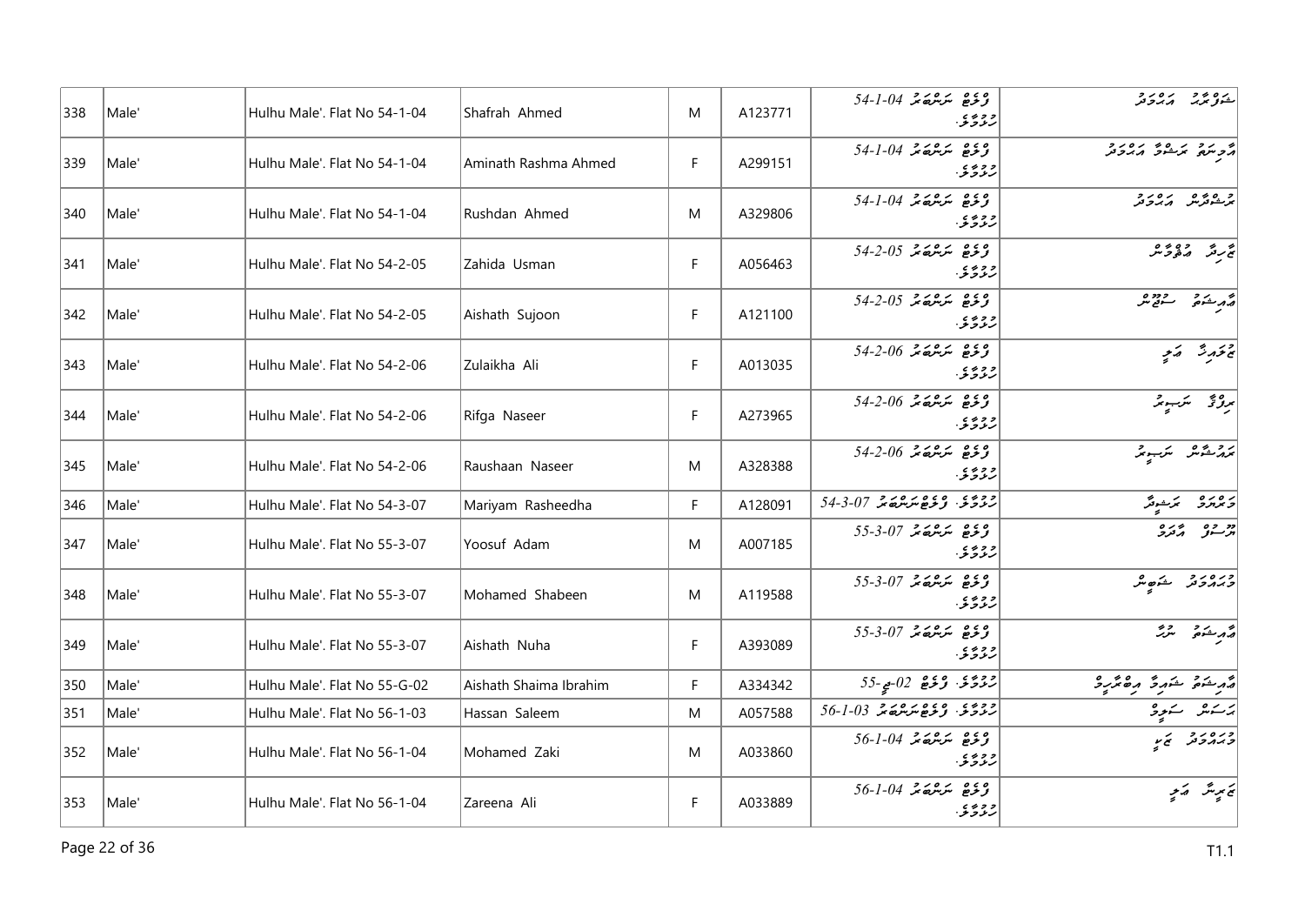| 354 | Male' | Hulhu Male'. Flat No 56-1-04 | Ismail Azeen Mohamed  | M           | A370446 | $56 - 1 - 04$ $222 - 82$<br>و و و ء .<br>رنو بو تو .                | و گوهر و کافر مرکز در در د                         |
|-----|-------|------------------------------|-----------------------|-------------|---------|---------------------------------------------------------------------|----------------------------------------------------|
| 355 | Male' | Hulhu Male'. Flat No 56-3-07 | Hassan Zareer         | M           | A009856 | $56 - 3 - 07$ $222 - 56$<br>و و و ء .<br>رو <del>ؤ</del> تو .       | پرستمبر سے پی پر                                   |
| 356 | Male' | Hulhu Male'. Flat No 56-3-07 | Aminath Eaman         | F           | A114671 | $56 - 3 - 07$ $222 - 56$<br>و و و ء .<br>رو و و .                   | ړې شره په د کل                                     |
| 357 | Male' | Hulhu Male'. Flat No 56-3-07 | Mohamed Zoomal Zareer | M           | A284929 | $56 - 3 - 07$ $222 - 82$<br>ر و و ء .<br>رند <del>و</del> نو        | ور ٥ ر و ۔ دورہ و ر ر د<br>د بربرد تر برگر کا مریم |
| 358 | Male' | Hulhu Male'. Flat No 56-3-07 | Ahmed Zahy Zaryr      | M           | A336918 | $56 - 3 - 07$ $222 - 82$<br>و و و ء .<br>رند <del>و</del> و .       | رەرو ئې ئەيدىگە                                    |
| 359 | Male' | Hulhu Male'. Flat No 56-G-01 | Abdulla Luthfee       | M           | A034839 | $56 - 01$ مُرْسَمَة مَنْ $10 - 4$<br>و و و ء .<br>روونو.            | أصفحتهالله تحجومي                                  |
| 360 | Male' | Hulhu Male'. Flat No 57-1-03 | Mohamed Shafeeq       | M           | A053409 | $57 - 1 - 03$ $222 - 22$<br>و و و ء .<br>رند <del>و</del> و .       | ورەر دېم ئىكتى ئى                                  |
| 361 | Male' | Hulhu Male'. Flat No 57-1-03 | Hamaam Mohamed        | M           | A212289 | ووم <i>مرمضغ 1</i> -03-57<br><u>رووي.</u>                           | ر ده وره رو<br>بروژ وبروتر                         |
| 362 | Male' | Hulhu Male'. Flat No 57-1-03 | Mariyam Hiba Mohamed  | F           | A338834 | ووق <del>مركز 1</del> -03 -1-57<br>و و و ء .<br>رند <del>و</del> نو | נסנס נם כנסנכ                                      |
| 363 | Male' | Hulhu Male'. Flat No 57-G-02 | Aishath Mohamed       | F.          | A039579 | ووقع مركبه في 12- في-57<br>ج و بر ي.<br>رنگوري                      | و دره دره در در د                                  |
| 364 | Male' | Hulhu Male'. Flat No 58-2-05 | Fathimath Shirumeena  | F.          | A061002 | 38-2-05 ر <i>وۋھ مرموم كى 2-05-</i> 58                              | تۇھ چە ئەسىسى ئىستىر ئىگە                          |
| 365 | Male' | Hulhu Male'. Flat No 58-2-05 | Abida Mohamed         | F.          | A230129 | 38-2-05 ر <i>وفي مربوعة ب</i> ـ 2-05-58                             |                                                    |
| 366 | Male' | Hulhu Male'. Flat No 58-2-05 | Aminath Ishadha       | F.          | A230146 | 58-2-05 دىۋە ئىر 2-05-58-58                                         | أأدمتهم ويشقر                                      |
| 367 | Male' | Hulhu Male'. Flat No 58-2-05 | Hussain Niyaz         | M           | A230156 | 38-2-05 ر <i>وفي مرمومة كي 2-05-</i> 58                             | يز سكر مثل المريد من المريض                        |
| 368 | Male' | Hulhu Male'. Flat No 58-3-07 | Aishath Shimana       | $\mathsf F$ | A122482 | ووم <i>مربوم بر 07-3-58</i><br><u>رووي.</u>                         | أمام يشكاهم الشوقانين                              |
| 369 | Male' | Hulhu Male'. Flat No 59-3-08 | Aminath Saeeda        | F           | A051399 | ووم شهد 08-3-59<br>و و و ء .<br>رند <del>و</del> نو                 | ړې سکو سکو سکو                                     |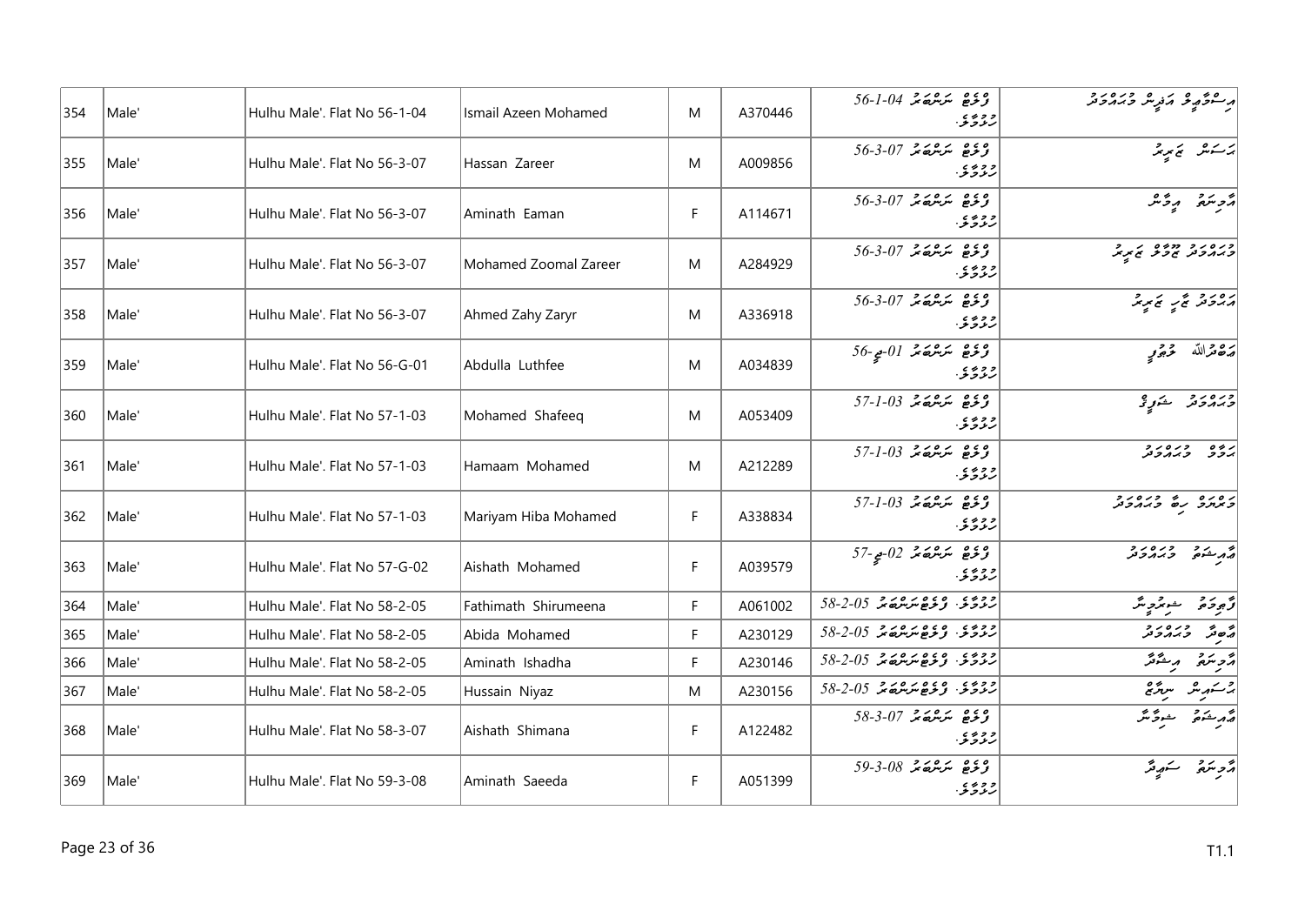| 370 | Male' | Hulhu Male'. Flat No 60-3-07 | Jaufar Ahmed Fulhu               | M           | A060680 | $60 - 3 - 07$ $222 - 82$<br>و و و ء .<br>رند <del>و</del> نو            | ر כי כ"ג ביני כל<br>המקיל היל ביני ל      |
|-----|-------|------------------------------|----------------------------------|-------------|---------|-------------------------------------------------------------------------|-------------------------------------------|
| 371 | Male' | Hulhu Male'. Flat No 60-3-07 | Nafeesa Moosa                    | F           | A124326 | $60 - 3 - 07$ $222 - 69$<br>و و و ء .<br>رندگرنگ                        | سَرِے رَّے                                |
| 372 | Male' | Hulhu Male'. Flat No 60-3-07 | Aroosha Jaufar Ahmed             | F.          | A319598 | $60 - 3 - 07$ $222 - 60$<br><u>رووي.</u>                                | ני מי ניכני ניסיון.<br>הית ל- להרית הניכת |
| 373 | Male' | Hulhu Male'. Flat No 60-3-07 | Mohamed Zaidhan                  | M           | A347696 | $60 - 3 - 07$ $222 - 82$<br>ج و بر ي.<br>رنگوري                         | ورەرو پەرترس                              |
| 374 | Male' | Hulhu Male'. Flat No 60-3-07 | Hafiz Jaufar                     | M           | A347703 | $60 - 3 - 07$ $222 - 60$<br><u>رووي.</u>                                | پژونز مخ های پر                           |
| 375 | Male' | Hulhu Male'. Flat No 60-3-08 | Mohamed Musthafa                 | M           | A040711 | $60 - 3 - 08$ $222 - 68$<br><u>رووي.</u>                                | ورەر دەرد<br>جەمەدىر كەسىر                |
| 376 | Male' | Hulhu Male'. Flat No 60-3-08 | Mohamed Naavy                    | M           | A100879 | $60 - 3 - 08$ $222 - 68$<br><u>رووي.</u>                                | ورەر دېگھي                                |
| 377 | Male' | Hulhu Male'. Flat No 60-3-08 | Rugiyya Shaheeda                 | F           | A134548 | $60 - 3 - 08$ $222 - 60$<br>و و و ي.<br>رند و تو .                      | حرى مۇ سەر قىر                            |
| 378 | Male' | Hulhu Male'. Flat No 60-3-08 | Mohamed Maaniu                   | M           | A152641 | $60 - 3 - 08$ $222 - 68$<br>و و و ء .<br>رو و و .                       | כנסנכ בית                                 |
| 379 | Male' | Hulhu Male'. Flat No 60-3-08 | Abdul Raheem Hassan              | M           | A153716 | $60 - 3 - 08$ $222 - 60$<br>ج و بر ي.<br>رنگوري                         | גפרפיג פי גבית                            |
| 380 | Male' | Hulhu Male'. Flat No 60-3-08 | Aniyath Sura Mohamed<br>Musthafa | $\mathsf F$ | A158006 | $60 - 3 - 08$ $222 - 8$<br><u>رووي.</u>                                 |                                           |
| 381 | Male' | Hulhu Male'. Flat No 60-3-08 | Aishath Suma Mohamed<br>Musthafa | F.          | A340863 | $60 - 3 - 08$ $222 - 68$<br>و و و ي.<br>رنونوگو                         |                                           |
| 382 | Male' | Hulhu Male'. Flat No 60-3-08 | Aminath Suha Mohamed<br>Musthafa | F           | A340866 | $\overline{60}$ -3-08 حَرَمْهُمْ $-3$ -08<br>ر و و ء .<br>رندگرمو       |                                           |
| 383 | Male' | Hulhu Male'. Flat No 60-G-01 | Ahmed Ashhad                     | M           | A151048 | $60$ - جَرْجَرْ وَ جَرْمَ مَرْسُ مَعْرَ $10$ - جِ                       | رەرد كەشەرد<br>مەركىس مەشەر               |
| 384 | Male' | Hulhu Male'. Flat No 60-G-02 | Mariyam Waheeda                  | F.          | A074306 | $60$ -وِدْعْ سَرْسْهَ مَنْ $02$ -وِ<br>و و و ء .<br>رند <del>و</del> نو | رەرە رېڭ                                  |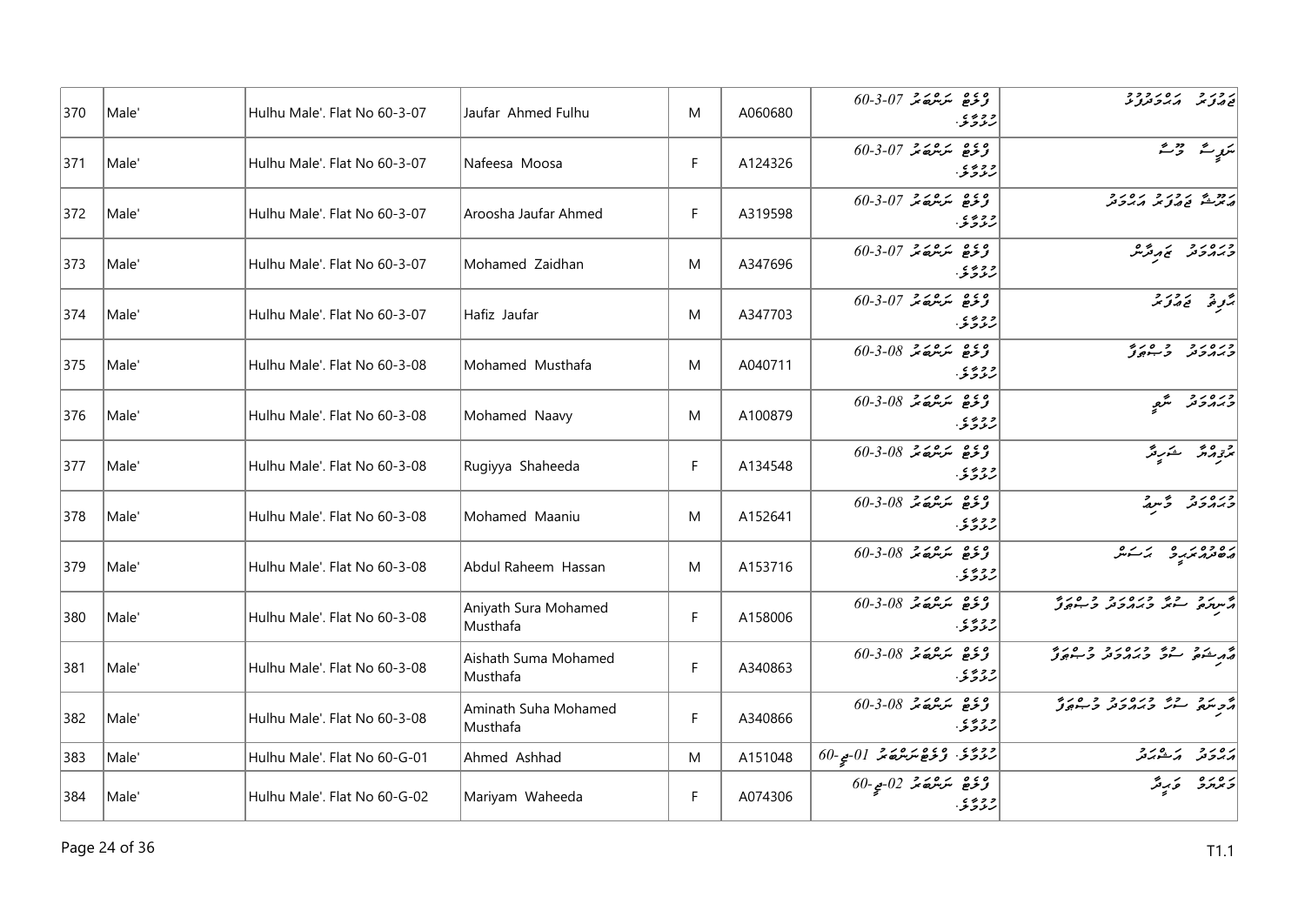| 385 | Male' | Hulhu Male'. Flat No 61-01-03                  | Ibrahim Faiz               | M  | A083108 | $61 - 01 - 03$ $222 - 02$<br>و و و ء .<br>رند <del>و</del> نو           | وە ئۆر ئەرى                             |
|-----|-------|------------------------------------------------|----------------------------|----|---------|-------------------------------------------------------------------------|-----------------------------------------|
| 386 | Male' | Hulhu Male'. Flat No 61-01-03                  | Migdad Faiz                | M  | A167418 | $61 - 01 - 03$ $222 - 62$<br>و و و ي.<br>رنونونو .                      | جەڭگەر ئۇمى                             |
| 387 | Male' | Hulhu Male'. Flat No 61-01-03                  | Meesam Faiz                | M  | A369843 | $61 - 01 - 03$ $222 - 62$<br>و و و ي.<br>رنونوگو                        | ويسكوه الأمامح                          |
| 388 | Male' | Hulhu Male'. Flat No 61-01-03                  | Migdhaam Faiz              | M  | A369844 | $61 - 01 - 03$ $222 - 82$<br>ر و و و .<br>رند <del>و</del> و .          | وتحتر ترمج                              |
| 389 | Male' | Hulhu Male'. Flat No 61-2-06                   | Ahmed Husam                | M  | A082089 | $61 - 2 - 06$ $222 - 6$<br>و و و ء .<br>رندگرنگ                         | رەرو جەم                                |
| 390 | Male' | Hulhu Male'. Flat No 61-2-06                   | Abdulla Bin Ahmed Husam    | M  | A329276 | $61 - 2 - 06$ $222 - 62$<br>و و و ي.<br>رنونوگو                         | رە داللە ھىر مەدرو دەر                  |
| 391 | Male' | Hulhu Male'. Flat No 61-G-01                   | Aminath Leena              | F. | A104033 | $61 - 01$ مُرْسَعَة مَدَّ $10 - 4$<br>و و و ي.<br>رنونوگو               | أأترمنغ ويثر                            |
| 392 | Male' | Hulhu Male'. Flat No 61-G-01                   | Moosa Jinan                | M  | A251525 | $61 - 01$ $22 - 01$ $22 - 0$<br>و و و ي.<br>رنونوگو                     | <mark>در م</mark> حر میں شریعی ا        |
| 393 | Male' | Hulhu Male'. Goathi 10321 ge C2-<br>$5/3$ Flat | Mohamed Inan Hussein Manik | M  | A010613 | $2 - 5/3$ ءُمِ 10321 ءُ 2-5 $\frac{2}{7}$<br>و و و ي.<br>رنونوگو        | ورەرو پەشكە چەككە ئار ئار               |
| 394 | Male' | Hulhu Male'. Goathi 10321 ge C2-<br>$5/3$ Flat | Aishath Rasheed            | F  | A021402 | $2 - 5/3$ $\leq$ 10321 $\leq$ 2-5/3<br>و و و ء .<br>رند <del>و</del> نو | مەر ئىككى ئىم ئىسونى                    |
| 395 | Male' | Hulhu Male'. Goathi 10497                      | Sa ada Shameem             | F. | A046510 | $10497$ مِحْمَدٌ مِنْ $32$                                              | سەرگە ئىمى ئ                            |
| 396 | Male' | Hulhu Male'. Goathi 10497                      | Hassan Fauzee              | M  | A091227 | $10497$ جِمْعَةً جَمْعِ 10497                                           |                                         |
| 397 | Male' | Hulhu Male'. Goathi 10508                      | Thasneema Shameem          | F. | A068416 | $10508$ جِمْعَةً جَمْعِ 10508                                           | بر ره وروم<br>بر سور وروم<br>موسور شوره |
| 398 | Male' | Hulhu Male'. Goathi 10564                      | Ali Nazeer                 | M  | A121802 | $10564$ جِمْعَةً جَمْعِ $10564$                                         | أركمني أتمني يتمر                       |
| 399 | Male' | Hulhu Male'. Goathi 10598                      | Abdulla Ibrahim            | M  | A076184 | $10598$ جِمْعَةً جَمْعِ 10598                                           | مَعْقَدَاللَّهُ مِعْمَدِهِ              |
| 400 | Male' | Hulhu Male'. Goathi No 10502                   | Mariyam Ibrahim Didi       | F. | A036913 | $10502$ كَمُحَرَّجٌ مِسْتَرْسِعَةٌ $2$                                  | קסקס הסתקפתת<br>בתחב הסתקפתת            |
| 401 | Male' | Hulhu Male'. Goathi No 10510<br>(Hillside)     | Nasreena Hassan            | F. | A041653 | ج م <b>ەسكەھەتمە 10510 (س</b> ۇسكەم قى<br>و و و ء .<br>رنو بو تو .      | لىرىشىرلىگە كەسكىلگە                    |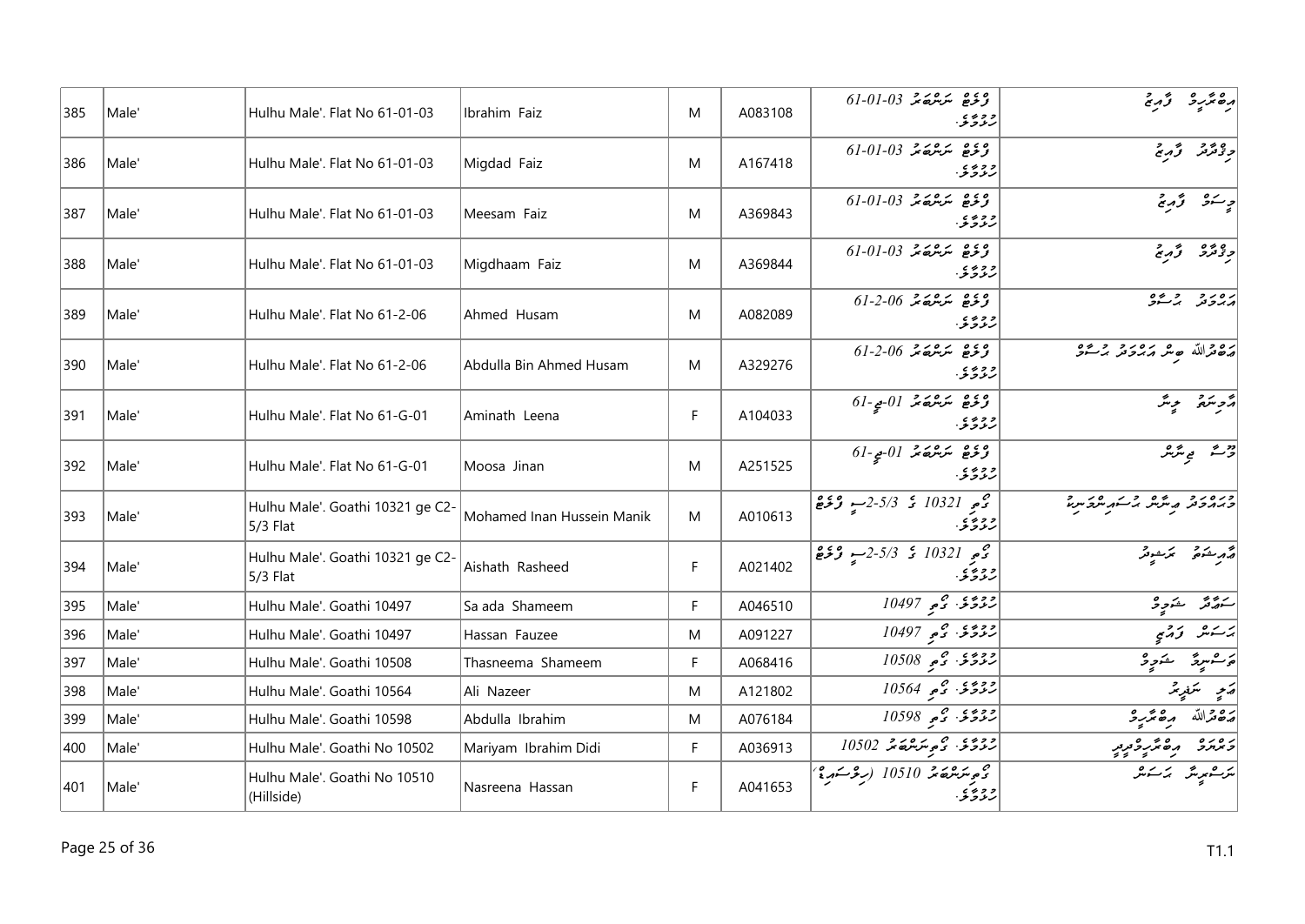| 402 | Male' | Hulhu Male', Goathi No 10510<br>(Hillside) | Mariyam Haifa Zahir      | F  | A329118 | ج م <b>تر ش</b> ھ پر 10510 (س <b>ڑے ہ</b> ے<br>د د وي.<br>رند وگو.        | ومرود رَرِوٌ مِجْرِسٌ                         |
|-----|-------|--------------------------------------------|--------------------------|----|---------|---------------------------------------------------------------------------|-----------------------------------------------|
| 403 | Male' | Hulhu Male'. Goathi No 10510<br>(Hillside) | Aishath Hana Zahir       | F. | A329265 | ج م <i>و متر شھ ئى</i> 10510 (س <b>ۇسى</b> ر ق<br>د و و ء .<br>رند و تو . | مەم ئىسىم ئىر ئىم يىلى                        |
| 404 | Male' | Hulhu Male'. Goathi No 10514               | Hassan Thawfeeq          | Μ  | A063157 |                                                                           | برسەش ئۇرۇپچ                                  |
| 405 | Male' | Hulhu Male'. Goathi No 10516               | Zubaida Abdul Hameed     | F. | A051333 | $10516$ كَمُعَرَّجٌ لَمْ يَعْرِهُمْ $10516$                               | בפתע הסיניביקיל                               |
| 406 | Male' | Hulhu Male'. Goathi No 10520               | Aishath Ali              | F. | A010047 | $10520$ كَمُعَرَّجٌ لَمْ يَعْرِيهُمْ $10520$                              | أقهر يشتموا أترمح                             |
| 407 | Male' | Hulhu Male'. Goathi No 10520               | Ahmed Azuhad Amjad       | M  | A378513 | 233 كومبر مراكبة 10520                                                    | גם גם גם גם גם גב<br>ג'ג'ביני, ג'ביני, גבשיני |
| 408 | Male' | Hulhu Male'. Goathi No 10520               | Amathulla Amjad          | F. | A403696 | رووي. محمد سر مصنع 10520                                                  | برترة الله برويرة                             |
| 409 | Male' | Hulhu Male'. Goathi No 10526               | Fareedha Hassan          | F. | A062348 | $10526$ كَمُعْ مِسْتَمَعْ $10526$                                         | تزىيەتى - ئەستەنتى                            |
| 410 | Male' | Hulhu Male', Goathi No 10526               | AHMED NASIR              | M  | A062382 | $10526$ كَمُعَ مَسْتَرْكَ بِهِ سَرْبَعْتُ $10526$                         | رەرد شەر                                      |
| 411 | Male' | Hulhu Male', Goathi No 10526               | Mohamed Abdulla Nasir    | М  | A079911 | $10526$ كَمُعَ مَسْتَفَقَّعْتُ $10526$                                    | ورەرو رەۋاللە ئۇجوم                           |
| 412 | Male' | Hulhu Male', Goathi No 10527<br>(Shenzhen) | Aishath Habeeba          | F. | A119922 | مى سەھىھەتە 10527 (شەھەم ش<br>ر و و ء .<br>رند <del>و</del> و .           | مەرشى ئەھ                                     |
| 413 | Male' | Hulhu Male', Goathi No 10527<br>(Shenzhen) | Ahmed Ameen              | M  | A155076 | ج م سَرْسَى 10527 (كەشكەنلە<br>د و و ي.<br>رندگرگر                        | גפני גבע                                      |
| 414 | Male' | Hulhu Male'. Goathi No 10530 (<br>Vilima)  | Thaufeeg Mohamed         | M  | A025637 | ەم <i>مىتىھەتى 10530 ( م</i> وجەدى)<br>د د وي.<br>رندگرنو                 | ג כן כנסניכ                                   |
| 415 | Male' | Hulhu Male'. Goathi No 10545               | Aminath Munshidha Hassan | F. | A045677 | 10545 - موس <i>ر هغ</i> ېر 10545                                          | أأوسكم وترجوا كالكر                           |
| 416 | Male' | Hulhu Male'. Goathi No 10560<br>(Hahethi)  | Hassan Afsan             | M  | A153953 | مجمو متر مشتقة 10560 (سَنَعْوِ)<br>و و و ء .<br>رند <del>و</del> و .      | برسەش بروشەشر                                 |
| 417 | Male' | Hulhu Male', Goathi No 10560<br>(Hahethi)  | Zahidha Ali              | F. | A281023 | مى مەشھەتمە 10560 (ئەنئەمى)<br>د د وي.<br>رند وگو.                        | لتج رقته وكامير                               |
| 418 | Male' | Hulhu Male'. Goathi No 10560<br>(Hahethi)  | Aishath Afshana          | F. | A333656 | ثوم مَتَدَّعْقَةَ 10560 (رَئْعُو)<br>و و و ي.<br>رندگرنو .                | مەر شىم مۇشكىر                                |
| 419 | Male' | Hulhu Male'. Goathi No 10560<br>(Hahethi)  | Ahmed Aflah              | M  | A344837 | محمو متر شهد 10560 (سُنَعو)<br>و و و ي.<br>رو و گ                         | ره رو ده وه<br>م.رونر موڅر                    |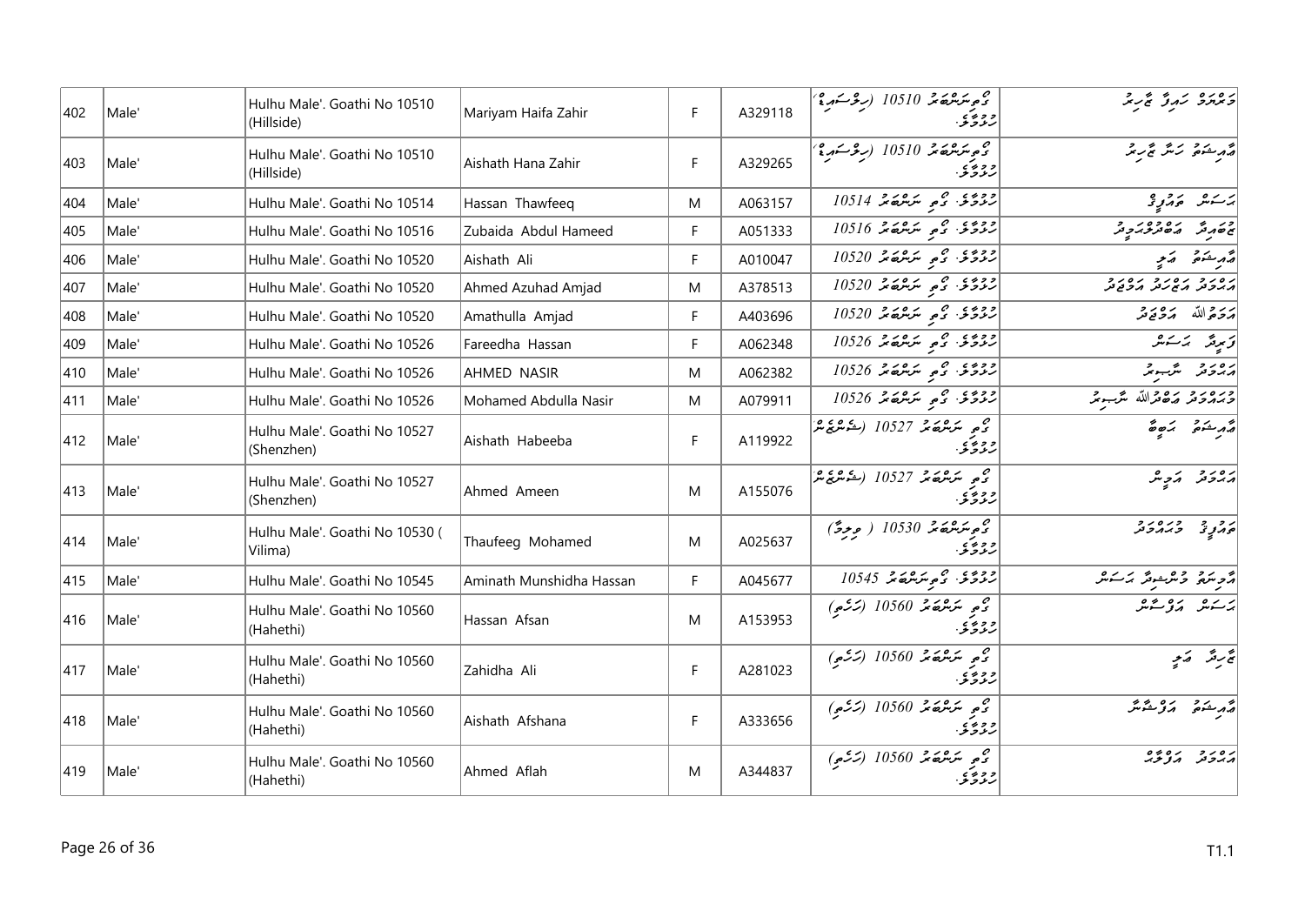| 420 | Male' | Hulhu Male'. Goathi No 10560<br>(Hahethi)  | Fathimath Afshana    | F  | A344838 | محمو مترهقة 10560 (سَنَعو)<br>د و و ء .<br>رند <del>و</del> نو                                      | ژُودَهِ رَوْشَتَر                      |
|-----|-------|--------------------------------------------|----------------------|----|---------|-----------------------------------------------------------------------------------------------------|----------------------------------------|
| 421 | Male' | Hulhu Male'. Goathi No 10562<br>(Naamia)   | Ameena Ali           | F  | A025165 | ج م سَرْسْھَ يَنْ 10562 ( سَّعِيدَ َ<br>د د و تو.<br>رندگرنگ                                        | ړَ پر کړ په                            |
| 422 | Male' | Hulhu Male'. Goathi No 10570               | Mohamed Ibrahim      | M  | A033466 | ر دوي. مي س <i>ر شهر 10570</i>                                                                      | כמתכת תפתיק                            |
| 423 | Male' | Hulhu Male', Goathi No 10580<br>(Dhonvilu) | Fathimath Riza       | F. | A046397 | د <i>گو مترمكھ كى 10580 (قرمگو بى</i><br>و و و ي<br>رنونو نو .                                      | ۇۋۇۋە بېت                              |
| 424 | Male' | Hulhu Male'. Goathi No 10580<br>(Dhonvilu) | Aminath Seema Ismail | F  | A081883 | ج موسَر سْرْعَةَ مْتَى 10580 (قَرْسْرُو قْتَلْ<br>د د وي.<br>رندگرنگ                                | أأوسكم سوفا وستفروغ                    |
| 425 | Male' | Hulhu Male'. Goathi No 10580<br>(Dhonvilu) | Mariyam Reema Ismail | F. | A094840 | ج م سَرْسْمَةَ سُنْ 10580 (قَرْسْمَعِيشَ)<br>و و و ء .<br>رند <del>و</del> نو                       | גם גם גל גם להב                        |
| 426 | Male' | Hulhu Male'. Goathi No 10580<br>(Dhonvilu) | Ahmed Amjad Ismail   | M  | A123873 | ج مەسكەھ كىلەر 10580 (قرىنىۋىتى)<br>و و و ي.<br>رند <del>و</del> نو                                 | גם גם גם גב הסייבת ב                   |
| 427 | Male' | Hulhu Male'. Goathi No 10587               | Fathimath Ibrahim    | F. | A087315 | 22 <i>32. ك<sub>ۇم</sub>ە مەنگەھ</i> ىر 10587                                                       | ژوده مقتر                              |
| 428 | Male' | Hulhu Male'. Goathi No 10587               | Mohamed Ahsan        | M  | A141359 | $10587$ كَمُعْرَفَى الْمَعْرَفَةِ مِنْ الْمَعْرَفَةِ مِنْ الْمَعْرَفَةِ مِنْ الْمَعْرَفَةِ مِنْ الْ | ورەرو رەپ                              |
| 429 | Male' | Hulhu Male'. Khairaathu                    | Moomina Mohamed      | F. | A054685 | رووي. ز <sub>م</sub> ر پژ <sub>م</sub>                                                              | ودونتر ورەرو                           |
| 430 | Male' | Hulhu Male'. Khairaathu                    | Ahmed Aslam Abdulla  | M  | A054687 | د د ه ه .<br>  رندونل . از برنده                                                                    | رەرو رەرە رەمەللە                      |
| 431 | Male' | Hulhu Male'. Khairaathu                    | Ameema Rushdy        | F. | A059982 | ر د د د .<br>رندگر . ز م مربو                                                                       | ړَر په پر شور په                       |
| 432 | Male' | Hulhu Male'. Khairaathu                    | Ahmed Zaid Waheed    | M  | A308060 | وووي. ژوپژ <sub>م</sub>                                                                             | גפלב התב פיב                           |
| 433 | Male' | Hulhu Male'. Khairaathu                    | Ali Aflah            | M  | A339199 | وودي ژړ پژو                                                                                         | أقهم المروجر                           |
| 434 | Male' | Hulhu Male'. Mashi 1                       | Ahmed Saleem         | M  | A083850 | $1 - 2 - 32$                                                                                        | ړه رو شوو                              |
| 435 | Male' | Hulhu Male'. Mashi 1                       | Aminath Saleema      | F. | A146648 | 233 - 3 مر                                                                                          | ړُو سَمَعُ سَوَوَ                      |
| 436 | Male' | Hulhu Male'. Mashi 3                       | Mohamed Nasir        | M  | A010571 | رودی. ځېر 3                                                                                         | ورەرو شەر                              |
| 437 | Male' | Hulhu Male'. Mashi 3                       | Hussain Nasir        | M  | A131592 | 22 د 3 د کامبر 3                                                                                    | برسكر مثر متزبير                       |
| 438 | Male' | Hulhu Male'. Mashi 3                       | Ibrahim Aslam        | M  | A131653 | رژوی: ځېر 3                                                                                         | رەپرىر ئەسىرد                          |
| 439 | Male' | Hulhu Male'. Mashi 3                       | Musthafa Mohamed     | M  | A131654 | 233 - 3 مر 3                                                                                        | و ر ه ر د<br>تر ژگر تر<br>د په دیږ     |
| 440 | Male' | Hulhu Male'. Mashi 3                       | Ahmed Aslam          | Μ  | A138285 | رودی. ځېر 3                                                                                         | גם גם גם גם<br>גגבת גב <del>ינ</del> כ |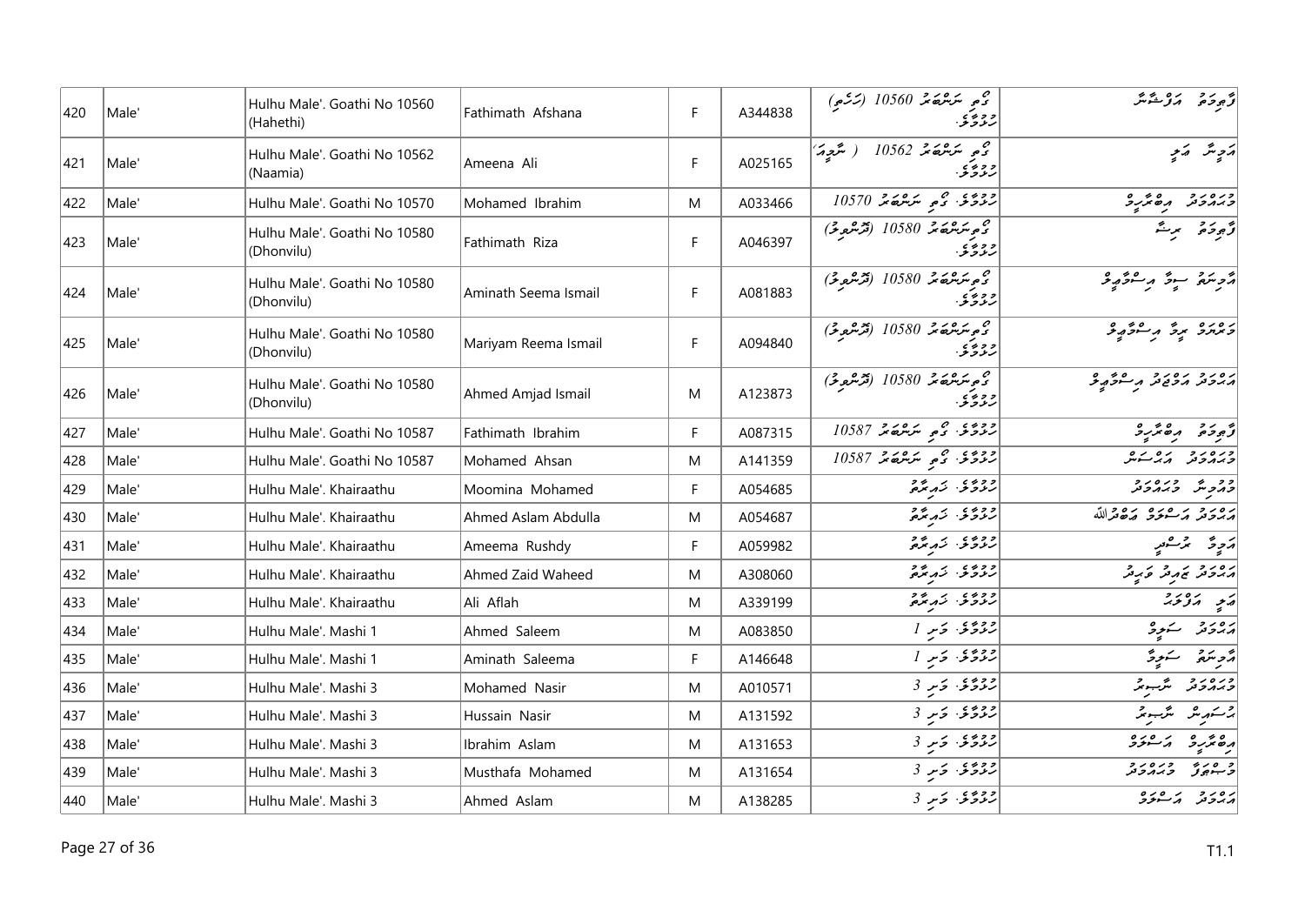| 441 | Male' | Hulhu Male'. Mashi 4                        | Naziya Ahmed          | F           | A045424 | 22 د بو 4                                                        | أشهر مدارد                                                |
|-----|-------|---------------------------------------------|-----------------------|-------------|---------|------------------------------------------------------------------|-----------------------------------------------------------|
| 442 | Male' | Hulhu Male'. Mashi 4                        | Ahmed Zaneen          | M           | A045647 | دووی. ځېر 4                                                      | دەر دېم توپىر                                             |
| 443 | Male' | Hulhu Male'. Mashi 5                        | Humaima               | F           | A063435 | رودي ځې د                                                        | 23 گەنگە                                                  |
| 444 | Male' | Hulhu Male'. Mashi 5                        | Abdulla Abdul Gafoor  | M           | A094507 | رودی، ډَېر 5                                                     | برە ترالله<br>ر ه و ه د رو و<br>پره تر تر تر تر           |
| 445 | Male' | Hulhu Male'. Mashi 5                        | Fathimath Meena       | F           | A149117 | رودي. ځېر 5                                                      | ژُودَهُ دٍیژ                                              |
| 446 | Male' | Hulhu Male'. Mashi 5                        | Aishath Shimla        | F           | A149131 | رودی. ځېر 5                                                      | د.<br><i>مار</i> شومی شورگر                               |
| 447 | Male' | Hulhu Male'. Mashi 5                        | Aminath Abdulla       | F           | A334682 | رودی: ډَېر 5                                                     | ەھەراللە<br>ړ څر سرچ                                      |
| 448 | Male' | Hulhu Male'. Mashi 8                        | Abdulla Saeed         | M           | A051431 | رودی. ځېر 8                                                      | رەقراللە خەرقر                                            |
| 449 | Male' | Hulhu Male'. Muiy 2                         | Mohamed Ibrahim       | M           | A038840 | 2, 2, 3, 5, 2                                                    | برە ئۇرۇ<br>و ر ه ر و<br>تر پر تر تر                      |
| 450 | Male' | Hulhu Male'. Muiy 2                         | Amhar Mohamed         | M           | A299503 | 2, 2, 3, 5, 5, 2                                                 | و ره ر و<br>تر پر ژنر<br>رەرىر                            |
| 451 | Male' | Hulhu Male'. Muiy 2                         | Azuhar Mohamed        | M           | A360226 | 2, 2, 3, 5, 5, 2                                                 | ז כן פנסק כ<br>גביב בגבבת                                 |
| 452 | Male' | Hulhu Male'. Muiy 2                         | Afkhar Mohamed        | M           | A360693 | ووي وه 2<br>رو <del>رو د</del> ه                                 | و رە ر د<br>تر پر تر تر<br>پروژنر                         |
| 453 | Male' | Hulhu Male'. Muiy 4                         | Mohamed Ibrahim       | M           | A059752 | 4.83.555                                                         | ەرھ ئرىر ۋ<br>و ر ه ر د<br>د بر پر تر                     |
| 454 | Male' | Hulhu Male'. Muiy 4                         | Aishath Usman         | F           | A094661 | ووي وه<br>روزو. وه                                               | و و و مر<br>مرخو <b>خ</b> سر<br>ور مشتر د<br>مرکز مشتر می |
| 455 | Male' | Hulhu Male'. Muiy 4                         | Maziyya Mohamed       | F           | A214421 | وووي. وه. 4                                                      | و ره ر و<br><i>و پر</i> و تر<br>خبورهر                    |
| 456 | Male' | Hulhu Male'. Muiy 4                         | Hamiya Mohamed        | F           | A353736 | ووء ۽ وه 4                                                       | رحمر پژ<br>و پر و پر و<br>تر ټرکر فر                      |
| 457 | Male' | Hulhu Male'. Muiy 7                         | Anwar Naeem           | M           | A053040 | وووي وه 7<br>رنولوف وهي 7                                        | برەر دىر ئىر                                              |
| 458 | Male' | Hulhu Male'. Platinum Residence<br>$C2-G/3$ | Ibrahim Shujau        | M           | A044380 | و د ع سره عن ع مراه سو2 - مي/ا<br>و و و ي <sup>.</sup>           | دەنزىرو شىقە                                              |
| 459 | Male' | Hulhu Male'. Platinum Residence<br>$C2-G/3$ | Mariyam Hindh Ali     | $\mathsf F$ | A151329 | و د ع سره که په کار شو د سو2 - يې /?<br>و و و ء .<br>رنو بر تو . | د پرهرو - ر هرو کرم                                       |
| 460 | Male' | Hulhu Male'. Rihi Kuri                      | Ahmed Adam            | M           | A031914 | وووي. <sub>مربر</sub> م بر                                       | ره رو په ده<br>پرکار گرفرو                                |
| 461 | Male' | Hulhu Male', Rihi Kuri                      | Mohamed Mujahid Ahmed | M           | A105457 | وووي.<br>رودگان مور م                                            | ورەر د دېر د رورد                                         |
| 462 | Male' | Hulhu Male'. Rihi Kuri                      | Ali Makarim Ahmed     | M           | A105458 | ر دوي.<br>ر دوي. بررگړ                                           | ג׳בְ בֹשְצְפֵ ג׳פִנֶ                                      |
| 463 | Male' | Hulhu Male'. Rihi Kuri                      | Ibrahim Mahasin Ahmed | M           | A157627 | رومي.<br>  رومي. سررتاس                                          | مەھەر ئەزەر ئەرەر                                         |
| 464 | Male' | Hulhu Male'. Rihi Kuri                      | Shafraz Abdul Rasheed | M           | A303675 | رووی پریزمبر<br> روؤڈ پریزم                                      | ره وه ده ده ده د<br>شور برج در <i>ه در بر</i> شوتر        |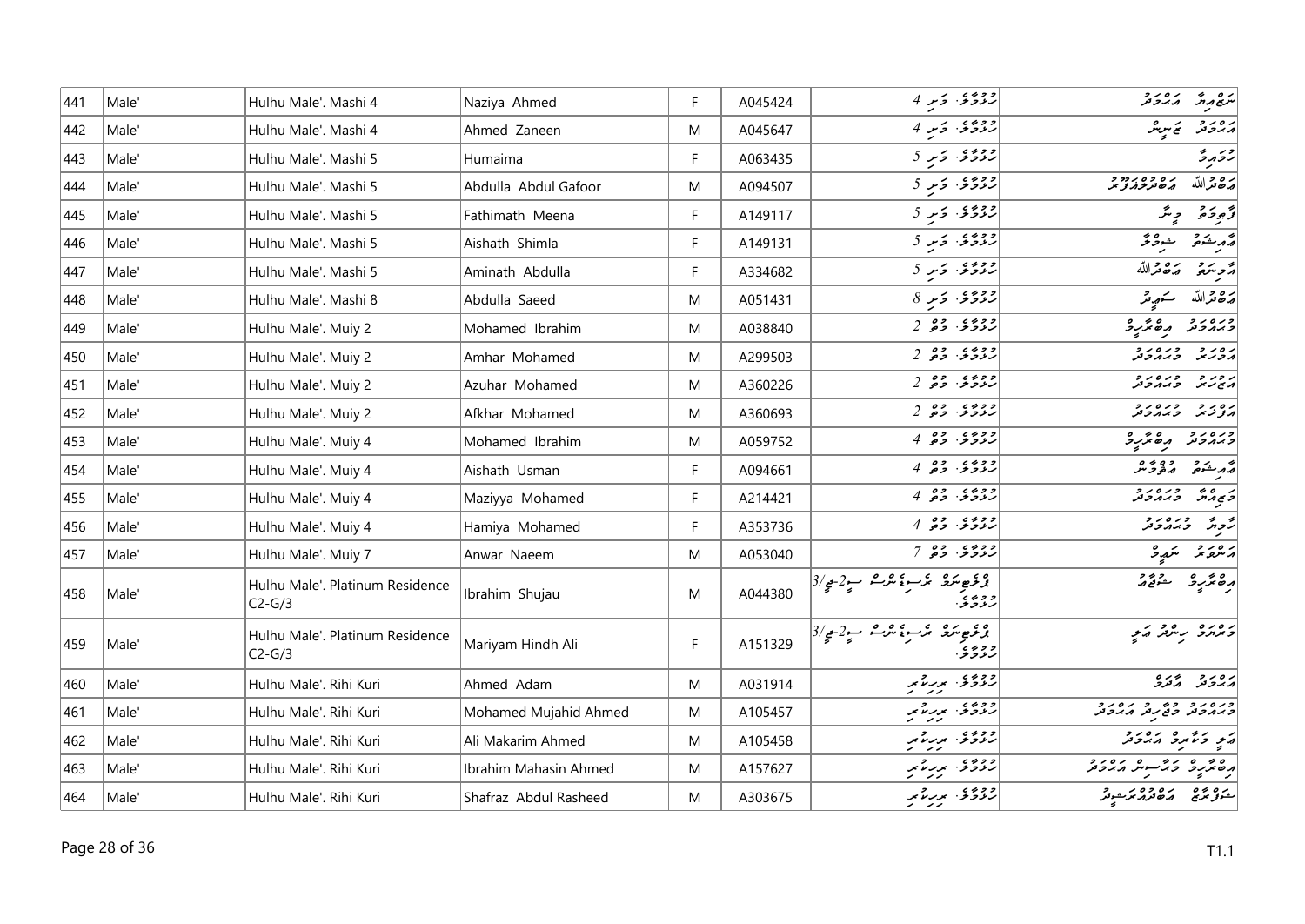| 465 | Male' | Hulhu Male'. Rihi Kuri  | Ismail Murushid Ahmed | M  | A325467 | رووي. بربره بر             | ر موځ په د و و ده د و د و                    |
|-----|-------|-------------------------|-----------------------|----|---------|----------------------------|----------------------------------------------|
| 466 | Male' | Hulhu Male'. Sandhura 1 | Badoora Adam          | F. | A041163 | رودی. سەسەرىمە 1           | ر دو به بره<br>  <i>ه تر بر</i> ارگر         |
| 467 | Male' | Hulhu Male'. Sandhura 1 | Asadulla Shafee Ahmed | M  | A041222 | ئەرگە ئەس <i>ەتەتد</i>     | أرسك والله مشوريه وبروتر                     |
| 468 | Male' | Hulhu Male'. Sandhura 1 | Mohamed Affan Shafy   | M  | A113959 | روۋۇ. سەمدەتمە 1           | ورەر دىرە بەر ئىگەر                          |
| 469 | Male' | Hulhu Male'. Sandhura 1 | Ahmed Affan Shafy     | M  | A146909 | روۋى سەرەتمە 1             | رەر دىرە بەر ئەر                             |
| 470 | Male' | Hulhu Male'. Sandhura 1 | Aminath Asfa Shafie   | F  | A325200 | رودوی، سەسەرىمە            | أأروبتهم أرجاؤ المشور                        |
| 471 | Male' | Hulhu Male'. Sandhura 5 | Hassan Ibrahim        | M  | A062857 | دودی. س <i>تمبره د</i> 5   | ئەسكەر ھەمگرىيى 3                            |
| 472 | Male' | Hulhu Male'. Sandhura 5 | Ahmed Dhanish Hassan  | M  | A348858 | ووي شەھە <i>رى 5</i>       | رەپرو ئۇسىگە بەسكىر                          |
| 473 | Male' | Hulhu Male'. Sandhura 5 | Mohamed Jaish Hassan  | M  | A367093 | رومى. سەھەرىمە 5           | ورەر د تەرگ ئەسەر                            |
| 474 | Male' | Hulhu Male'. Sandhura 5 | Moosa Lujain Hassan   | M  | A414778 | د د دي. س <i>ت</i> مبرټر 5 | ديم محق په ټر شکر                            |
| 475 | Male' | Hulhu Male'. Sandhura 6 | Ahmed Shahid          | M  | A149898 | ارزۇغ. سەرە <i>بىرىز</i> 6 | پروتر څرتر                                   |
| 476 | Male' | Hulhu Male'. Sandhura 8 | Aishath Mohamed       | F. | A048237 | 22 كى ئەس <i>بىرىكە</i> 8  | ه دره دره در د                               |
| 477 | Male' | Hulhu Male', Sandhura 8 | Fatima Binthi Mohamed | F  | A050441 | 33 كى ئەس كەرەر تەركى      | أؤجود ومسمو وبرودر                           |
| 478 | Male' | Hulhu Male', Sandhura 8 | Abdul Sattar Adam     | M  | A053463 | 333 - مەس <i>پرىز</i> 8    | ره وه ره دو د دره<br>پره تربر سهرې پر برترن  |
| 479 | Male' | Hulhu Male'. Sandhura 8 | Mariyam Naziya        | F  | A138016 | رژۇر ئەرەر كە              | ئەتەرىخ<br>ىتىرى دىگە                        |
| 480 | Male' | Hulhu Male'. Sandhura 8 | Ahmed Irufaan         | M  | A251261 | 33 كى ئەس كەرەر تەركى      | أرەر دىرومى                                  |
| 481 | Male' | Hulhu Male'. Shimmering | Fathimath Shimana     | F  | A080956 | 23.3 مىيە ئەسىر ئىرىسى     | ژَهِ دَمَ شَرَدَ سَرَ                        |
| 482 | Male' | Hulhu Male'. Shimmering | Aminath Shifana       | F. | A080957 | رژۇي ھوتەبورىگلىمە         | ے و <i>گر</i> مگر<br>ا تر پر متر <i>م</i> حر |
| 483 | Male' | Hulhu Male'. Vilu Star  | Ahmed Umar            | M  | A072761 | رودي. وتركيبهم             | ر ور و در و                                  |
| 484 | Male' | Hulhu Male'. Vilu Star  | Fareeshan Farooq      | F. | A091393 | روژی، <sub>مو</sub> ژگ ع   | زىرىشەش ۋىرتى                                |
| 485 | Male' | Hulhu Male'. Vilu Star  | Arshadh Ali           | M  | A091664 | رودي. <sub>مو</sub> ثر شهر | پر شوتر کرم پر                               |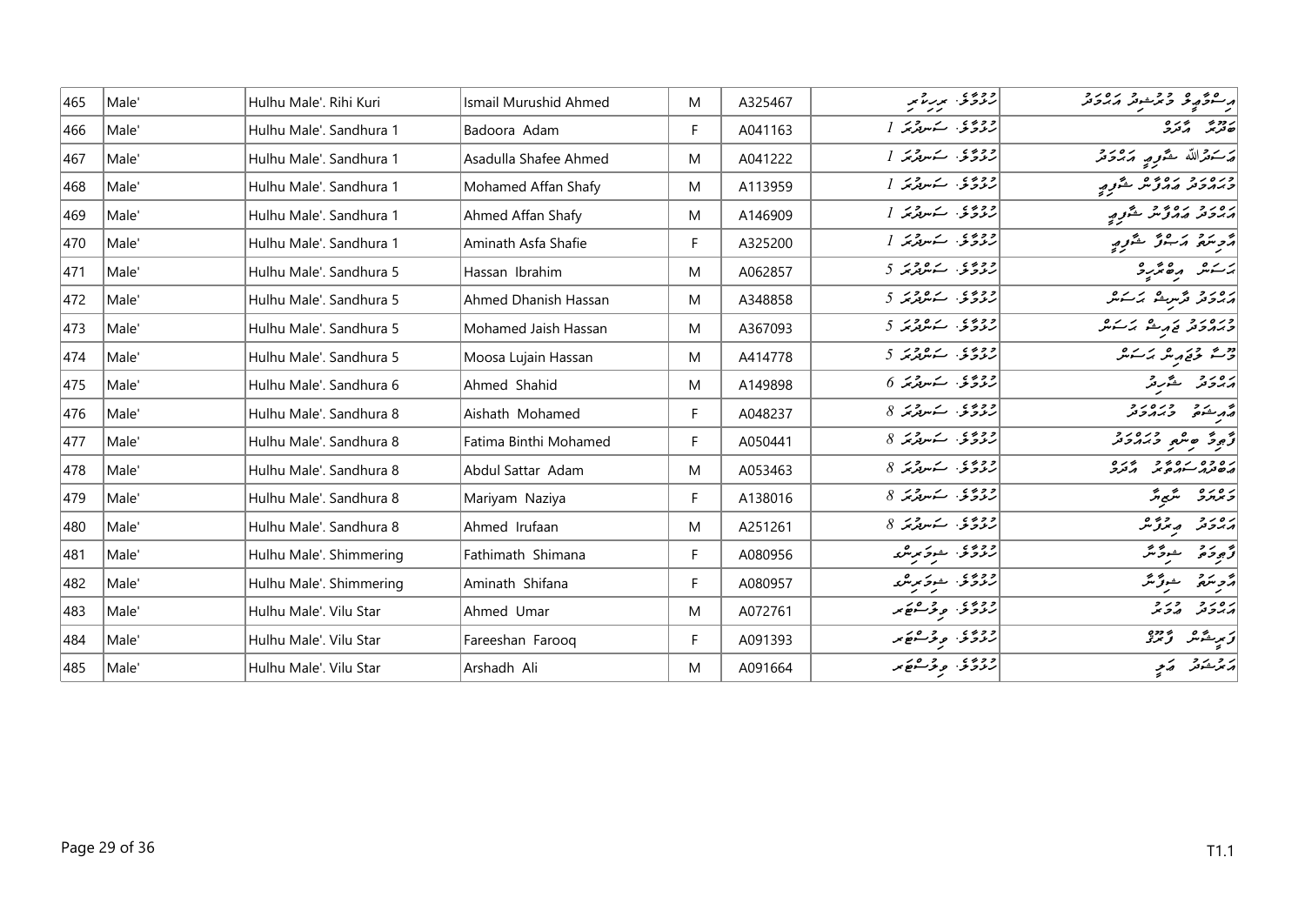## *w7qAn8m? sCw7mRo>u; wEw7mRw;sBo<*

| ' مرمر | 'يئرىثر: |
|--------|----------|
|        |          |
|        |          |
|        |          |

## *w7q9r@w7m> sCw7qHtFoFw7s; mAm=q7 w7qHtFoFw7s;*

| ىر تە | $\mathcal{O} \times$<br>$\sim$ | $\sim$<br>. . | لترنثر |
|-------|--------------------------------|---------------|--------|
|       |                                |               |        |
|       |                                |               |        |
|       |                                |               |        |

| انترنثر: | $^{\circ}$ | يبرهر | $^{\circ}$<br>سرسر |
|----------|------------|-------|--------------------|
|          |            |       |                    |
|          |            |       |                    |
|          |            |       |                    |

| ' ئىرتىر: | سر سر |  |
|-----------|-------|--|
|           |       |  |
|           |       |  |
|           |       |  |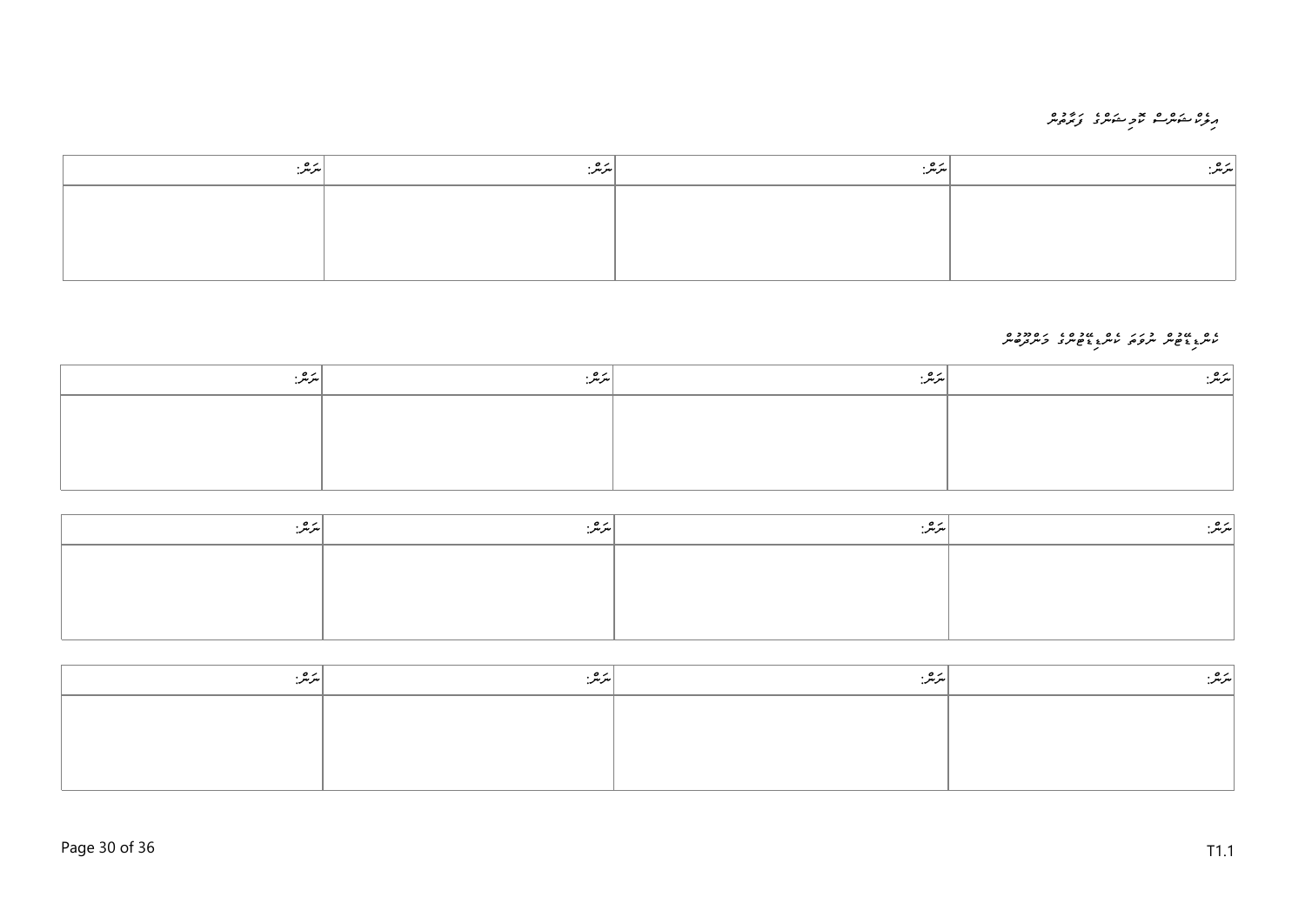| يره. | ο. | ا ير ه |  |
|------|----|--------|--|
|      |    |        |  |
|      |    |        |  |
|      |    |        |  |

| <sup>.</sup> سرسر. |  |
|--------------------|--|
|                    |  |
|                    |  |
|                    |  |

| ىرتىر: | $\sim$ | ا بر هه. | لىرىش |
|--------|--------|----------|-------|
|        |        |          |       |
|        |        |          |       |
|        |        |          |       |

| 。<br>مرس. | $\overline{\phantom{a}}$<br>مر سر | يتريثر |
|-----------|-----------------------------------|--------|
|           |                                   |        |
|           |                                   |        |
|           |                                   |        |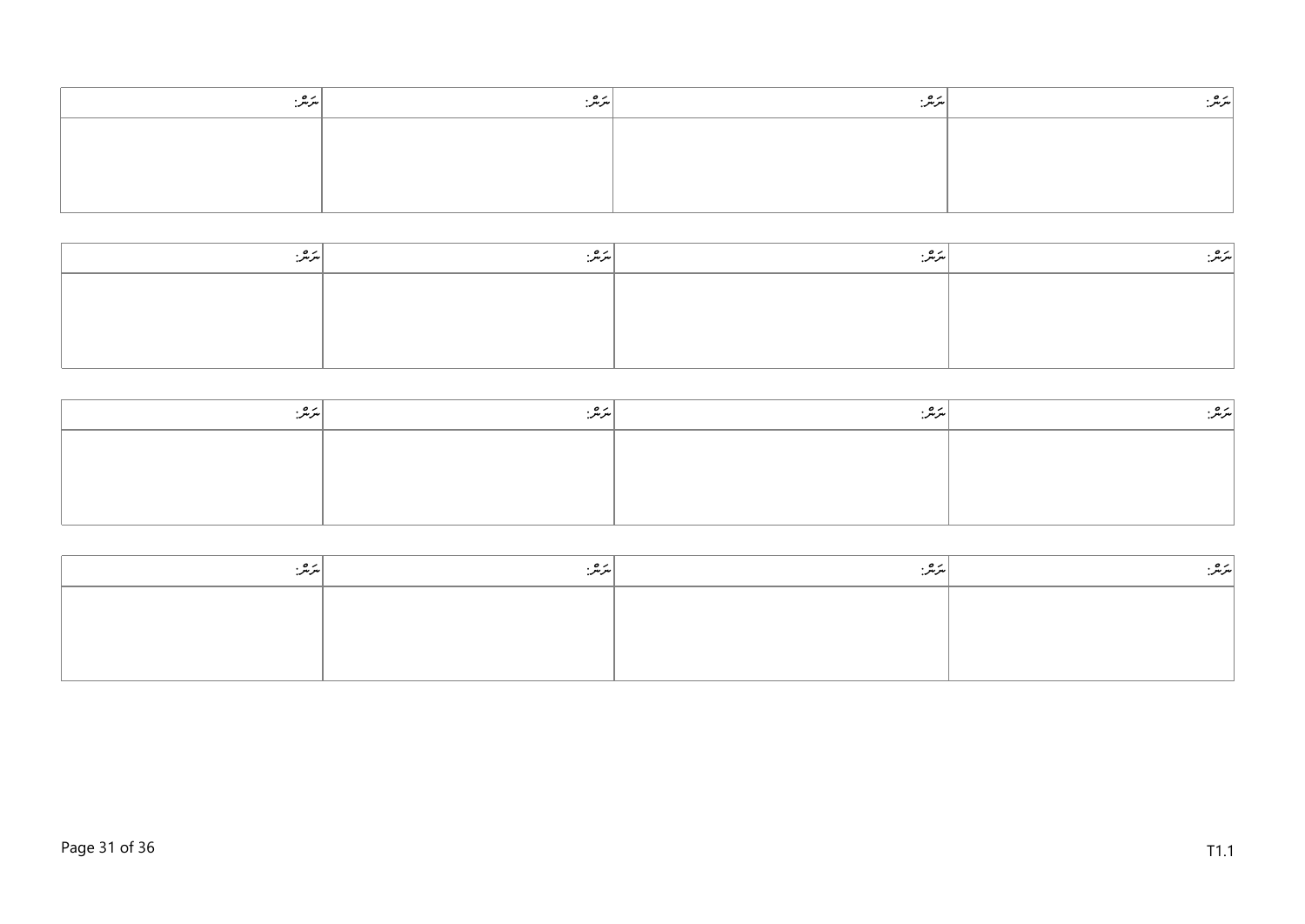| ير هو . | $\overline{\phantom{a}}$ | يرمر | اير هنه. |
|---------|--------------------------|------|----------|
|         |                          |      |          |
|         |                          |      |          |
|         |                          |      |          |

| ئىرتىر: | $\sim$<br>ا سرسر . | يئرمثر | o . |
|---------|--------------------|--------|-----|
|         |                    |        |     |
|         |                    |        |     |
|         |                    |        |     |

| الترنثر: | ' مرتكز: | الترنثر: | .,<br>سرسر. |
|----------|----------|----------|-------------|
|          |          |          |             |
|          |          |          |             |
|          |          |          |             |

|  | . ه |
|--|-----|
|  |     |
|  |     |
|  |     |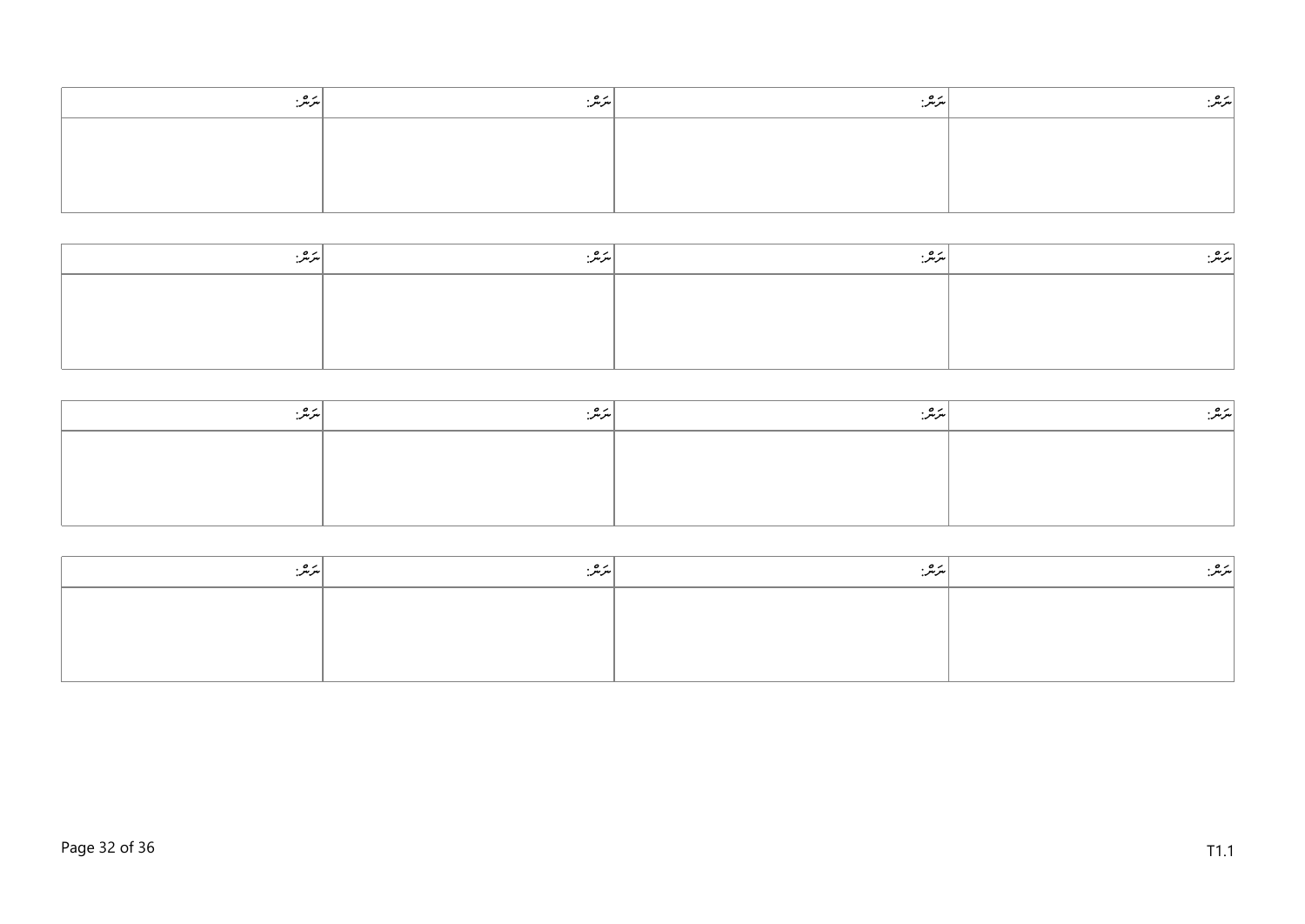| ير هو . | $\overline{\phantom{a}}$ | يرمر | اير هنه. |
|---------|--------------------------|------|----------|
|         |                          |      |          |
|         |                          |      |          |
|         |                          |      |          |

| ىرتىر: | $\circ$ $\sim$<br>ا سرسر. | يئرمير | o . |
|--------|---------------------------|--------|-----|
|        |                           |        |     |
|        |                           |        |     |
|        |                           |        |     |

| الترنثر: | ' مرتكز: | الترنثر: | .,<br>سرسر. |
|----------|----------|----------|-------------|
|          |          |          |             |
|          |          |          |             |
|          |          |          |             |

|  | . ه |
|--|-----|
|  |     |
|  |     |
|  |     |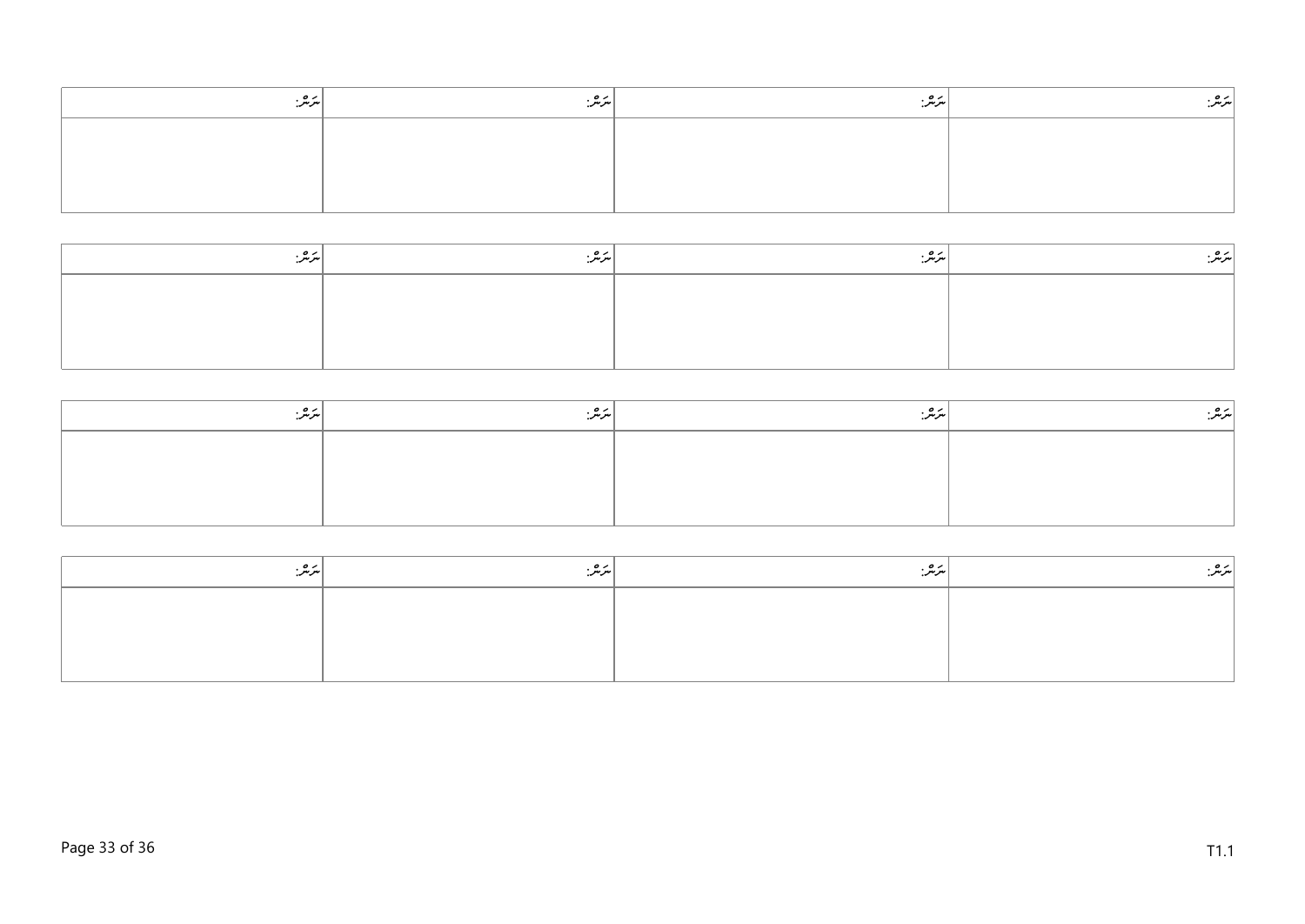| $\cdot$ | ο. | $\frac{\circ}{\cdot}$ | $\sim$<br>سرسر |
|---------|----|-----------------------|----------------|
|         |    |                       |                |
|         |    |                       |                |
|         |    |                       |                |

| ايرعر: | ر ه<br>. . |  |
|--------|------------|--|
|        |            |  |
|        |            |  |
|        |            |  |

| بر ه | 。 | $\sim$<br>َ سومس |  |
|------|---|------------------|--|
|      |   |                  |  |
|      |   |                  |  |
|      |   |                  |  |

| 。<br>. س | ىرىىر |  |
|----------|-------|--|
|          |       |  |
|          |       |  |
|          |       |  |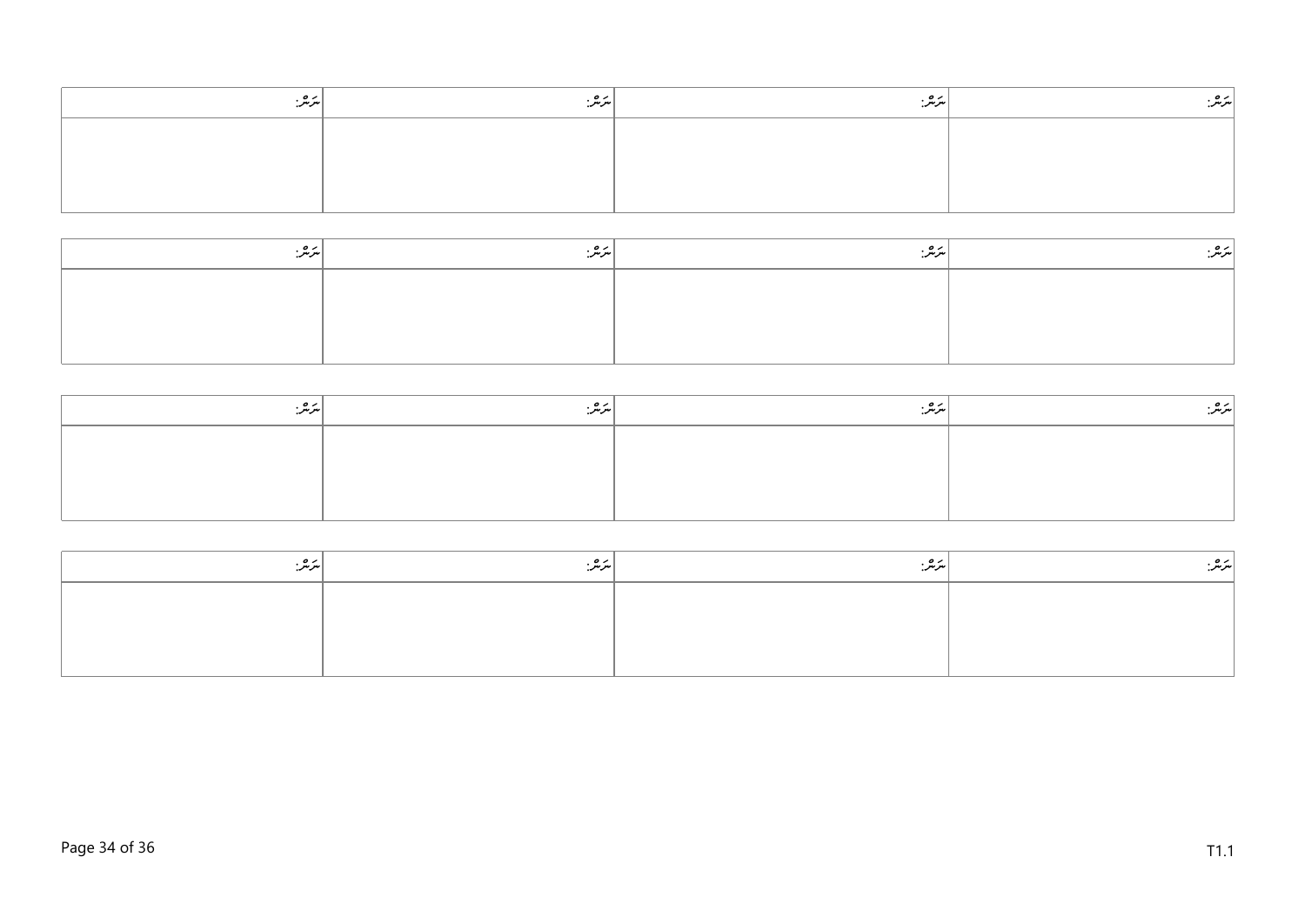| ير هو . | $\overline{\phantom{a}}$ | يرمر | لتزمثن |
|---------|--------------------------|------|--------|
|         |                          |      |        |
|         |                          |      |        |
|         |                          |      |        |

| ئىرتىر: | $\sim$<br>ا سرسر . | يئرمثر | o . |
|---------|--------------------|--------|-----|
|         |                    |        |     |
|         |                    |        |     |
|         |                    |        |     |

| الترنثر: | ' مرتكز: | الترنثر: | .,<br>سرسر. |
|----------|----------|----------|-------------|
|          |          |          |             |
|          |          |          |             |
|          |          |          |             |

|  | . ه |
|--|-----|
|  |     |
|  |     |
|  |     |